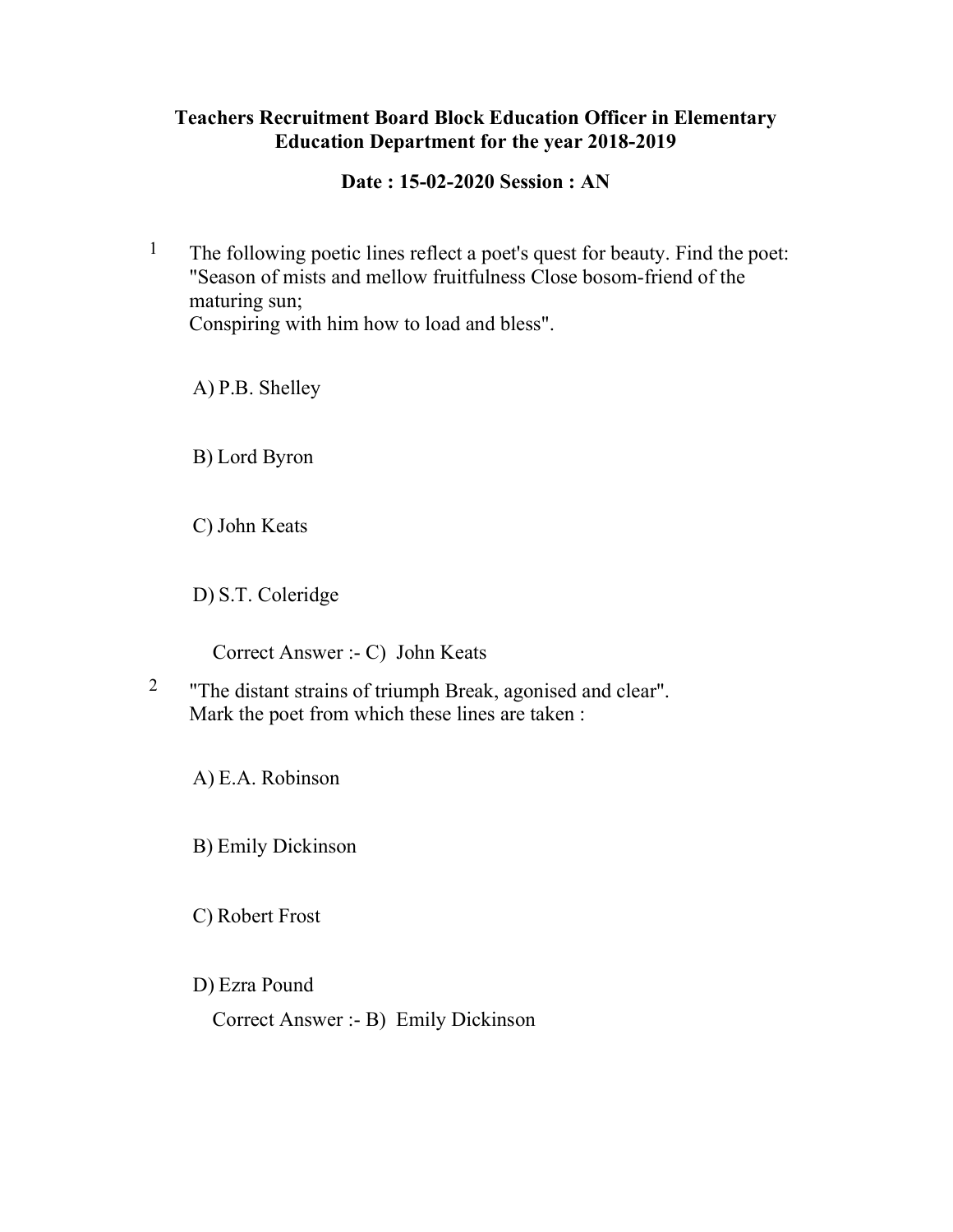<sup>3</sup> Husbandary and Craftsmanship have made an impact upon poetry.

A) Emily Dickinson's

B) Carl Sandburg's

C) Edgar Allan Poe's

D) Robert Frost's

Correct Answer :- D) Robert Frost's

4 Who made this tribute on Rabindranath Tagore ? "He was a darling of versatility ……. An integral whole, the Rishi, the Gurudev."

A) Sarojini Naidu

B) K.R. Srinivasa Iyengar

C) Mahatma Gandhi

D) Jawaharlal Nehru

Correct Answer :- B) K.R. Srinivasa Iyengar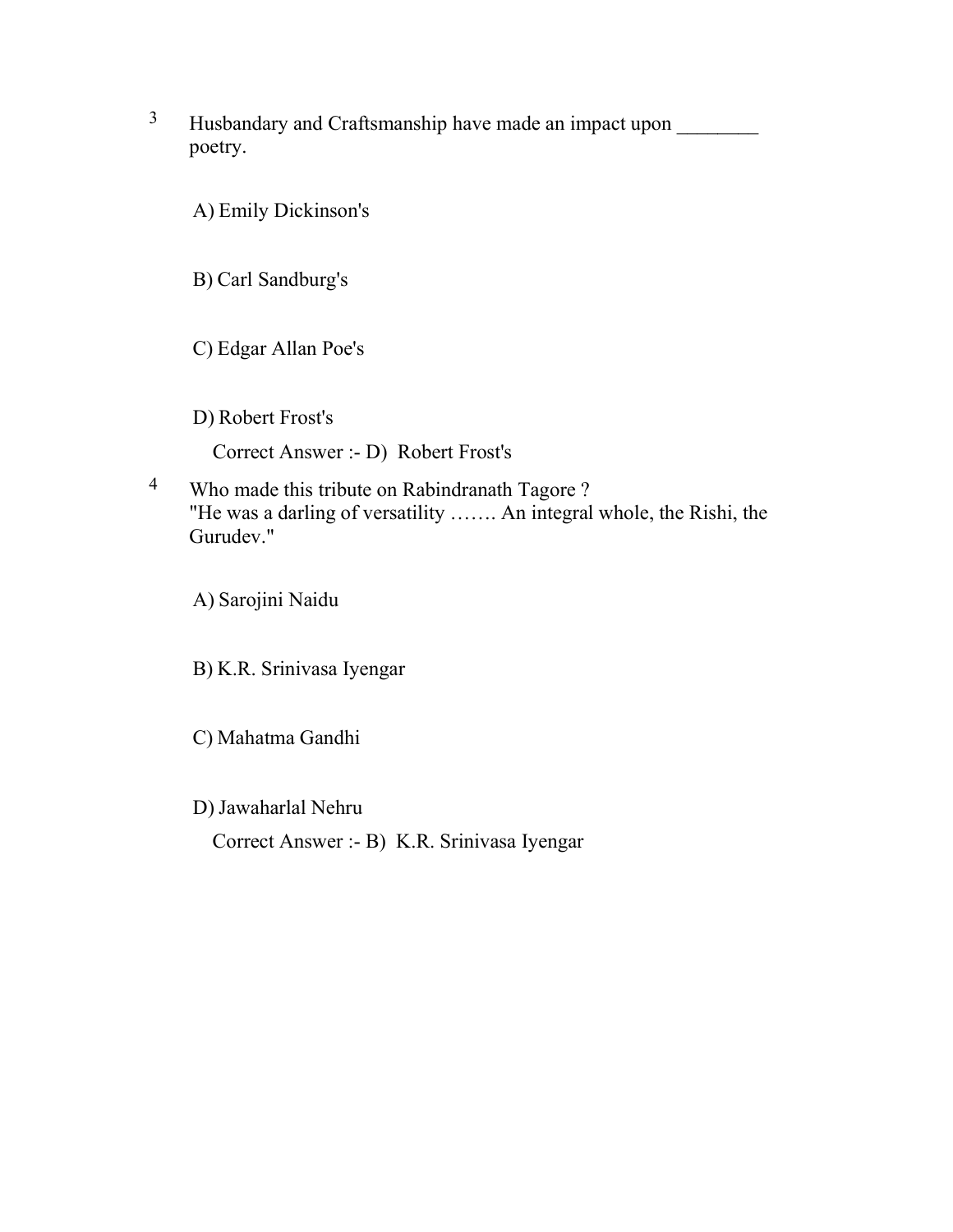5 Mark the appropriate pair of work and author that reflects the spirit of social life through the genre-novel.

A) Jack Sheppard - William Harrison Ainsworth

- B) Amours de Voyage Arthur Hugh Clough
- C) The English Traveller Thomas Heywood
- D) The Principles of Human Knowledge George Berkeley Correct Answer :- A) Jack Sheppard - William Harrison Ainsworth

 $6$  'Viking' is a prominent word borrowed from the  $\blacksquare$ .

A) Scandinavia

B) Normandy

C) Latin

D) French

Correct Answer :- A) Scandinavia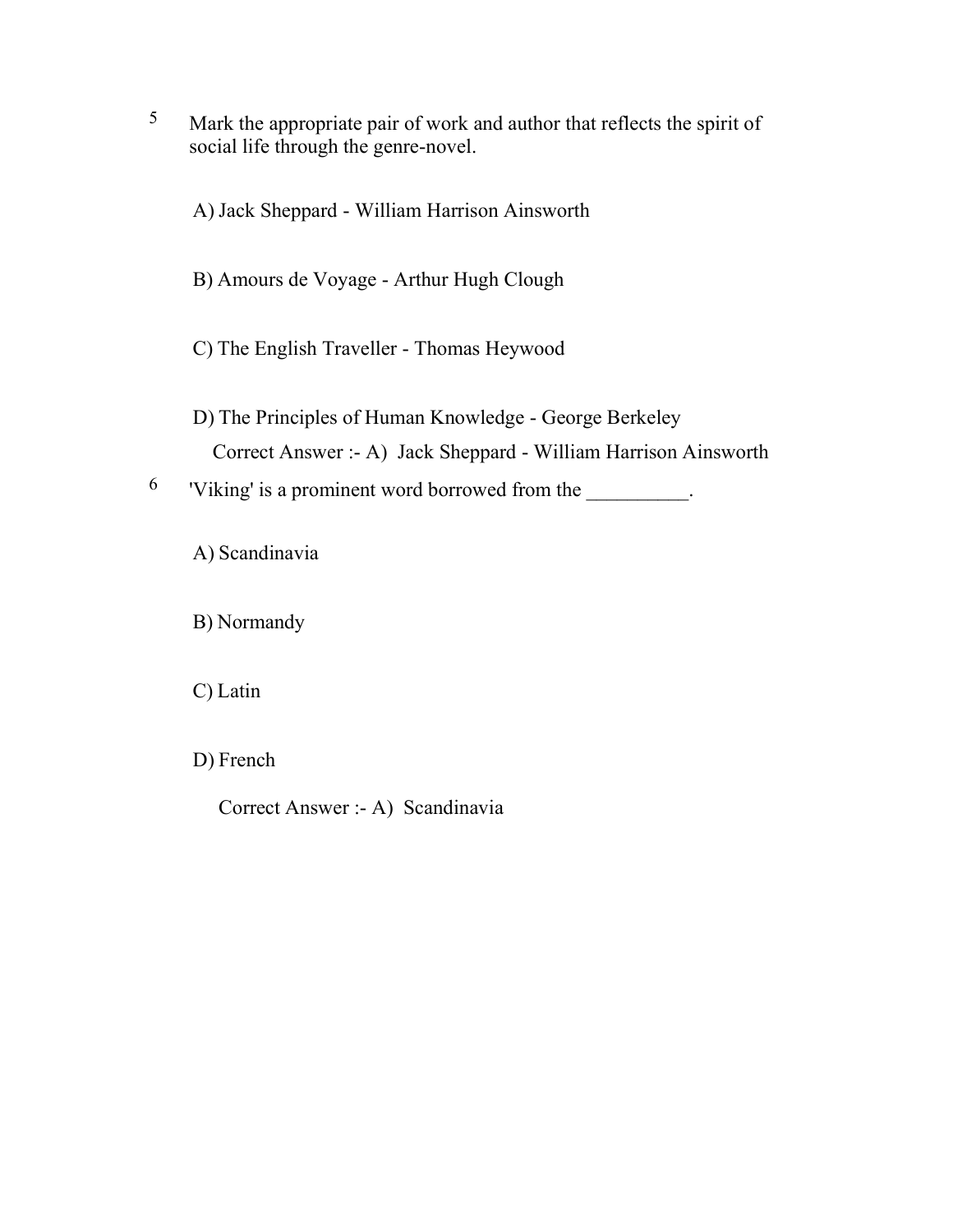7 The most striking follower of the Senecan Revenge tradition is

A) Cyril Tourneur

 $\mathcal{L}$ 

B) John Webster

C) Thomas Heywood

D) John Marston

Correct Answer :- B) John Webster

<sup>8</sup> The characteristic theme of eighteenth and nineteenth century novels was the relation between gentility and morality whereas the features of twentieth century novels are between \_\_\_\_\_\_\_\_\_\_\_ and \_\_\_\_\_\_\_\_\_.

A) loneliness and love

B) despair and hope

C) ambition and depression

D) anarchy and democracy

Correct Answer :- A) loneliness and love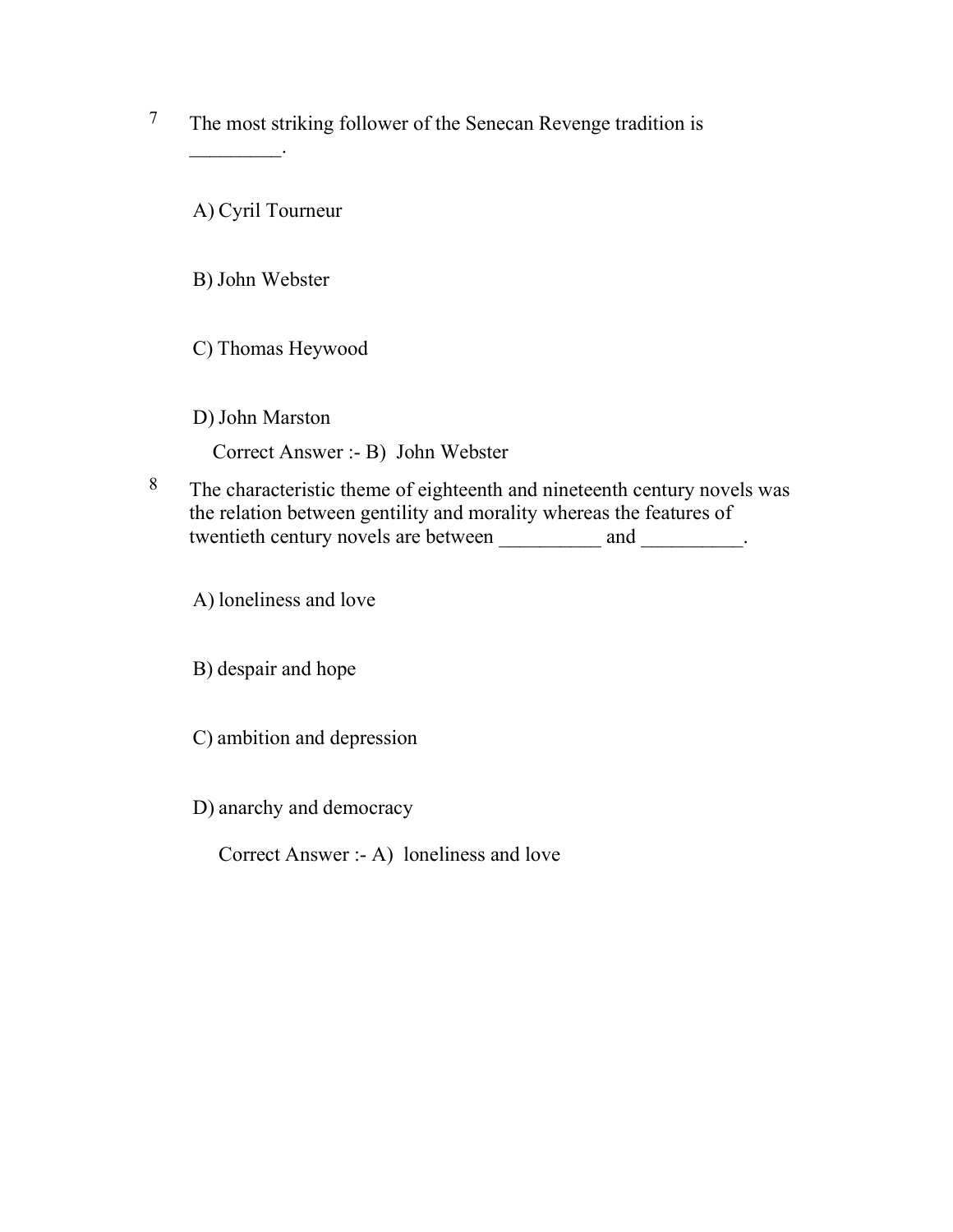9 Before the advent of Christian missionaries, the Anglo-Saxons had a great spring festival of revival celebrating their goddess of dawn

A) Aurora

 $\frac{1}{2}$ 

B) Eastru

C) Psyche

D) Aphrodite Correct Answer :- B) Eastru

10 Micro-Teaching was first introduced at \_\_\_\_\_\_\_\_\_\_\_ in 1960 by Allen and Others.

A) Boston University

B) Stanford University

C) Yale University

D) Princeton University

Correct Answer :- B) Stanford University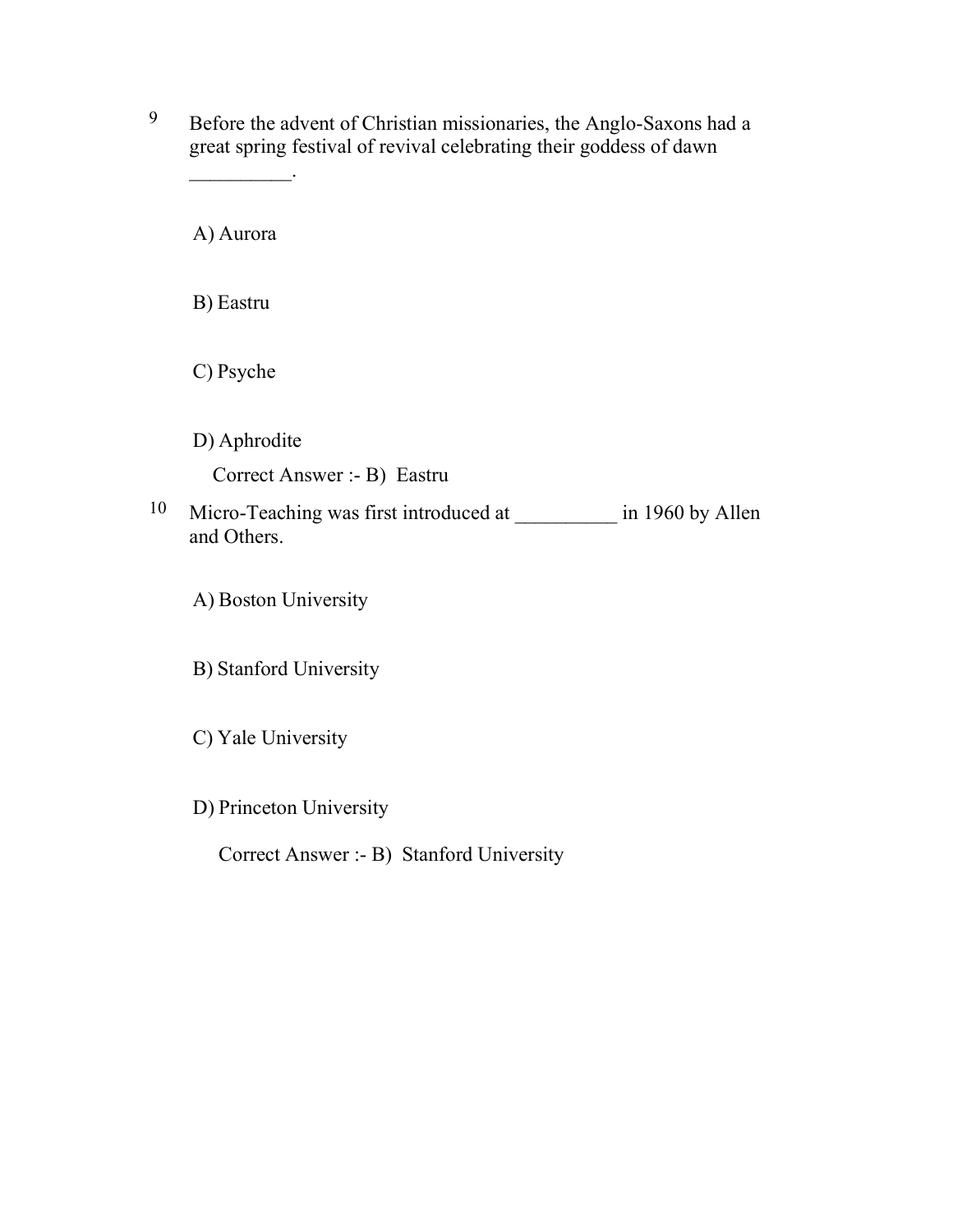- 11 One among the critical works that promoted formalistic criticism is "The House of Fiction". Its authors are : \_\_\_\_\_\_\_\_\_\_ and \_\_\_\_\_\_\_\_.
	- A) Frank Kermode and Murray Krieger
	- B) Brooks and Warren
	- C) Brooks and Robert B. Heilman
	- D) Caroline Gordon and Allen Tate Correct Answer :- D) Caroline Gordon and Allen Tate
- 12 Choose the correct sentence from the options below :
	- A) The sick envies the healthy
	- B) The sick envy the healthy
	- C) The sick envy healthy
	- D) Sick envy the healthy
		- Correct Answer :- B) The sick envy the healthy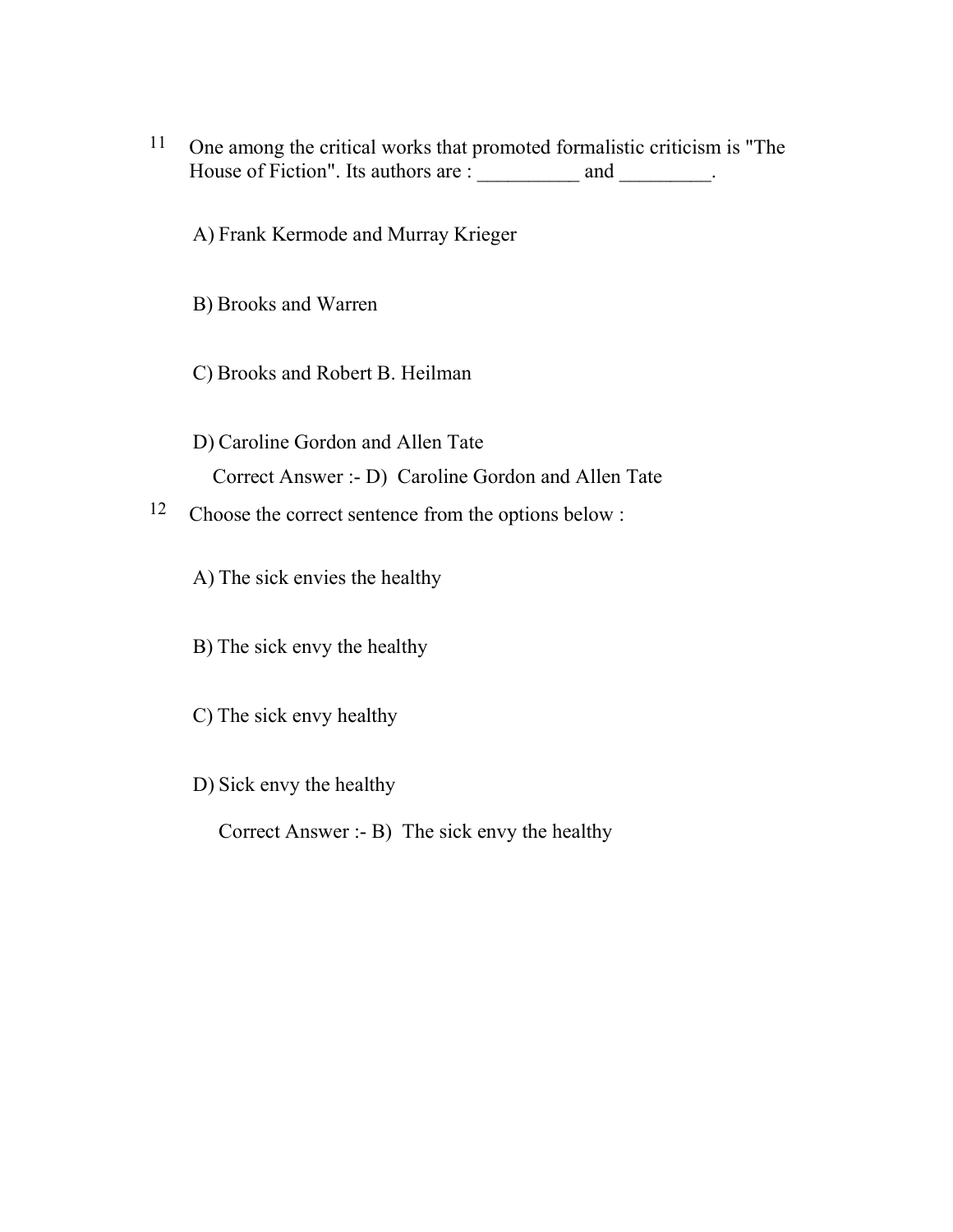- 13 Joseph Priestley's "Rudiments of English Grammar" written in the late eighteenth century is a typical example of the **which is a technique**.
	- A) The instructor question technique

B) Open dialogue technique

C) Catechistic technique

D) Guided interview technique

Correct Answer :- C) Catechistic technique

14 "There is no peace for us in this turbulent twentieth century….." The whole world is in labour and the shadow of war and revolution lies heavy everywhere.

A) Sri. Aurobindo

B) Mahatma Gandhi

C) Smt. Indira Gandhi

D) Jawaharlal Nehru

Correct Answer :- D) Jawaharlal Nehru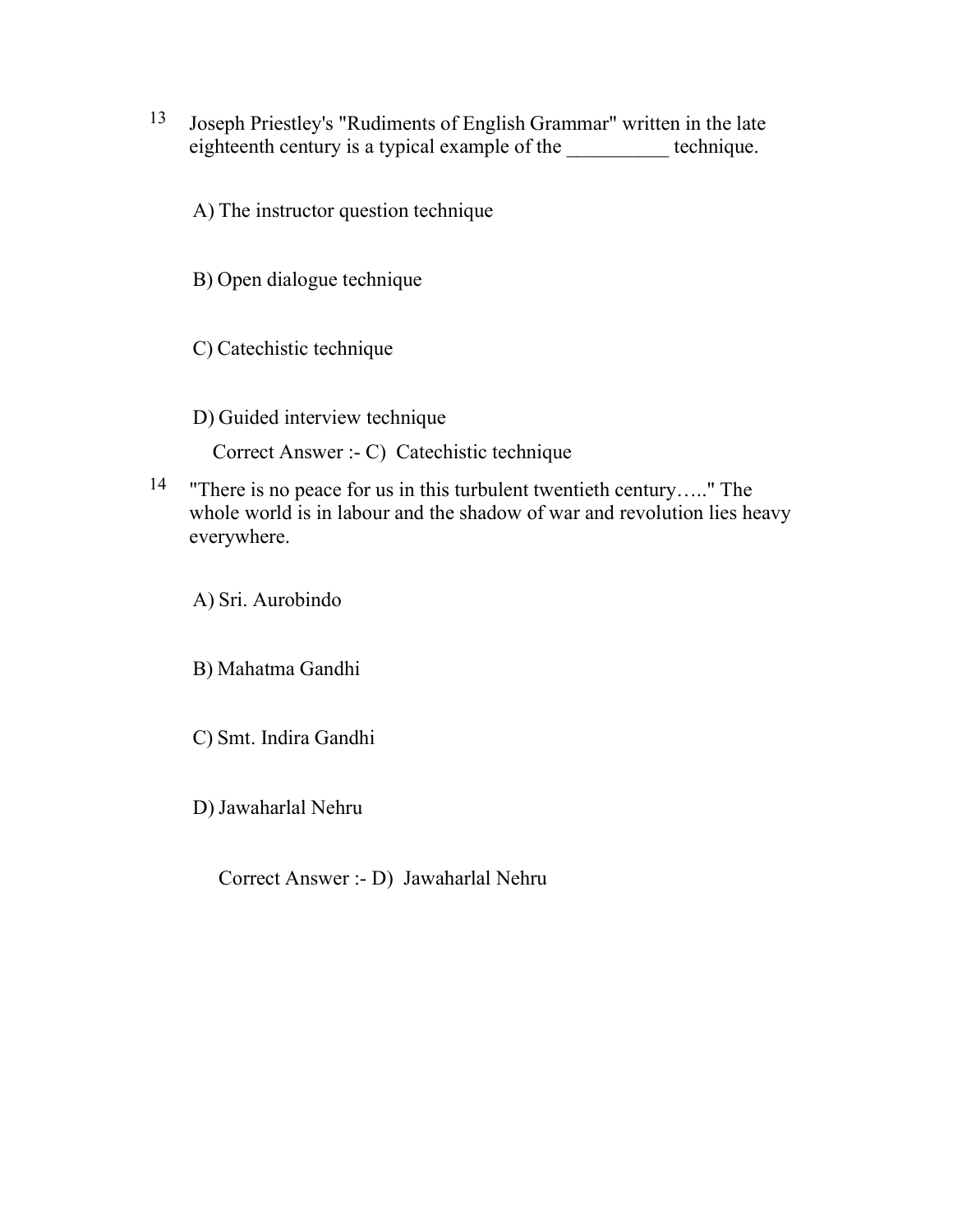- <sup>15</sup> Sidney's "Apologie for Poetrie" was published in \_\_\_\_\_\_\_\_.
	- A) 1576
	- B) 1578
	- C) 1581
	- D) 1586

Correct Answer :- C) 1581

16 Mahatma Gandhi's "The story of My experiments with Truth" was published in book form in \_\_\_\_\_\_\_\_\_.

A) 1923

B) 1925

C) 1928

D) 1932

Correct Answer :- B) 1925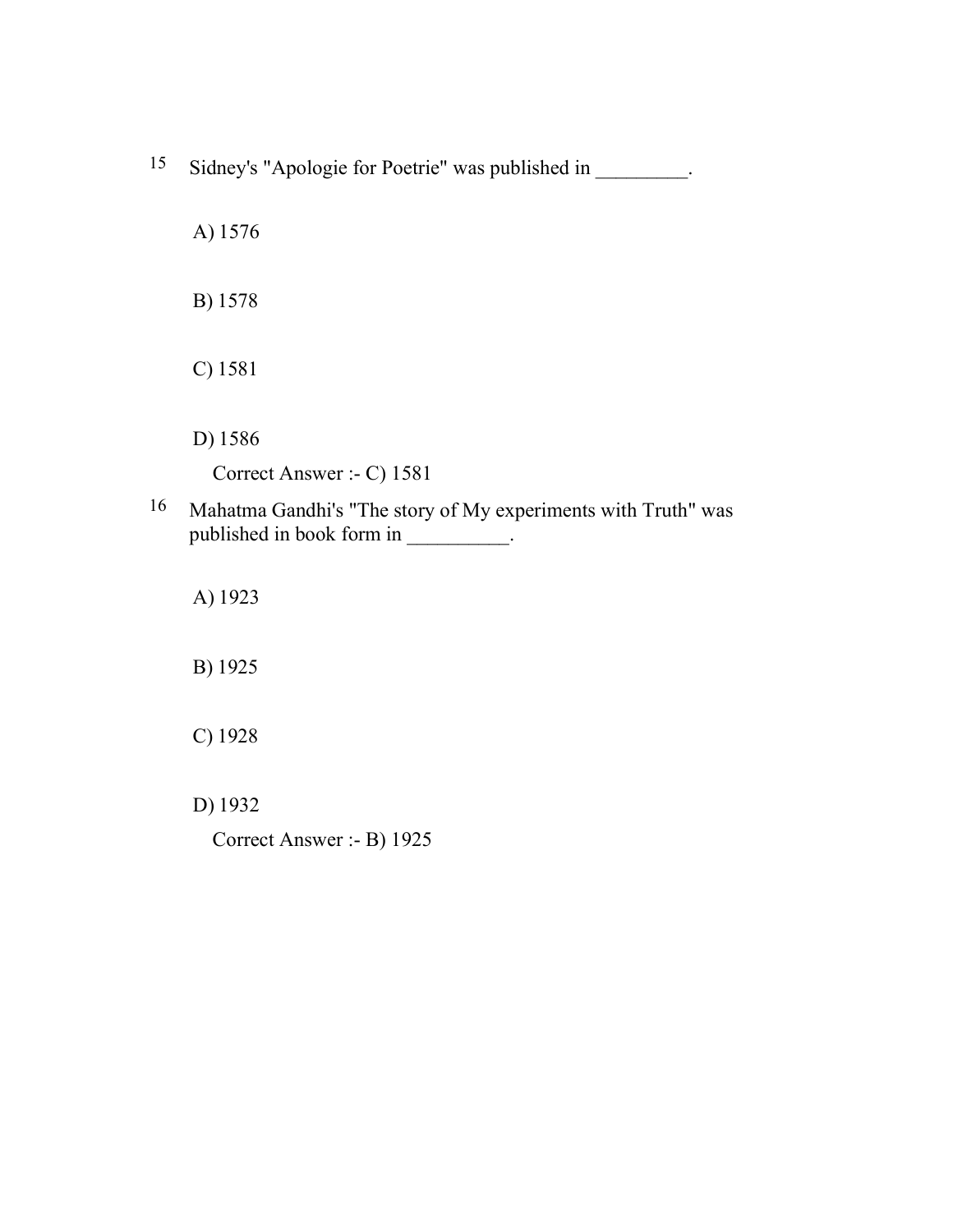- <sup>17</sup> The average surface temperature of the Ocean surface in equator : பூமத்தியரேகையில் கடல் மட்டத்தின் சராசரி வெப்பநிலை அளவு :
	- A) 18<sup>o</sup>C  $18^{\circ}$ C B)  $20^{\circ}$ C  $20^{\circ}$ C C)  $25^{\circ}$ C  $25^{\circ}$ C D)  $27^{\circ}$ C  $27^{\circ}$ C

Correct Answer :- D)  $27^{\circ}$ C

18 Based on Koppen's classification of Indian climate Uttarakhand comes under the Climatic Region of :

இந்திய காலநிலையின் கோப்பன் வகைப்பாட்டின் அடிப்படையில் உத்திரகாண்டு எந்த காலநிலை பிரதேசததின் கீழ் வருகிறது ?

A) Tropical Savanna Type

அயனமண் டல சவான்னா வைக

B) Hot Desert Type

சூடான பாலைவன வகை

C) Polar Type

ௌவ வைக

D) Tropical Monsoon Type

அயனமண்டல பருவமழை வகை

Correct Answer :- C) Polar Type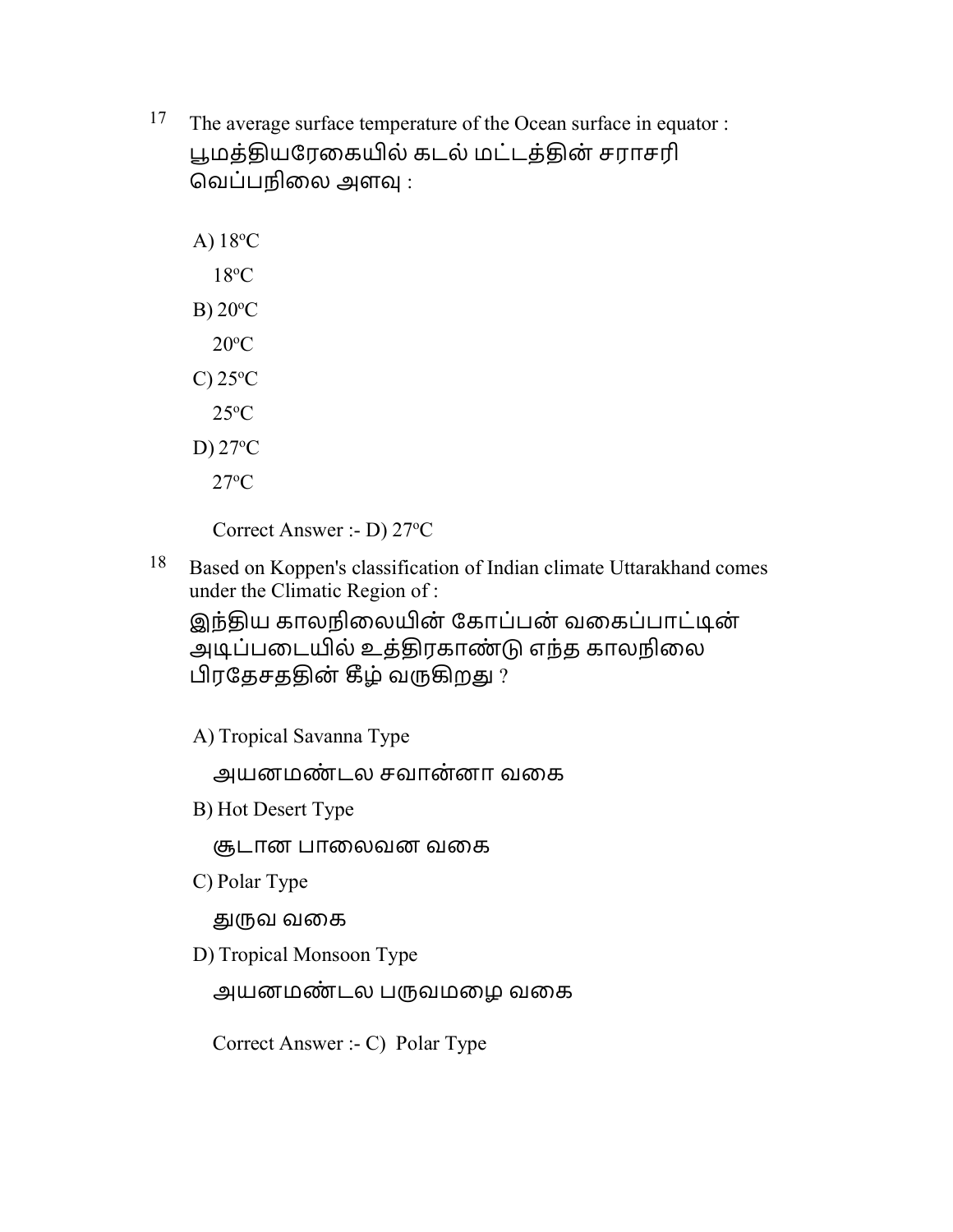$19$  90% of the total gold in India is produced in the State of : இந்தியாவில் 90% மொத்த தங்கம் உற்பத்தி செய்யும் மாநிலம் :

A) Kerala

ேகரளா

B) Uttar Pradesh

உத்ொரப்ரேதசம்

C) Karnataka

கர்நாடகா

D) Kashmir

காஷ்ர்

Correct Answer :- C) Karnataka

<sup>20</sup> The Government of India, introduced the Crop Insurance in :

இந்திய அரசாங்கத்தால் பயிர்க் காப்பீடு

அறிமுகப்படுத்தப்பட்ட ஆண்டு: A) 1985

1985

B) 1995

1995

C) 2005

2005

D) 2015

2015

Correct Answer :- A) 1985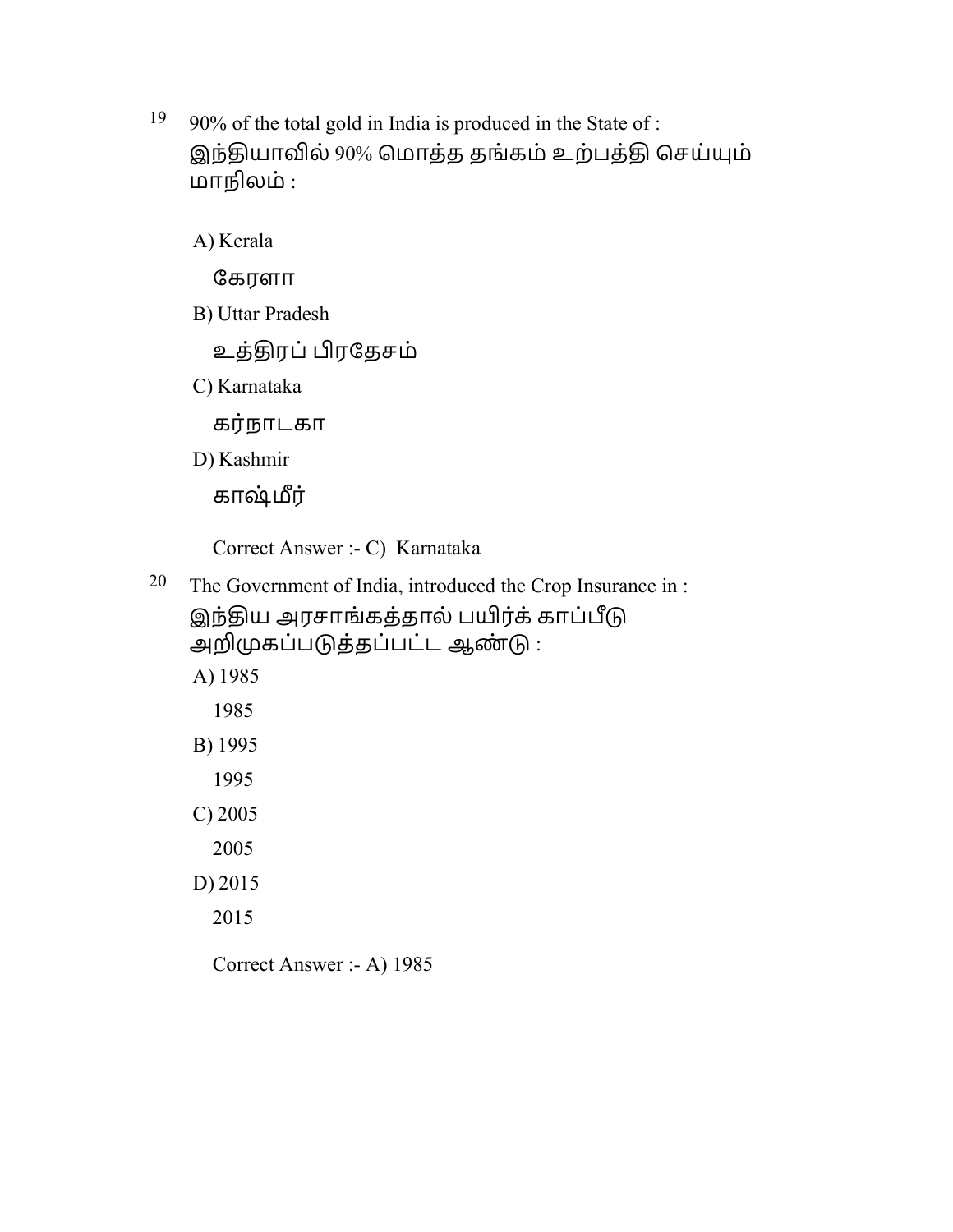- 21 Many Tsunamis were recorded in the region of : அதிகப்படியான சுனாமி அலைகள் பதிவு செய்யப்பட்ட ரேதசம் :
	- A) Asia Pacific Region

ஆயா – பக்ரேதசம்

B) South America - Atlantic Region

தென் அமெரிக்கா – அட்லாண்டிக் பிரதேசம்

C) North America - Atlantic Region

வட அமெரிக்கா – அட்லாண்டிக் பிரதேசம்

D) Australia - Antartic Region

ஆஸ்திரேலியா – அண்டார்டிக் பிரதேசம்

Correct Answer :- A) Asia - Pacific Region

- <sup>22</sup> The height of the highest peak of Peninsular Region in India : இந்தியாவில் தீபகற்ப பிரதேசத்தில் உள்ள மிக உயர்ந்த கரம் :
	- A) 1722 Meters
		- 1722 மீட்டர்
	- B) 4538 Meters
		- 4538 **மீட்டர்**
	- C) 2695 Meters
		- 2695 மீட்டர்
	- D) 7756 Meters
		- 7756 **மீட்டர்**

Correct Answer :- C) 2695 Meters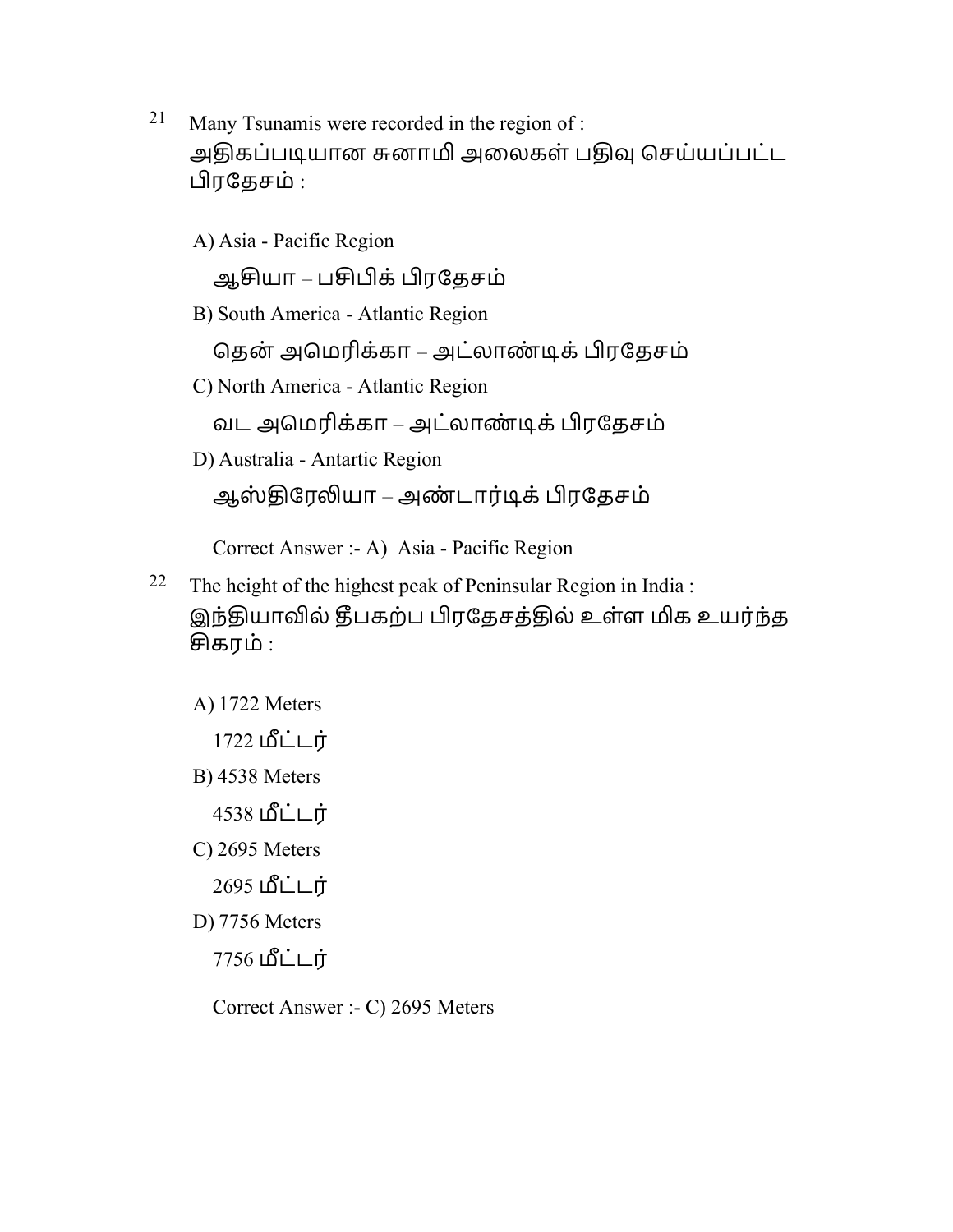- <sup>23</sup> Leading State of Fish Production in மீன் உற்பததியில் முதலிடம் பிடிக்கும் மாநிலம்  $\frac{1}{2}$ 
	- A) Tamil Nadu

தமிழ்நாடு

B) Andhra Pradesh

ஆந்ொரா

C) Gujarat

ஶஜராத்

D) Kerala

ேகரளா

Correct Answer :- D) Kerala

24 India occupies the first position in the production of : இந்தியா எதன் உற்பத்தியில் முதல் இடத்தை வகிக்கிறது ?

A) Chillies

ளகாய்

B) Cabbage

<u>முட்டைகோஸ்</u>

C) Onion

ெவங்காயம்

D) Cauliflower

காலிஃபிளவர்

Correct Answer :- D) Cauliflower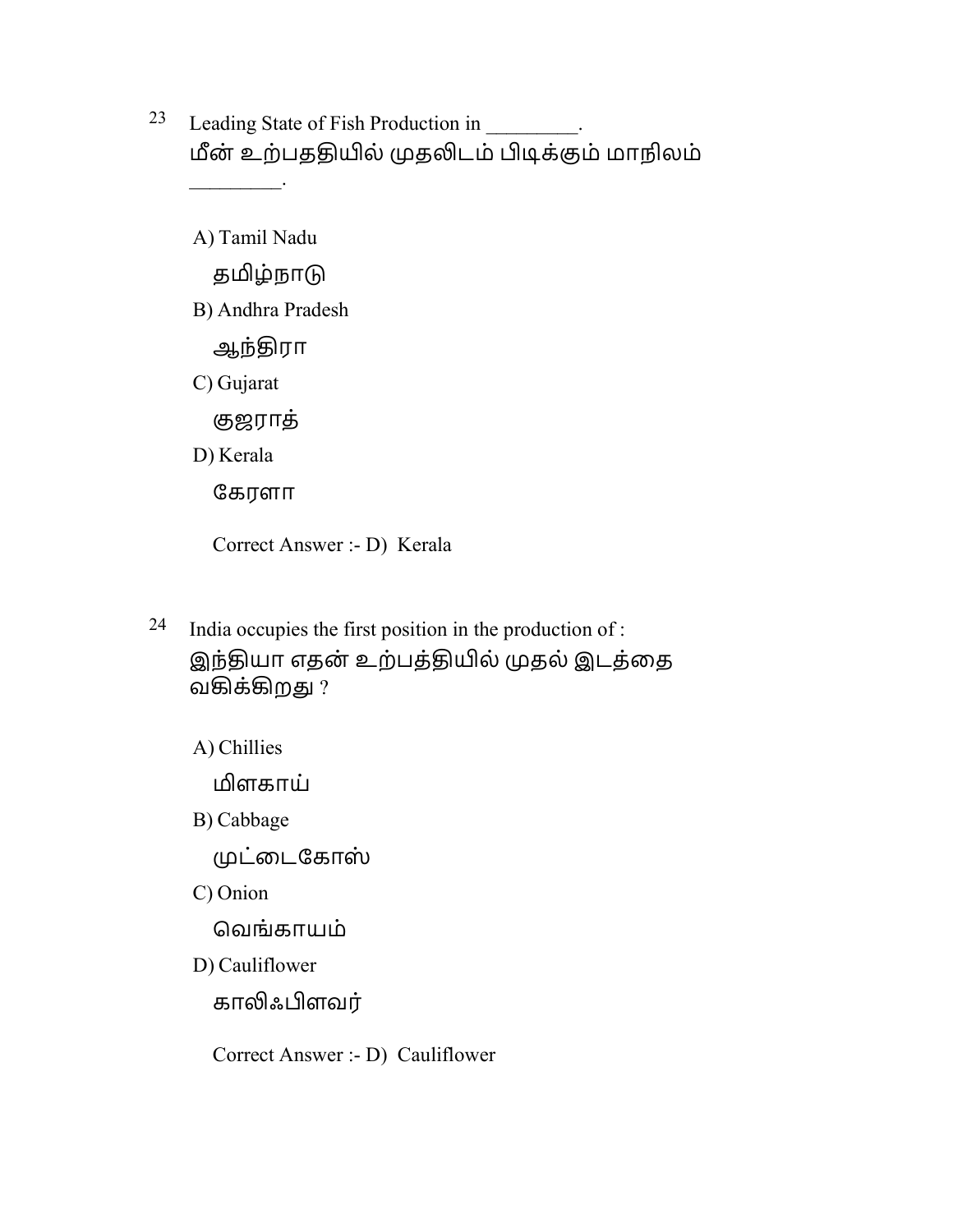<sup>25</sup> The earth's crust and a portion of the upper mantle just below the crust forms is called :

பூமி மேலோடு மற்றும் மேலோடு வடிவங்களுக்குக் கீழே உள்ள மேல்புறத்தின் ஒரு பகுதி இவ்வாறு அழைக்கப்படுகிறது.

A) Lithosphere

நிலக்ேகாளம்

B) Hydrosphere

நீரக் ்ேகாளம்

C) Biosphere

உயிர்க்கோளம்

D) Atmosphere

வளிமண் டலம்

Correct Answer :- A) Lithosphere

<sup>26</sup> The composition  $\%$  of Nitrogen gas in the atmosphere is : வளிமண்டலத்தில் கலந்துள்ள வாயுக்களில் நைட்ரஜன் வாயுவின் சதவீதம் :

A) 78.08 78.08 B) 20.94 20.94 C) 0.93 0.93 D) 0.03 0.03

Correct Answer :- A) 78.08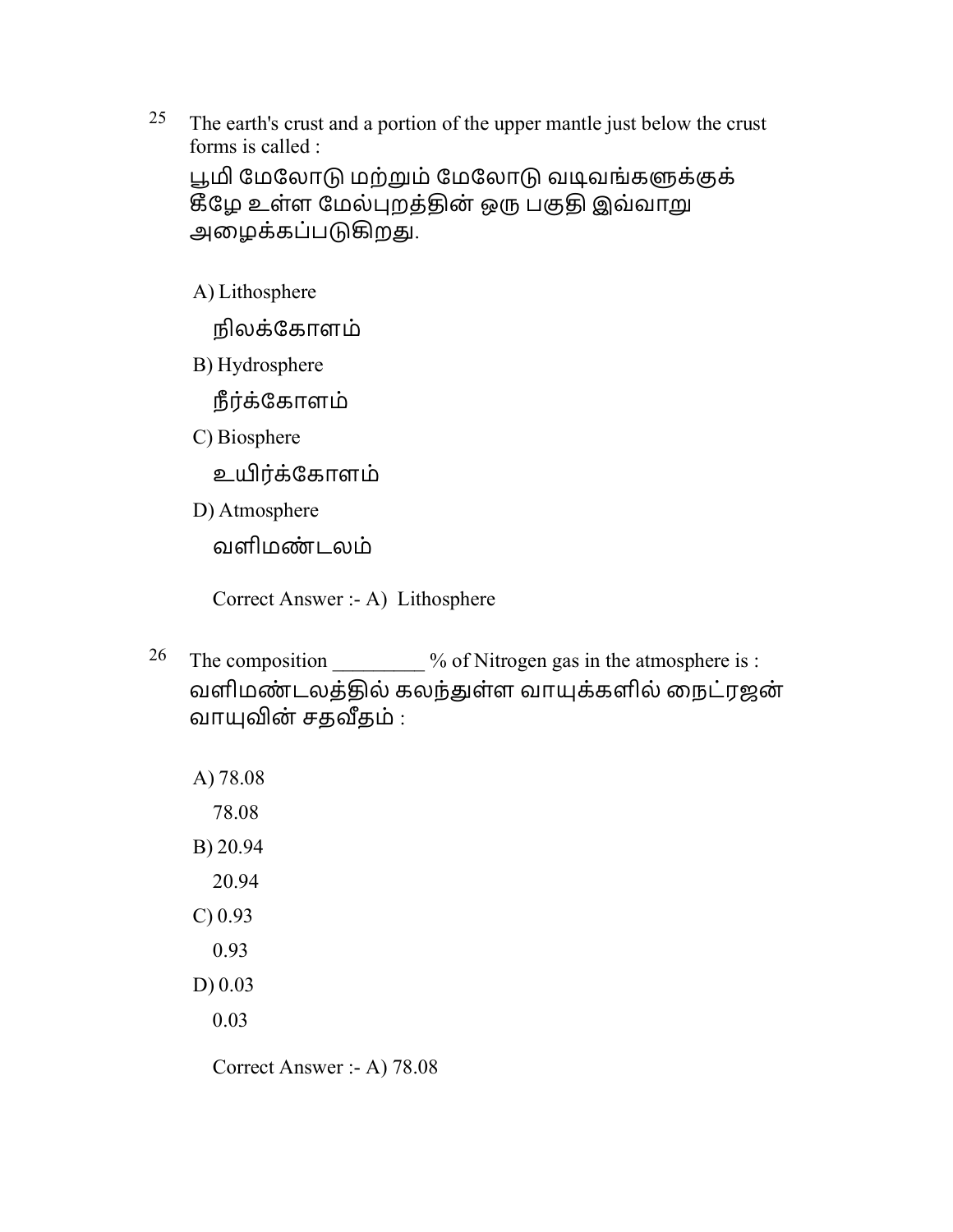<sup>27</sup> Indian Railway was introduced in the year \_\_\_\_\_\_\_\_\_.

இந்திய ரயில்வே \_\_\_\_\_\_\_\_\_ ஆண்டில் அறிமுகப்படுத்தப்பட்டது. A) 1853 1853 B) 1857 1857 C) 1869 1869 D) 1859 1859 Correct Answer :- A) 1853

28 The Planning Commission of India initiated Agro-Climatic Planning in the year . இந்தியாவின் திட்டக்குழு ஆணையம் ஆண்டில் வேளாண் பருவம் திட்டமிடுதல் திட்டத்தை துவக்கியது.

- D) 1981
	- 1981

Correct Answer :- B) 1988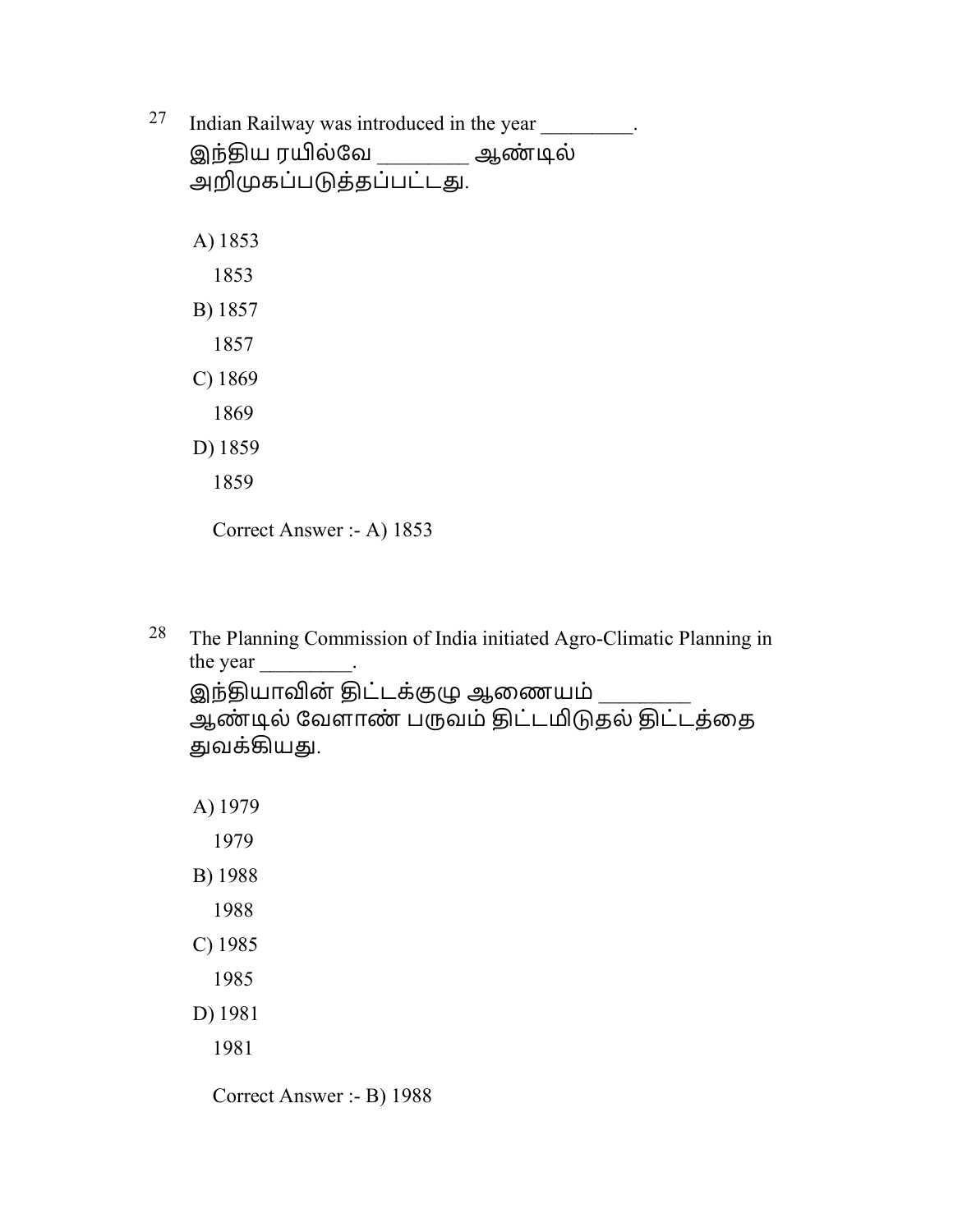<sup>29</sup> In Tamil Nadu which two districts come under Industrial Towns? தமிழ்நாட்டில் எந்த இரண்டு மாவட்டங்கள் தொழில்துறை நகரங்களின் கீழ் வருகின்றன ?

A) Salem & Coimbatore

சேலம்  $\&$  கோவை

B) Trichy & Villupuram

<u>திருச்சி & விழுப்புரம்</u>

C) Dharmapuri & Salem

தர்மபுரி  $\&$  சேலம்

D) Krishnagiri & Hosur

கிருஷ்ணகிரி & ஓசூர்

Correct Answer :- A) Salem & Coimbatore

<sup>30</sup> India is ranked \_\_\_\_\_\_\_\_\_\_ among 172 countries in the World in the terms of Human Development Index in the year 2011. 2011 –ஆம் ஆண்டின் மனித மேம்பாட்டுக் குறியீட்டின் அடிப்படையில் உலகின் 172 நாடுகளில் இந்தியா \_\_\_\_\_\_\_\_\_ இடத்ொல் உள்ளௌ.

Correct Answer :- A) 134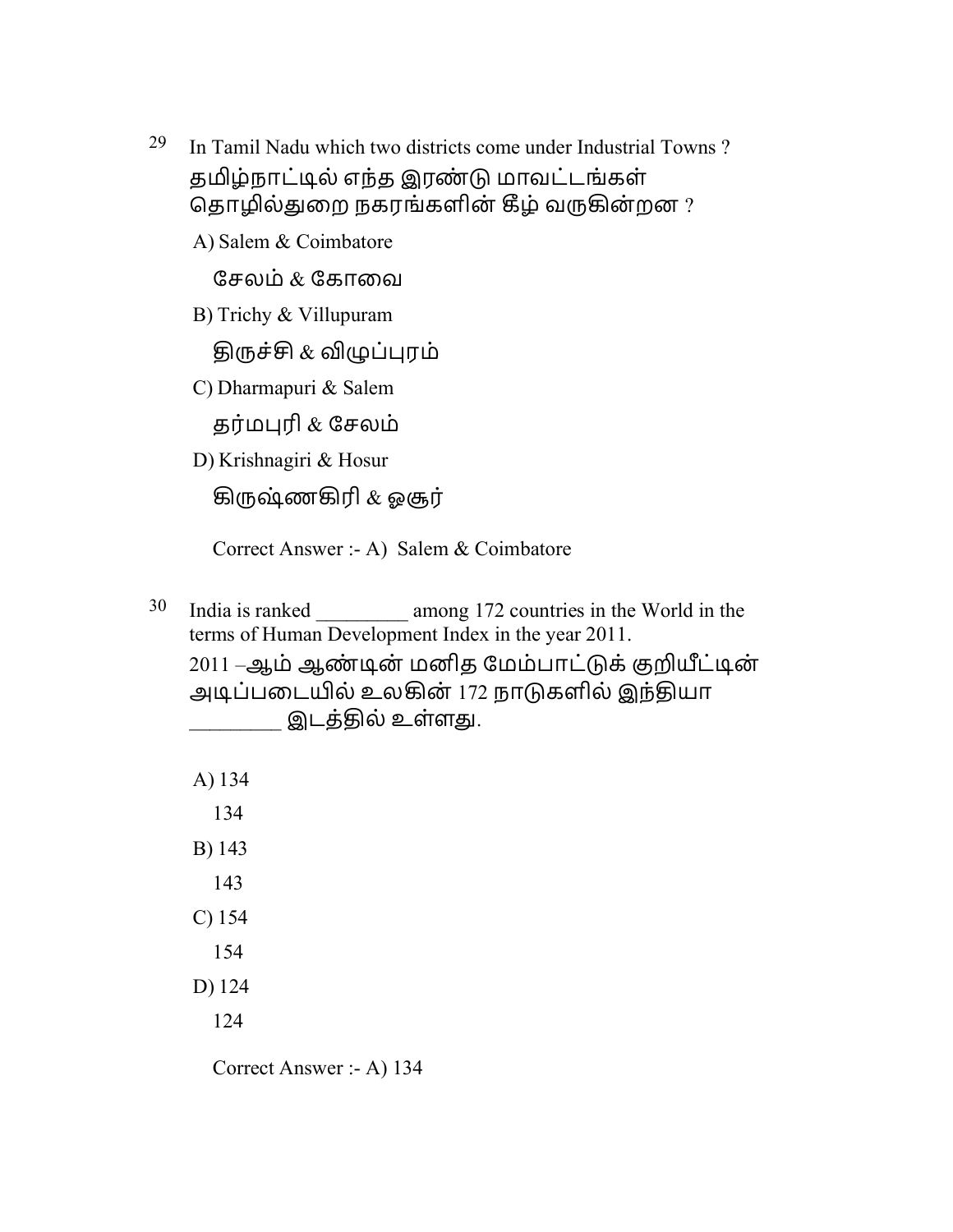$31$  Since  $21^{st}$  November 1975 came under notified tribal area of Himachal Pradesh. நவம்பர் 1975 முதல் \_\_\_\_\_\_\_\_\_ இமாச்சலப் பிரதேசத்தின் பழங்குடியினர் பகுதியாக குறிக்கப்பட்டது பகுதியின் கீழ் வருகிறது.

A) Bharmaur

பார்மோர்

B) Ley

லே

C) Ladak

லடாக்

D) Jammu

ஜம்

Correct Answer :- A) Bharmaur

32 Rural Landless Employment Guarantee Programme was introduced in the year .

கிராமப்புற வேலை வாய்ப்பு உத்திரவாத திட்டம் ஆம் ஆண்டில் அறிமுகப்படுத்தப்பட்டது.

| A) 1983    |  |
|------------|--|
| 1983       |  |
| B) 1980    |  |
| 1980       |  |
| $C$ ) 1975 |  |
| 1975       |  |
| D) 1985    |  |
| 1985       |  |

Correct Answer :- A) 1983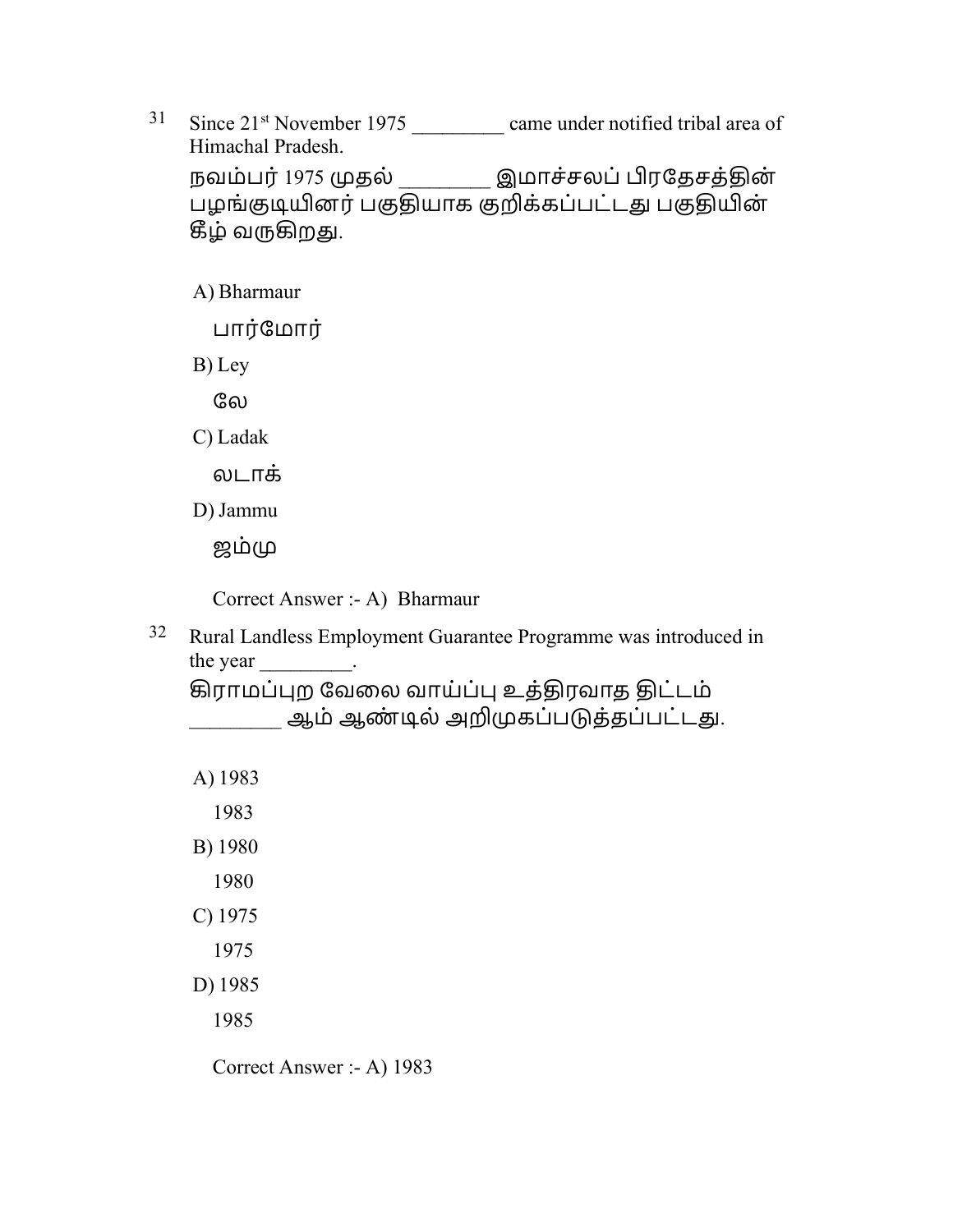- 33 The First SEZ in India was setup in \_\_\_\_\_\_\_\_. இந்தியாவில் முதல் SEZ \_\_\_\_\_\_\_\_\_ ல் அமைக்கப்பட்டது.
	- A) Mumbai
		- ம்ைப
	- B) Chennai
		- சென்னை
	- C) Kandla
		- காண் டலா
	- D) Cochin
		- ெகாச்ன்
		- Correct Answer :- C) Kandla
- 34 Which five year plan was called as Gadgil Yojana ? எந்த ஐந்தாண்டு திட்டம் 'காட்கில் யோஜனா' என்று அழைக்கப்படுகிறது ?
	- A) 5<sup>th</sup> Five Year Plan
		- 5ஆவது ஐந்தாண்டு திட்டம்
	- B) 4<sup>th</sup> Five Year Plan
		- 4ஆவது ஐந்தாண்டு திட்டம்
	- C) 2<sup>nd</sup> Five Year Plan
		- 2ஆவது ஐந்தாண்டு திட்டம்
	- D) 3 rd Five Year Plan
		- 3ஆவது ஐந்தாண்டு திட்டம்
		- Correct Answer :- D) 3rd Five Year Plan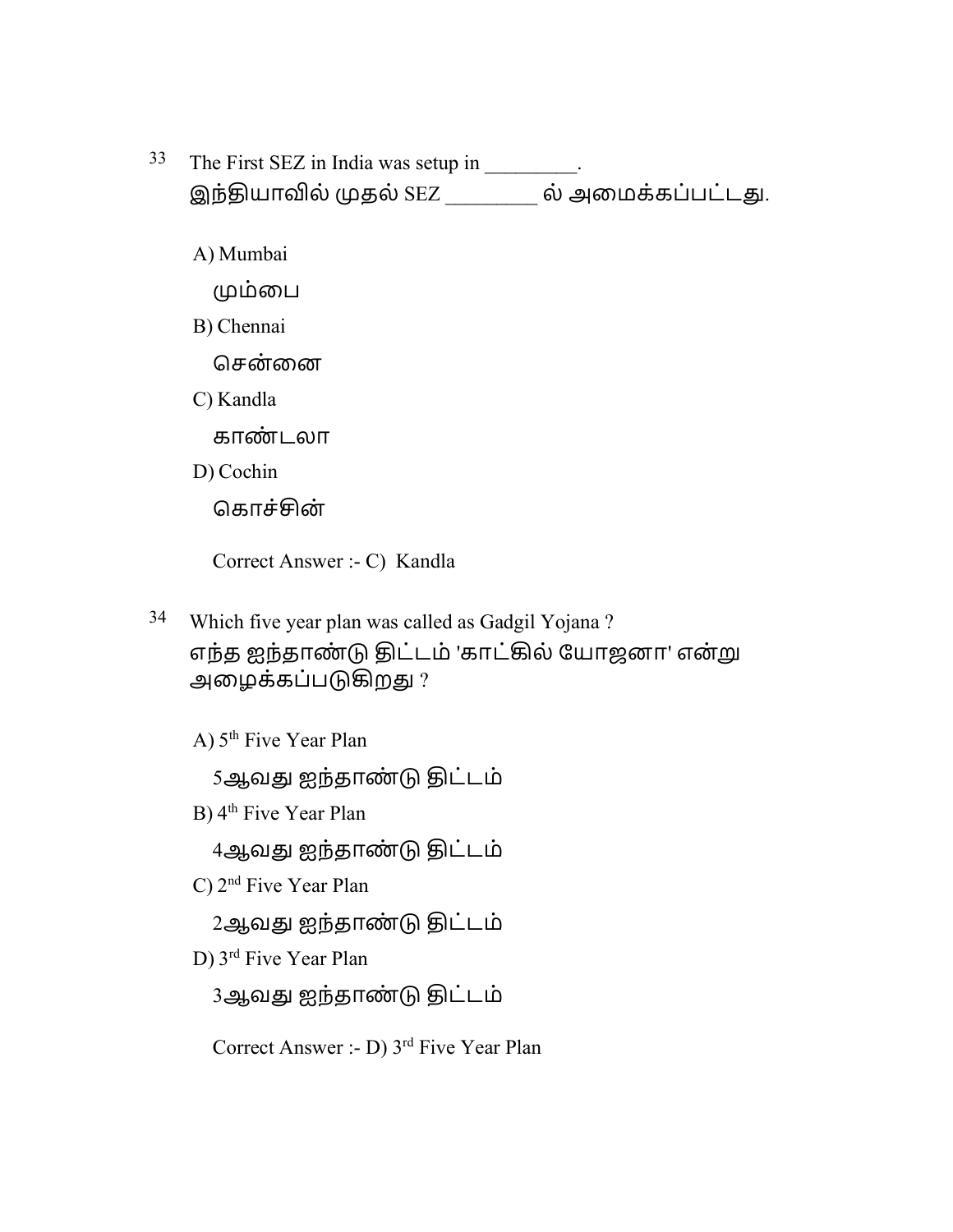- 35 Which type of Mika is found in Andhra Pradesh ? ஆந்திராவில் எந்த வகை மைக்கா காணப்படுகிறது ?
	- A) Pegmatite

ெபக்மாைடட்

B) Hematite

ஹெமாடைட்

C) Magmatite

மாக்மைடட்

D) Magnet

காந்தம்

Correct Answer :- A) Pegmatite

<sup>36</sup> The National Development Council in India was introduced by

இந்தியாவில் தேசிய மேம்பாட்டு கவுன்சில் யாரால் அறிமுகப்படுத்தப்பட்டது?

A) Ambedkar

 $\mathcal{L}$ 

அம்பேத்கர்

B) Jawaharlal Nehru

ஜவஹர்லால் நேரு

C) Radhakrishnan

ராதாகிருஷ்ணன்

D) V.K.R.V. Rao

வி.கே.ஆர்.வி. ராவ்

Correct Answer :- B) Jawaharlal Nehru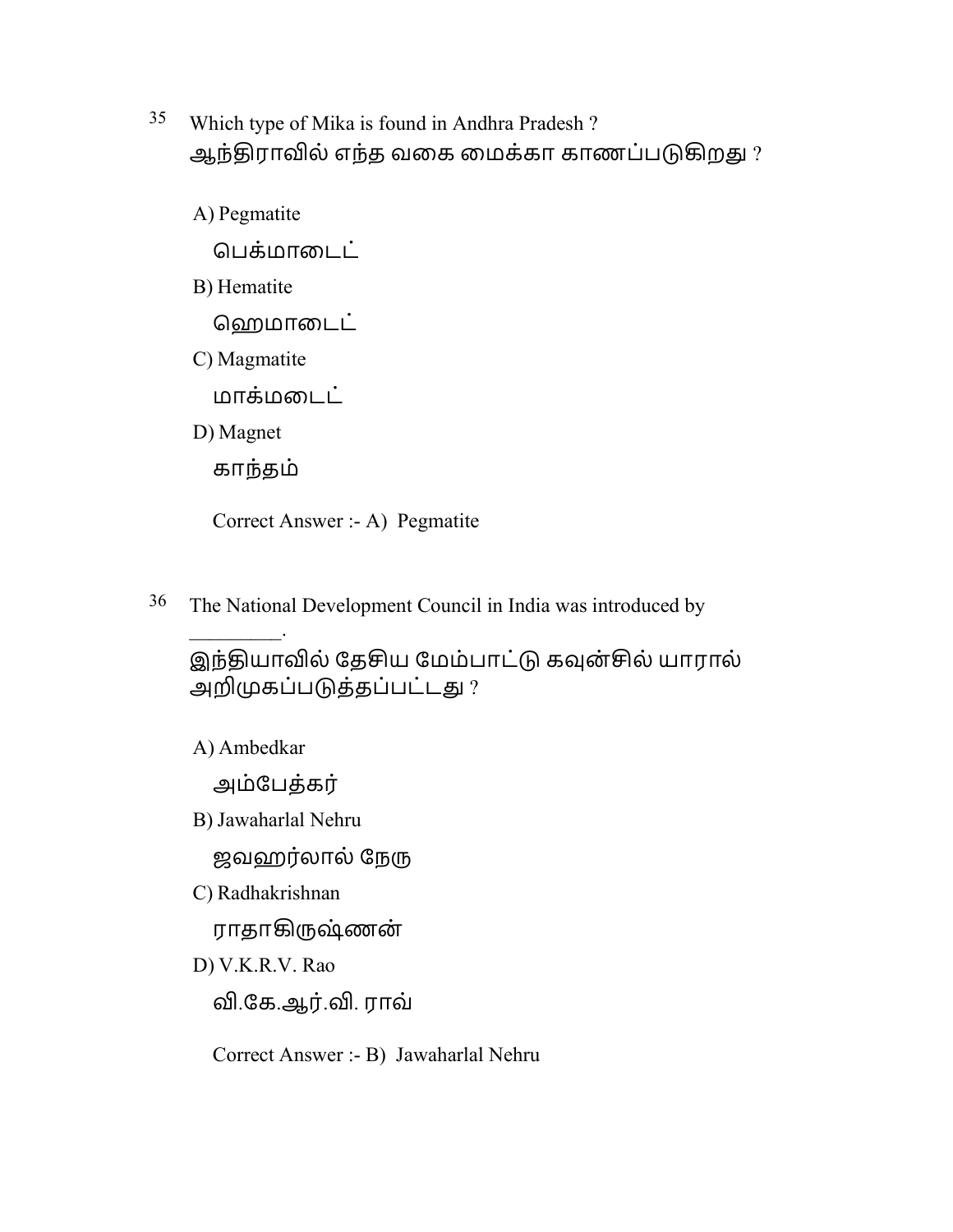- 37 Who constructed the "Big Tank" at Madurantakam ? மதுராந்தகம் "பெரிய ஏரியை" கட்டியவர் யார் ?
	- A) Rajendran I

தலாம் இராேஜந்ொரன்

B) Rajarajan - I

தலாம் இராஜராஜன்

C) Kulothunga - I

தலாம் ஶேலாத்ௌங்கன்

D) Uttama Cholan

உத்தம சோழன்

Correct Answer :- D) Uttama Cholan

 $38$  After the Battle of Talaikottai in 1565 AD, the capital of Vijayanagar Kingdom was shifted to which place ?

கி.பி. 1565 –ல் தலைக்கோட்டை போருக்கு பின்னர் விஜயநகர பேரரசின் தலைநகர் எங்கு மாற்றப்பட்டது ?

A) Chandragiri

சந்திரகிரி

B) Penukonda

பெனுகொண்டா

C) Hampi

ஹம்

D) Mulabagal

மலபகல்

Correct Answer :- B) Penukonda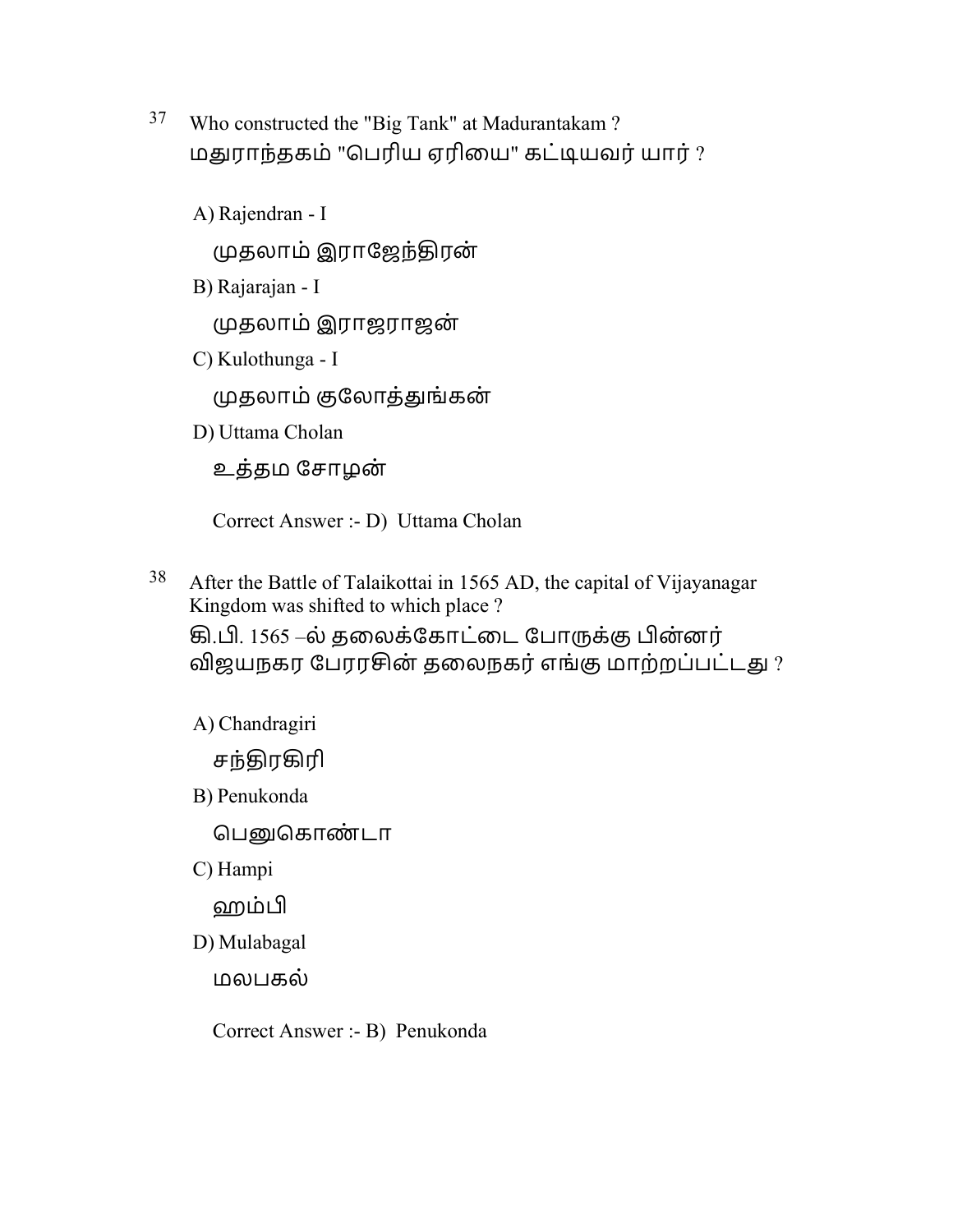- 39 By which treaty, the III Carnatic War came to an end. மூன்றாம் கர்நாடகப் போர் எந்த உடன்படிக்கையின்படி முடிவுக்கு வந்தது ?
	- A) Pondicherry Treaty பாண்டிச்சேரி உடன்படிக்கை B) Madras Treaty ெமட்ராஸ் உடன் பூக்ைக C) Srirangapattinam Treaty ஸ்ரீரங்கப்பட்டினம் உடன்படிக்கை D) Paris Treaty பாரிஸ் உடன்படிக்கை

Correct Answer :- D) Paris Treaty

 $40$  During Vijayanagar period the Governors were called as : விஜயநகர காலத்தில் கவர்னர்கள் இவ்வாறு அைழக்கப்பட்டனர் :

A) Nayakas

நாயக்கர்கள்

B) Pradinis

ரதானி

C) Sevagar

ேசவகர்

D) Dandanayakas

தண்டநாயக்கர்கள்

Correct Answer :- A) Nayakas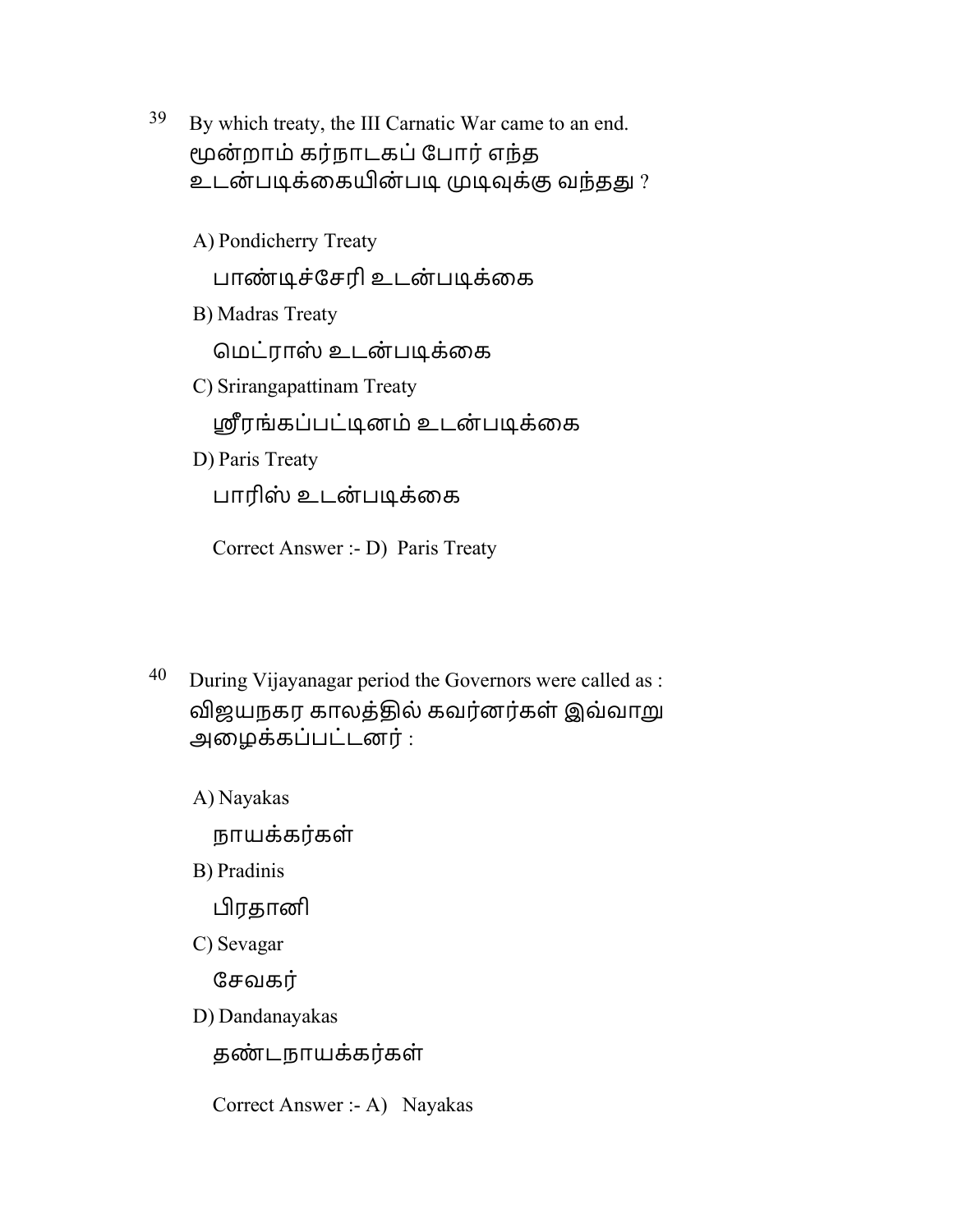- 41 Who compared the British Rule in India to a "Knife of Sugar" ? இந்தியாவில் ஆங்கிலேய ஆட்சி "இனிப்பான கத்தி" என்று ஒப்பிட்டுக் கூறியவர் யார் ?
	- A) M.G. Ranade
		- M.G. ரானேட
	- B) G.K. Gokhale
		- G.K. ேகாகேல
	- C) B.G. Tilak
		- B.G. திலகர்
	- D) Dadabhai Naoroji
		- தாதாபாய் நௌரோஜி
		- Correct Answer :- D) Dadabhai Naoroji
- 42 Who is the founder of Poona Sarvajanik Sabha ? பூனா சர்வஜானிக் சபையை ஏற்படுத்தியவர் யார் ?
	- A) V.N. Mandlik
		- V.N. மன்ட்லிக்
	- B) S.N. Banerjee
		- S.N. பானர்ஜி
	- C) G.V. Joshi
		- G.V. ஜோஷி
	- D) Ferozeshah Metha
		- ெபேராஸ் ஷா ேமத்தா
		- Correct Answer :- C) G.V. Joshi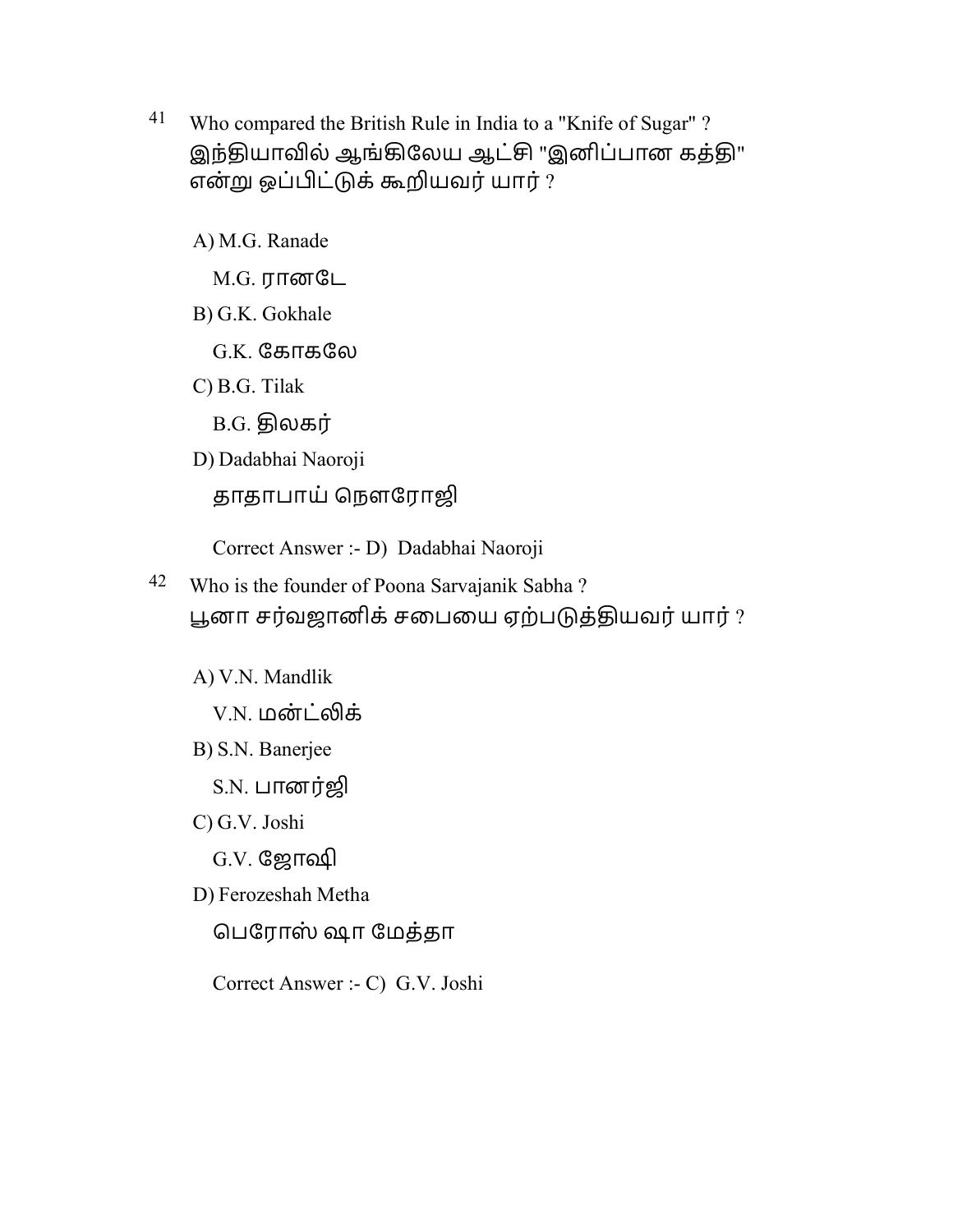$43$  In which year, the Protestant mission started its first school in Thanjavur  $\mathcal{P}$ 

```
எந்த ஆண்டு புரோட்டோஸ்டாண்டு மிசன் தஞ்சாவூரில்
முதல் பள்ளிக் கூடத்தை தொடங்கியது ?
```
A) 1784 AD கி.பி. 1784 B) 1727 AD **கி.பி.** 1727 C) 1732 AD **கி.பி.** 1732 D) 1730 AD **கி.பி.** 1730 Correct Answer :- B) 1727 AD

- 44 When was the Illbert Bill introduced ? இல்பர்ட் மசோதா எப்போது அறிமுகப்படுத்தப்பட்டது ?
	- A) 1 February 1883
		- 1 ப்ரவரி 1883
	- B) 2 February 1883
		- 2 ப்ரவரி 1883
	- C) 3 February 1883
		- 3 ப்ரவரி 1883
	- D) 4 February 1883
		- 4 ப்ரவரி 1883
		- Correct Answer :- B) 2 February 1883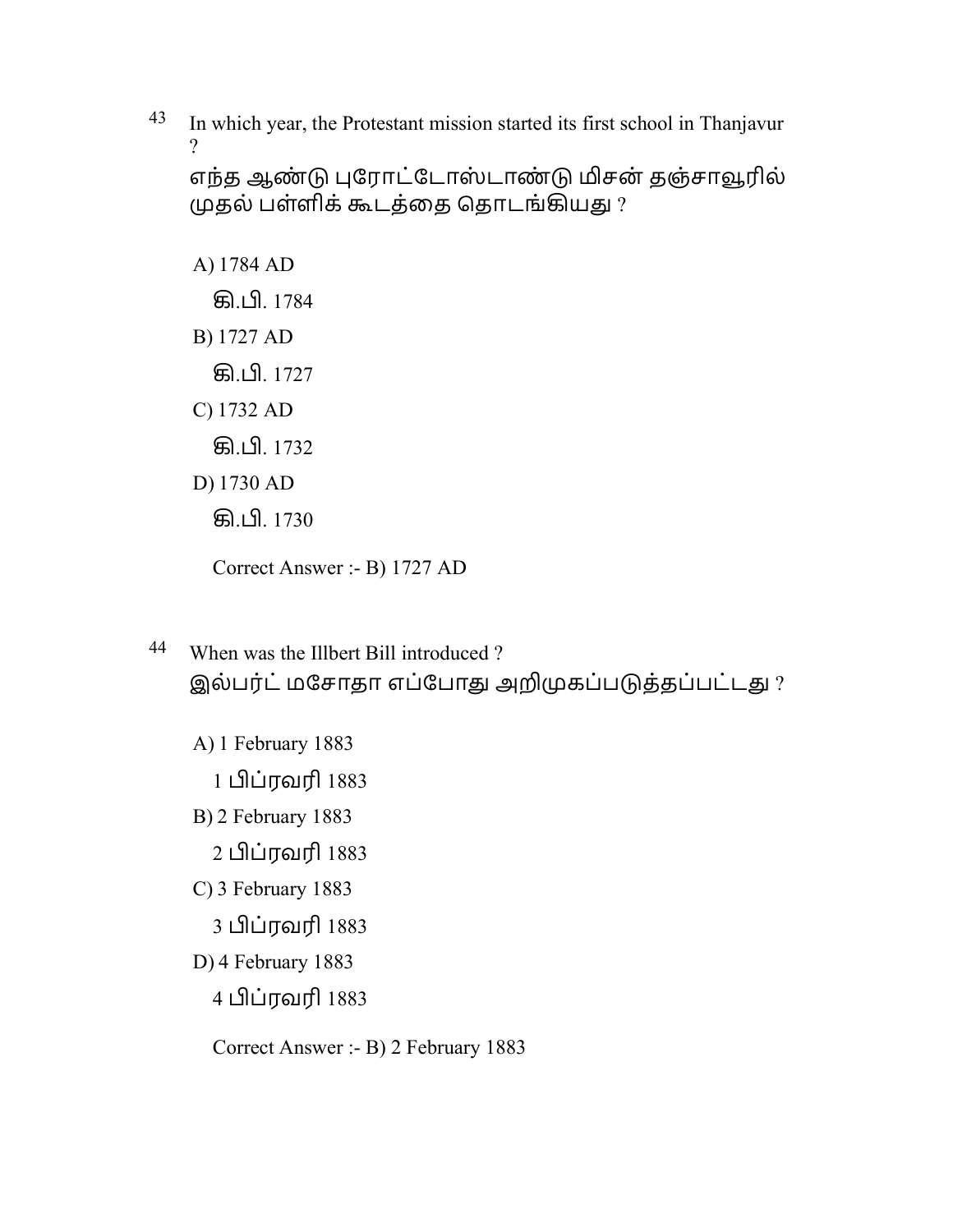- 45 Vijayanagar King Devaraya II assumed a title called  $\blacksquare$ . விஜயநகர மன்னன் இரண்டாம் தேவராயர் என்ற பட்டம் ஏற்றுக் கொண்டார்.
	- A) Gajabetekara

கஜபொகாரா

B) Praudhadevaraya

தயேதவராயா

C) Varahas

வராகா

D) Yuvaraja

வராஜா

Correct Answer :- A) Gajabetekara

46 Which British Commander crushed the 1806 Vellore Mutiny ? எந்த ஆங்கிலேய தளபதி 1806 வேலூர் கலகத்தை அடக்ழனார் ?

A) J.F. Cradock

J.F. ெகரட் ாக்

B) Lt. Col. Malcolm

ெலப்ூனட்கரன் ல் மல்காம்

C) Col. Gillespie

கர்னல் கில்லஸ்பி

D) Lt. Col. John Munro

ெலப்ூனட்கரன் ல் ஜான் மன் ேறா

Correct Answer :- C) Col. Gillespie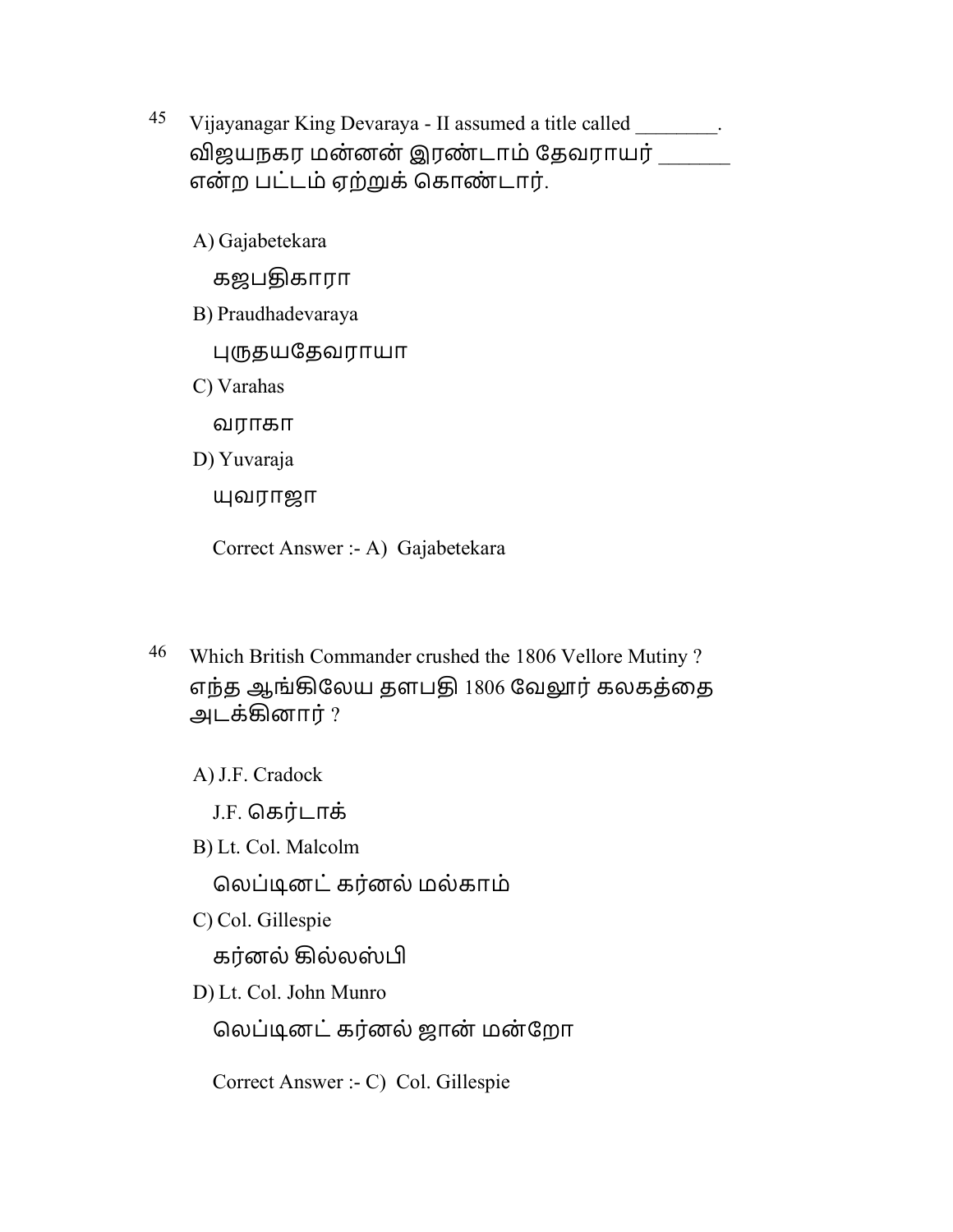- $47$  During later Chola's period the dancing girls in temple were called as : பிற்கால சோழர் காலத்தில் கோவில்களில் நடனமாடிய பெண்கள், எவ்வாறு அழைக்கப்பட்டனர் ?
	- A) Talaicheri Pendugal

தலைச்சேரி பெண்டுகள்

B) Karanas

கரணர்கள்

C) Nritya Perayan

நிர்தய பேரயன்

D) Aadal Magalir

ஆடல் மகளிர்

Correct Answer :- A) Talaicheri Pendugal

48 In which Congress session Jawaharlal Nehru declared the "Poorna Swaraj" ?

எந்த காங்கிரஸ் மாநாட்டில் ஜவஹர்லால் நேரு பூர்ண சுயராஜ்ஜியம் என்பதை அறிவித்தார்.

A) Calcutta Session

கல்கத்தா மாநா

B) Madras Session

சென்னை மாநாடு

C) Lahore Session

லாகூர் மாநாடு

D) Surat Session

சூரத் மாநாடு

Correct Answer :- C) Lahore Session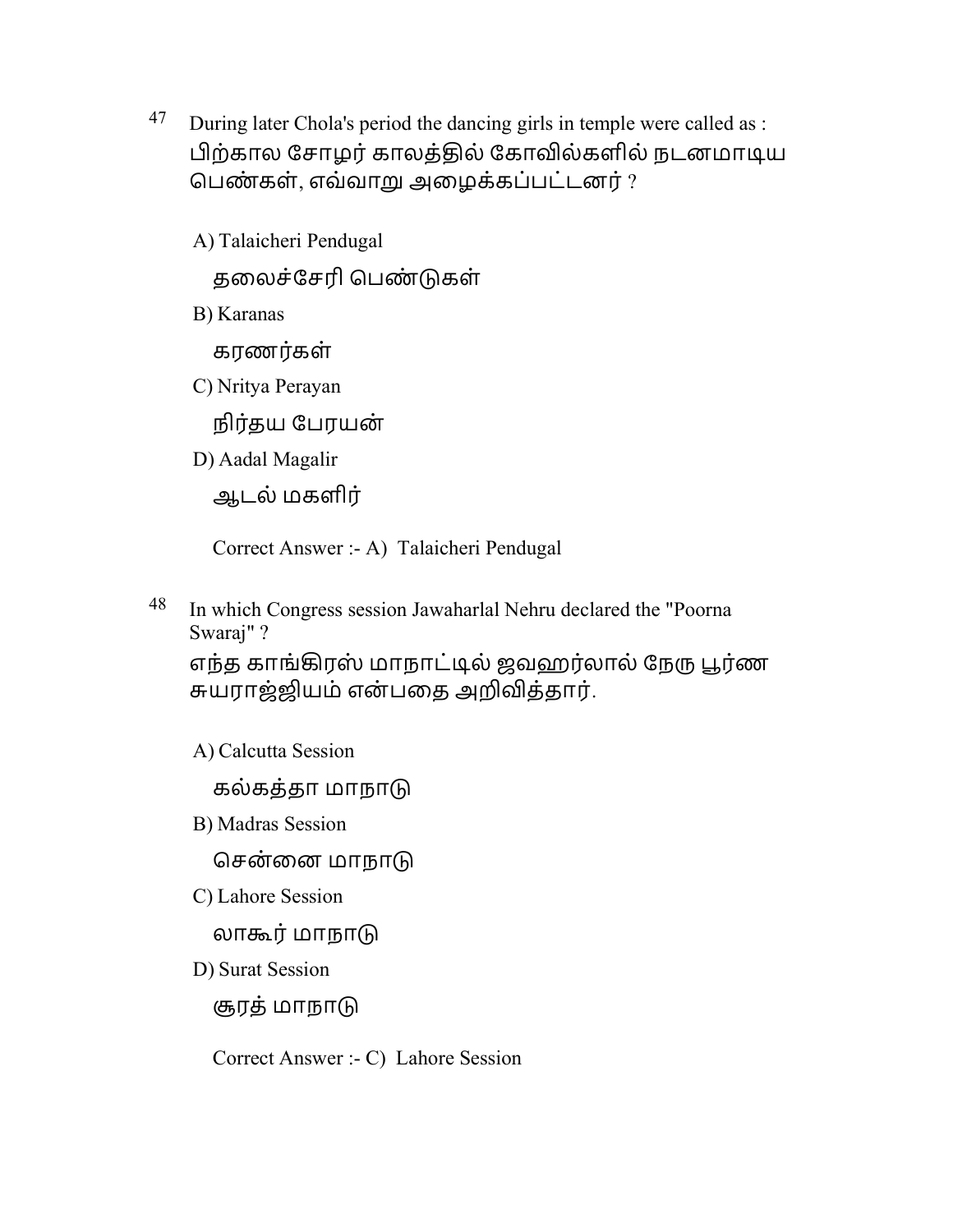- 49 Chittrameni Periyanattar is a chola's period. சோழர் காலத்தில் சித்திரமேனி – பெரிய நாட்டார் என்பது \_\_\_\_\_.
	- A) Tank organisation

ஏரி அமைப்பு

B) Gold organisation

தங்க அமைப்பு

C) Agricultural organisation

விவசாய அமைப்பு

D) Army organisation

இராணுவ அமைப்பு

Correct Answer :- C) Agricultural organisation

- 50 Who introduced the Ryotwari System in Madras Presidency ? சென்னை மாகாணத்தில் இரயத்துவாரி முறையை அறிமுகப்படுத்தியவர் யார் ?
	- A) Lord Cornwallis

காரன்வாலிஸ் பிரபு

B) Lord Bentick

பெண்டிங் பிரபு

C) Thomas Munro

தாமஸ் மன் ேறா

D) Warren Hastings

வாரன் ஹேஸ்டிங்ஸ்

Correct Answer :- C) Thomas Munro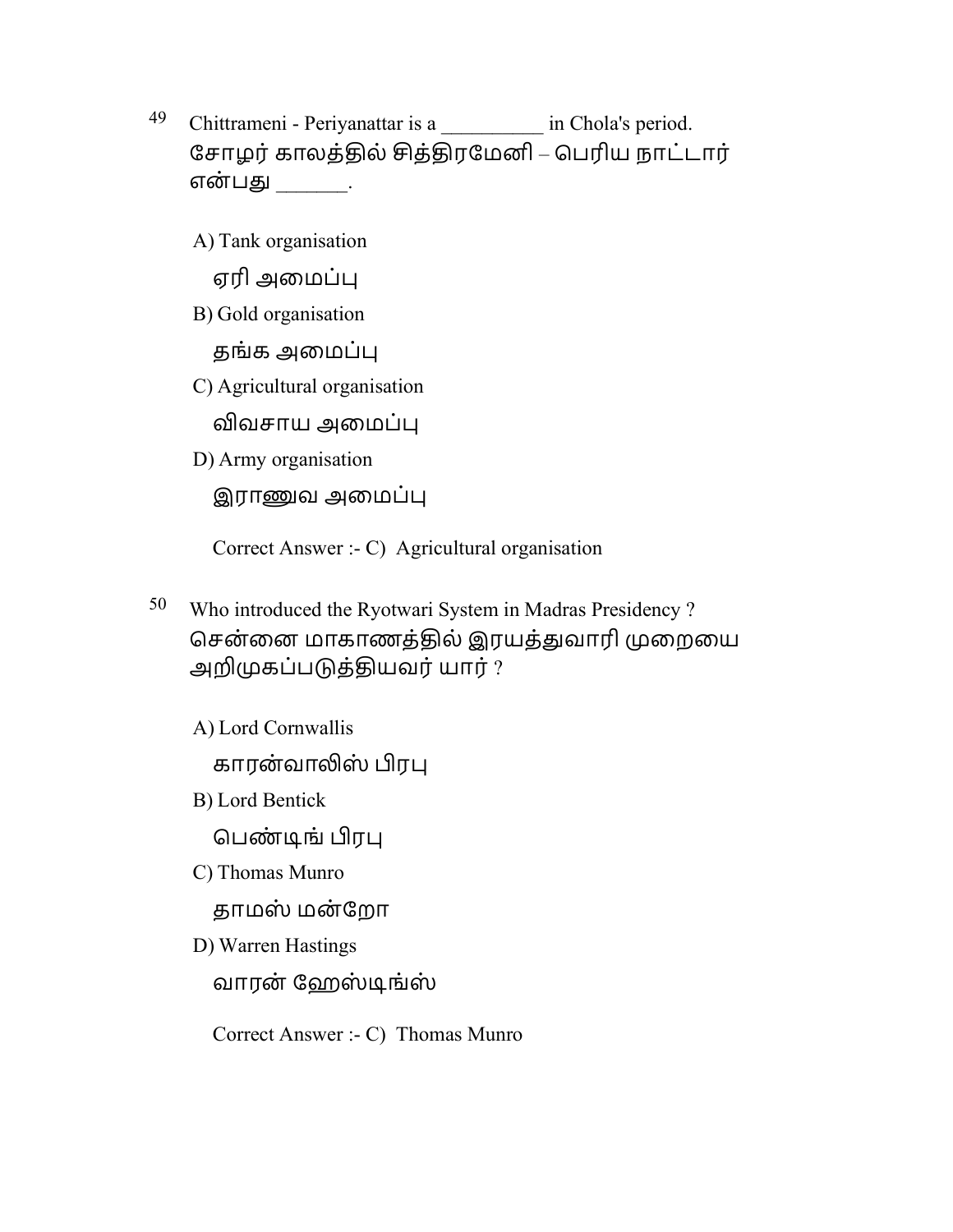- 51 Muhammad Yusuf Khan is also popularly known as  $\sim$ . முகமது யூசப்கான் பிரபலமாக எவ்வாறு அைழக்கப்பட்டார் ?
	- A) Anwar-ud-din அன்வர் – உக் – கீன் B) Mahfuz Khan மபூஸ்கான் C) Mohammad Ali முகம்மது அலி D) Khan Shaib கான் சாகிப்

Correct Answer :- D) Khan Shaib

- 52 Who was the Governor General at the time of II Anglo Mysore War ? இரண்டாம் ஆங்கிலேய – மைசூர் போர் நடைபெற்ற போது கவர்னர் ஜெனரலாக இருந்தவர் யார் ?
	- A) Robert Clive

இராபர்ட் கிளைவ்

B) Lord Warren Hastings

வாரன் ஹேஸ்டிங்ஸ் பிரபு

C) Lord Wellesly

வெல்லஸ்லி பிரபு

D) Lord Cornwallis

காரன்வாலிஸ் பிரபு

Correct Answer :- B) Lord Warren Hastings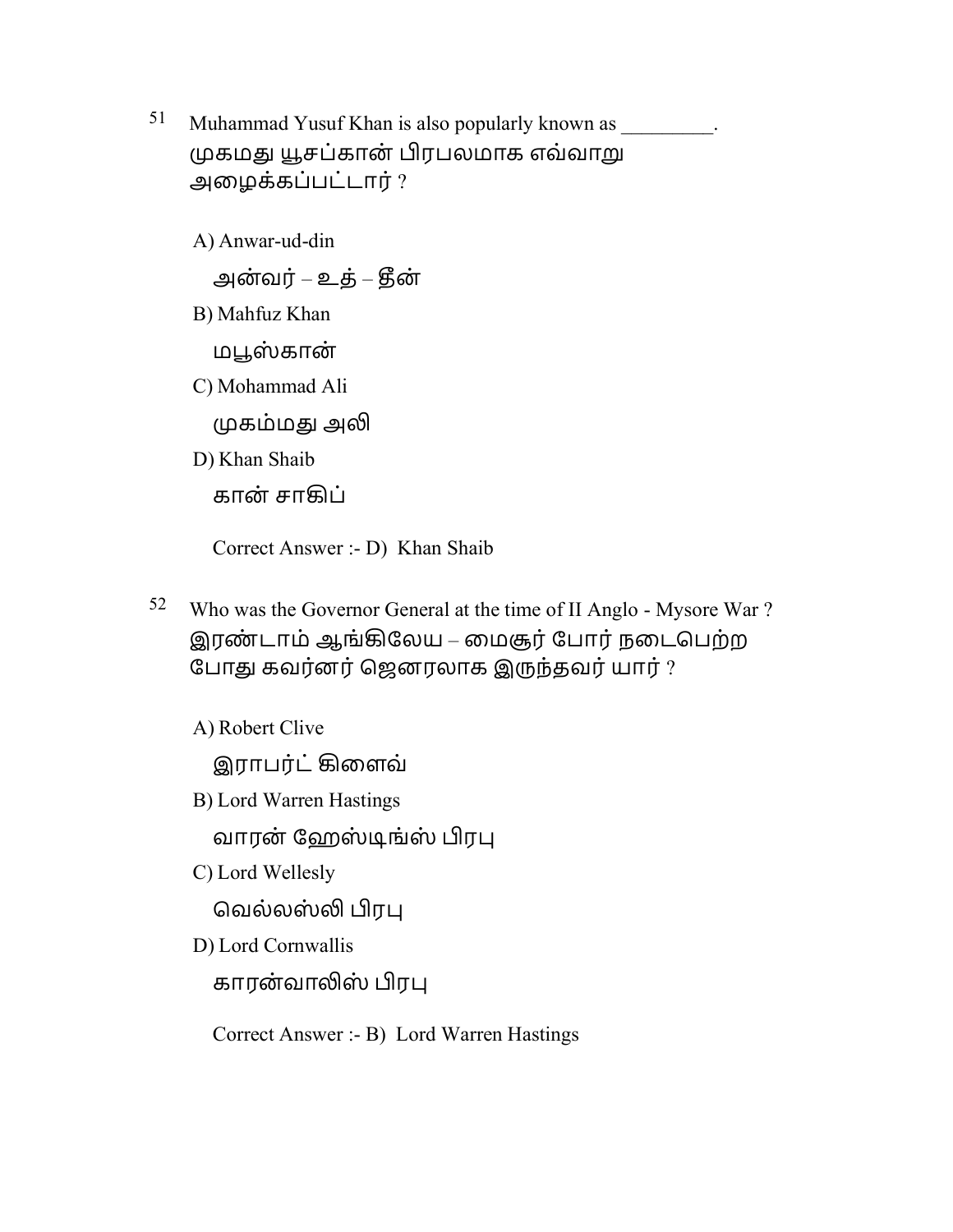- 53 Which one is the birth place of "Boothathalvar" ? கொடுக்கப்பட்டுள்ளவற்றில் "பூதத்தாழ்வார்" பிறந்த ஊர்எௌ ?
	- A) Kanchipuram

காஞ்ரம்

B) Thanjavur

தஞ்சாவூர்

C) Mamallapuram

மாமல்லரம்

D) Gangaikonda Cholapuram

கங்கைகொண்ட சோழபுரம்

Correct Answer :- C) Mamallapuram

- 54 Kanchi Vaikunda Perumal temple was built by : காஞ்சி வைகுண்ட பெருமாள் கோயிலை கட்டியவர் :
	- A) Rajasimhan

இராஜம்மன்

B) Simhavarman

சிம்மவர்மன்

C) Nandivarman

நந்திவர்மன்

D) Simha Vishnu

சிம்ம விஷ்ணு

Correct Answer :- C) Nandivarman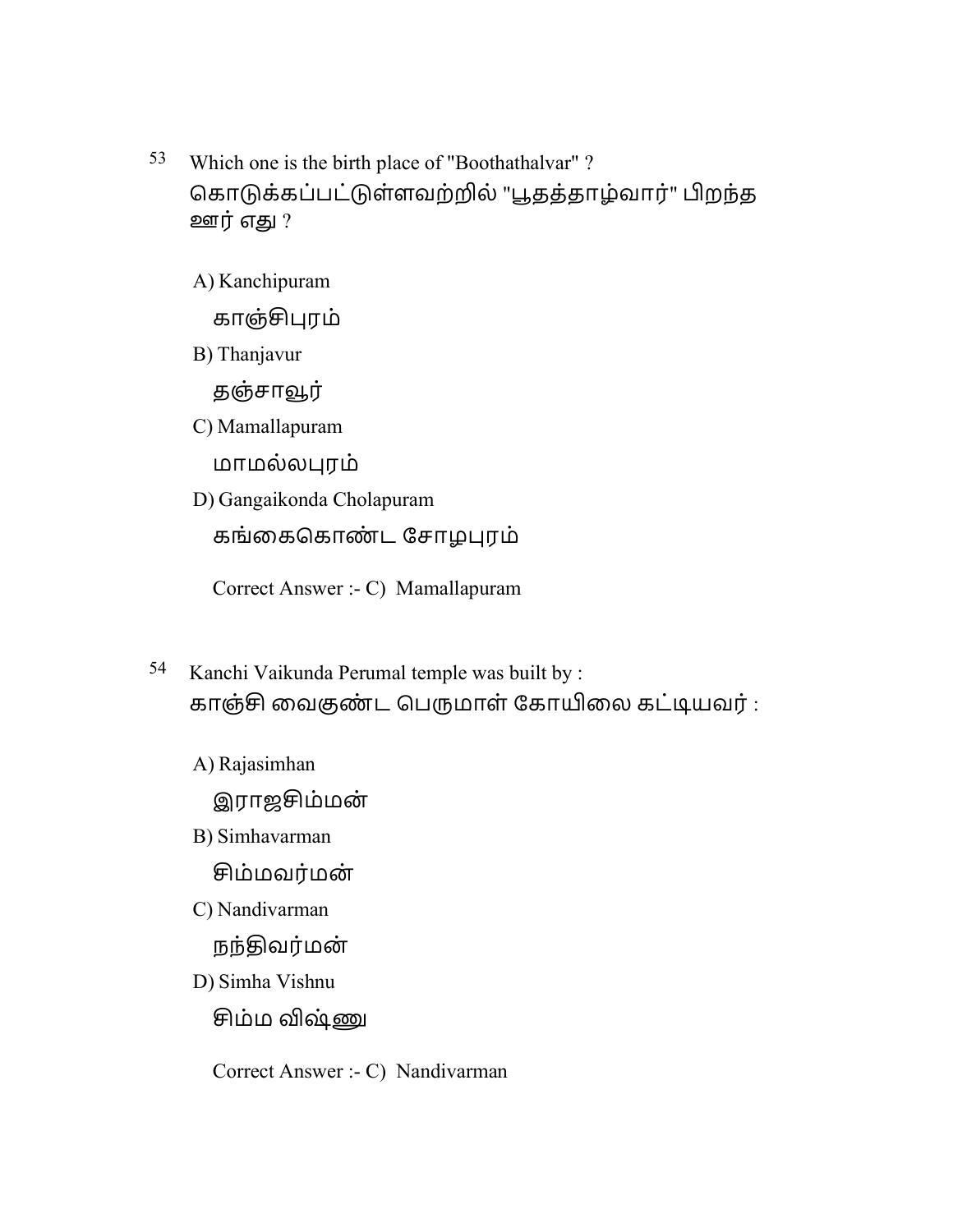55 Which Pandiya King excavated the Rock-cut cave temple at Malayadikkuruchi ? மலையடிக்குறிச்சியில் எந்த பாண்டிய மன்னன் குடைவரை கோவிலை நிறுவினார்  $?$ 

A) Kadungon

கடுங்கோன்

B) Arikesari Maravarman

அரிகேசரி மாறவர்மன்

C) Maran Sendan

மாறன் ேசந்தன்

D) Maravarman Avanisulamani

மாறவர்மன் அவனிசூலாமணி

Correct Answer :- C) Maran Sendan

56 Where was the first rock painting discovered in Tamil Nadu ? தமிழ்நாட்டில் கண்டறியப்பட்ட முதல் பாறை ஓவியம் எங்கு அமைந்துள்ளது  $?$ 

A) Nilagiri

நீலகிரி

B) Mallapadi

மல்லப்பாூ

C) Attirapakkam

அத்ொரப்பாக்கம்

D) Pudukottai

புதுக்கோட்டை

Correct Answer :- B) Mallapadi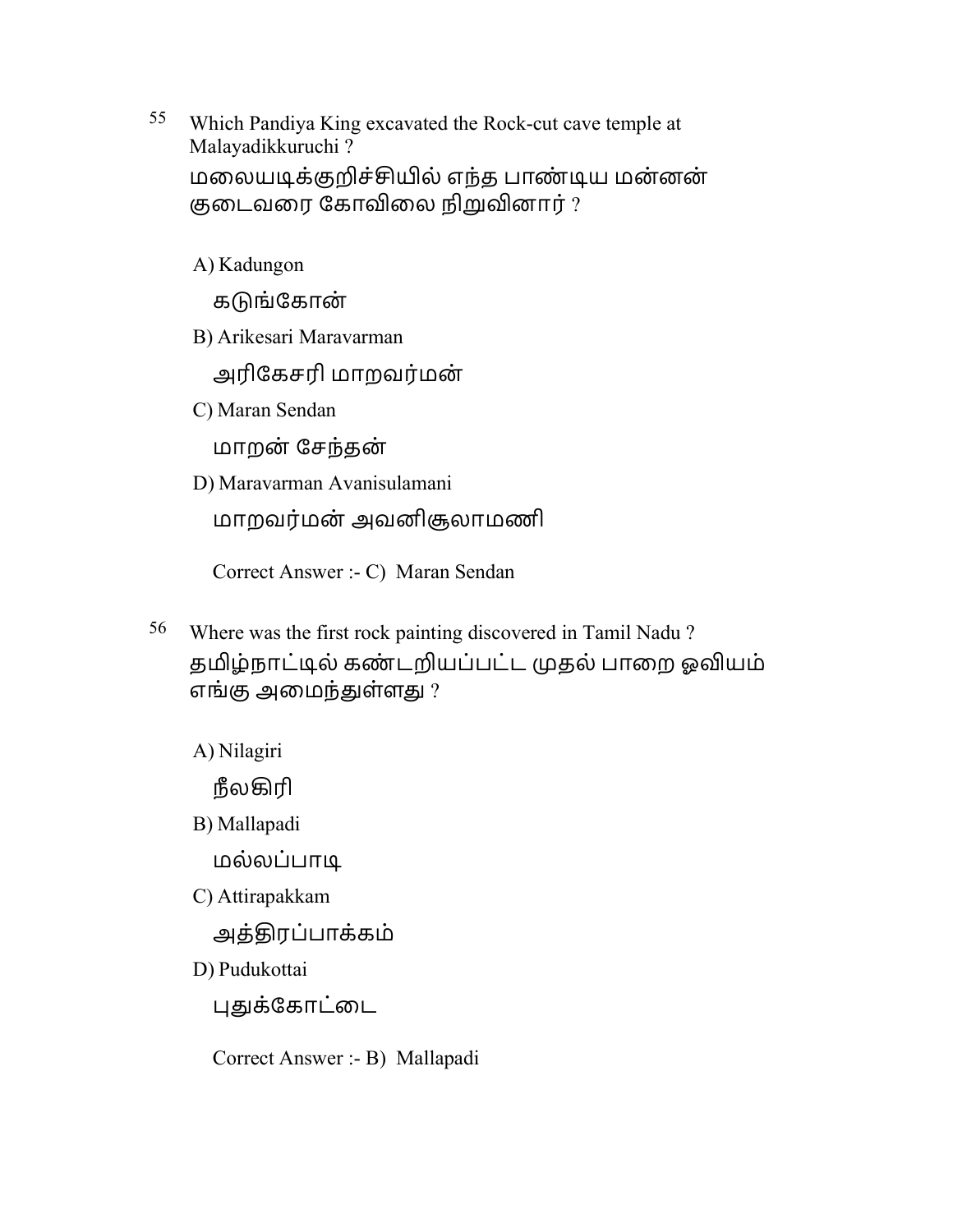|    | If $\frac{1}{3} + \frac{1}{2} + \frac{1}{x} = 4$ then what is x ?         |
|----|---------------------------------------------------------------------------|
|    | $\frac{1}{3} + \frac{1}{2} + \frac{1}{3} = 4$ எனில் x –இன் மதிப்பு என்ன ? |
|    | A)2                                                                       |
|    | $\overline{2}$<br>B) 5                                                    |
|    | 5                                                                         |
|    | C) $\frac{7}{19}$                                                         |
|    | $\frac{7}{19}$                                                            |
|    | D) $\frac{6}{19}$                                                         |
|    | $\frac{6}{19}$                                                            |
|    |                                                                           |
|    | Correct Answer :- D)                                                      |
| 58 | 7 km - 4200 m is equal to :                                               |
|    | 7 கி.மீ. – 4200 மீ –க்கு சமமானது :                                        |

A) 3 km 800 m

3 கி.மீ 800 மீ

B) 2 km 800 m

 $2$  கி.மீ  $800 \text{ }\mathrm{L}$ 

C) 3 km 200 m

3 கி.மீ 200 மீ

D) 2 km 200 m

 $2$  கி.மீ  $200 \text{ }\Delta$ 

Correct Answer :- B) 2 km 800 m

57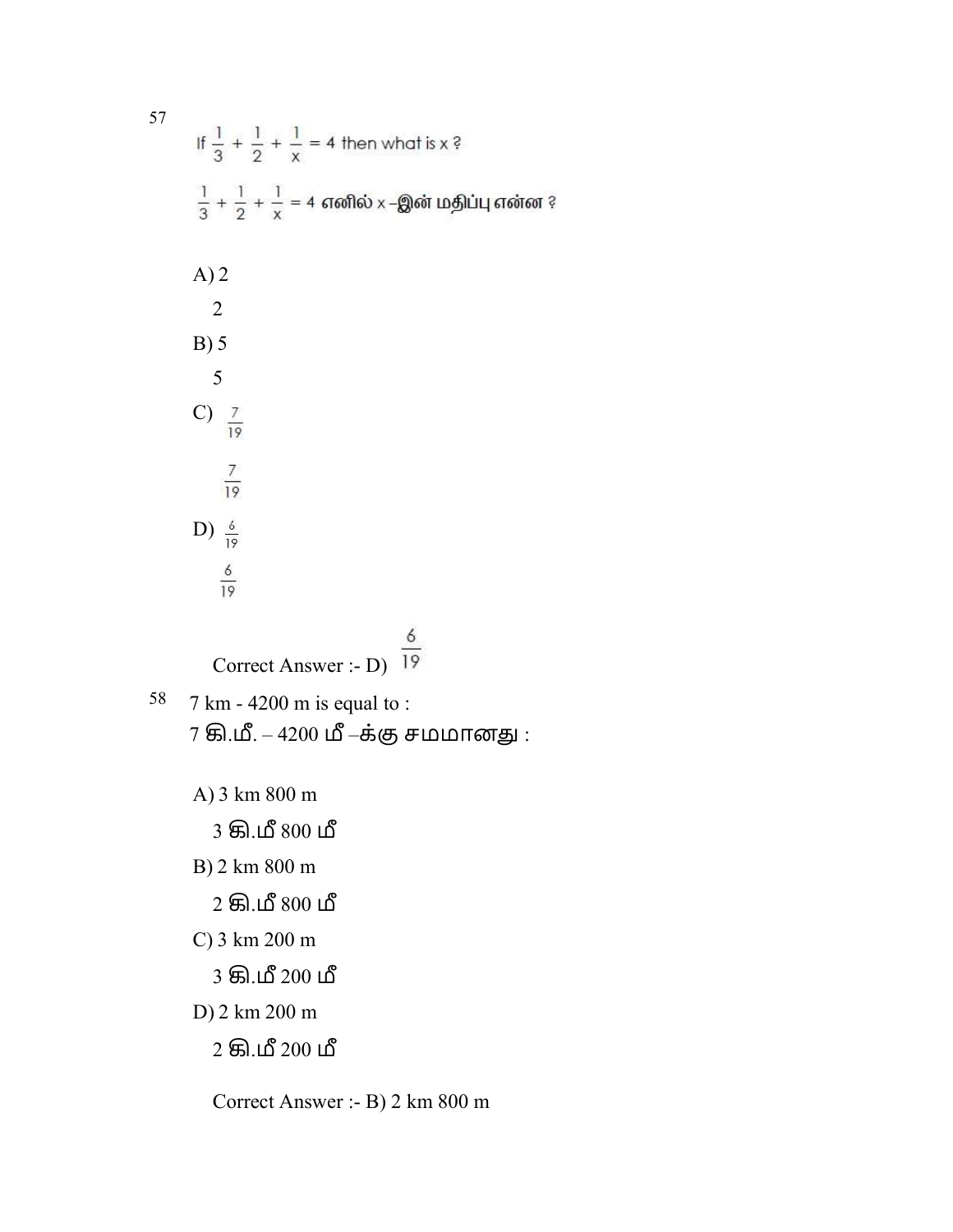- 59 Simplify :  $6x^2 + 1 [8x {3x^2 7 (4x^2 2x + 5x + 9)}]$ சுருக்குக :  $6x^2 + 1 - [8x - {3x^2 - 7 - (4x^2 - 2x + 5x + 9)}]$ 
	- A)  $x^2 11x 5$  $x^2 - 11x - 5$ B)  $5x^2 - x - 1$  $5x^2 - x - 1$ C)  $5x^2 - 11x - 5$  $5x^2 - 11x - 5$ D)  $11x^2 - 11x - 11$  $11x^2 - 11x - 11$

Correct Answer :- \*

 $60$  The sum of three consecutive odd numbers is 75. What is the largest of these three numbers ?

அடுத்தடுத்த மூன்று ஒற்றை எண்களின் கூடுதல் 75 எனில் அவற்றுள் எது பெரிய எண்  $?$ 

Correct Answer :- D) 27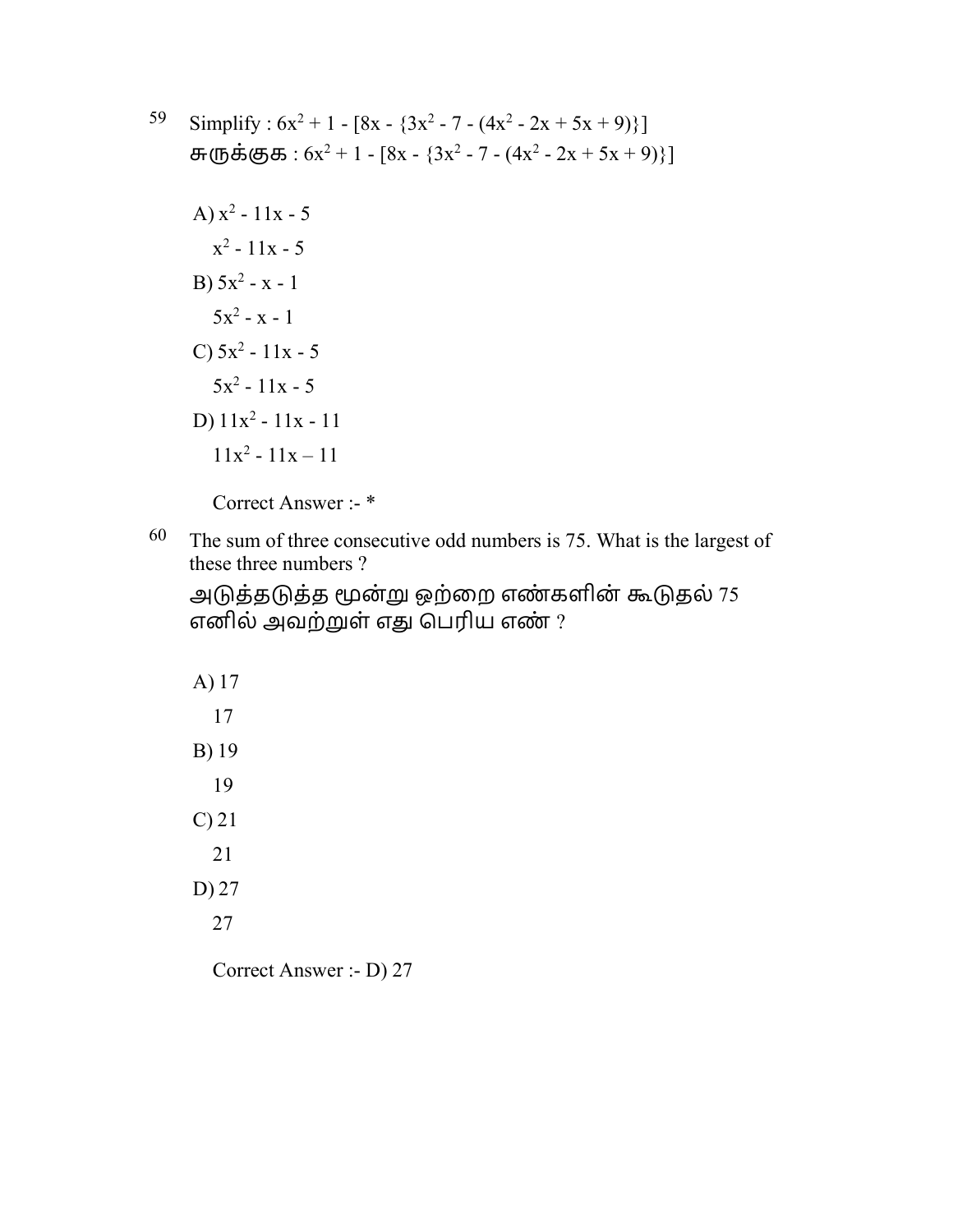61 The unit digit of  $4^7$  is :

 $4^7$  என்ற எண்களின் ஒன்றாம் இலக்கம் :

- A) 4 4 B) 6 6  $C$ ) 2 2  $D(0)$  0 Correct Answer :- A) 4
- $62$  If an article is given two consecutive discounts of 25% and 20% then the total discount percentage is \_\_\_\_\_. ஒரு பொருளின் மீது வழங்கப்படும் இரு தொடர் தள்ளுபடிகள் முறையே 25% மற்றும் 20% எனில் இதற்கு .<br>சமமான மொத்த தள்ளுபடி சதவீதத்தினைக் காண்க :

A)  $40%$ 40% B) 42% 42% C) 42.5% 42.5% D) 45% 45%

Correct Answer :- A) 40%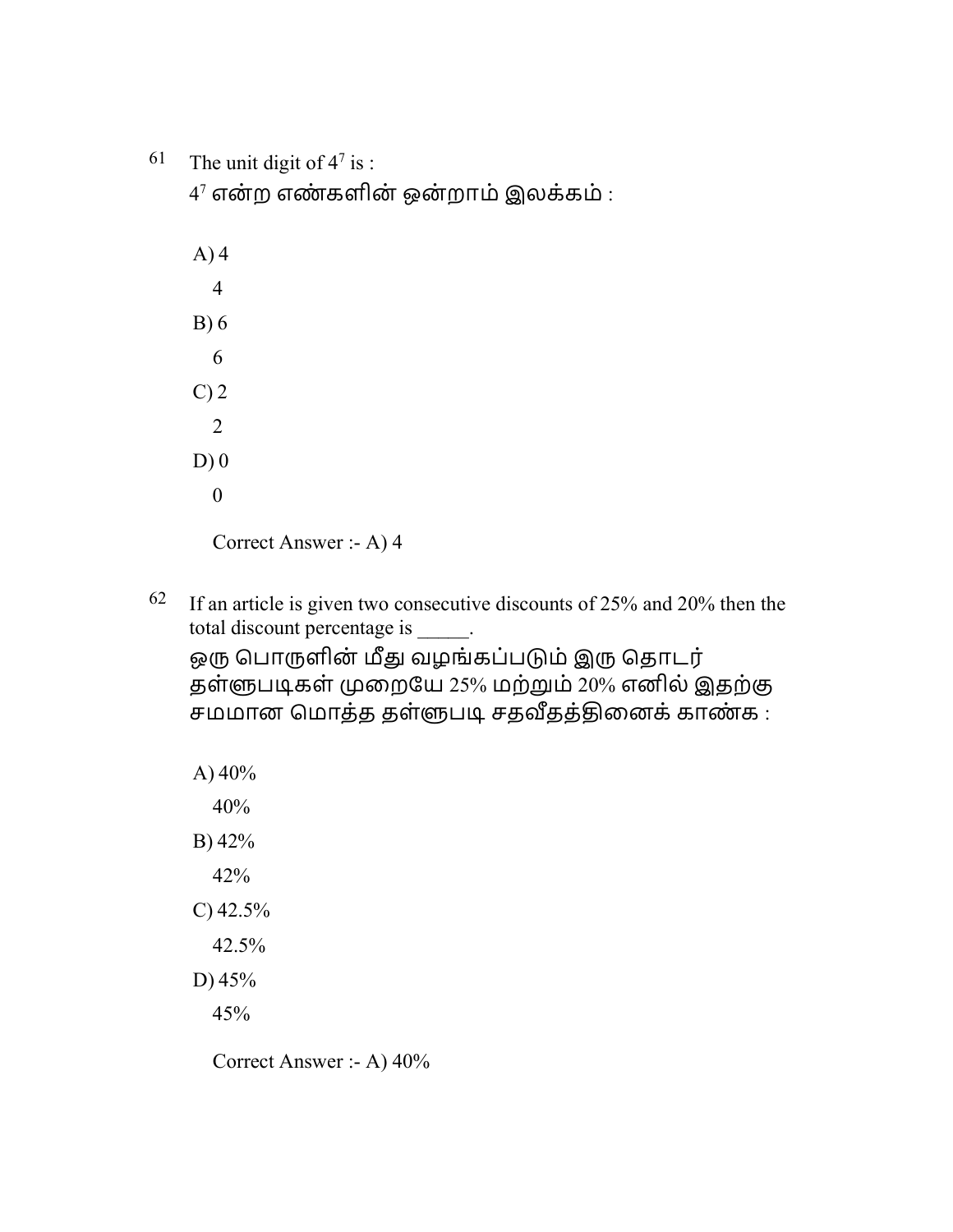If 
$$
\frac{a}{b} = \frac{3}{11}
$$
 and  $\frac{b}{c} = \frac{13}{5}$  what is  $\frac{a}{c}$ ?  
\n $\frac{a}{b} = \frac{3}{11}$  Simplig  $\frac{b}{c} = \frac{13}{5}$  and so  $\frac{a}{c}$  and so  $\frac{a}{c}$  is an odd value of  $\frac{a}{5}$ .  
\nA)  $\frac{3}{5}$   
\nB)  $\frac{11}{13}$   
\nC)  $\frac{13}{11}$   
\nD)  $\frac{39}{55}$   
\n39  
\n38  
\n39  
\n39

Correct Answer :- D)  $\overline{55}$ 

63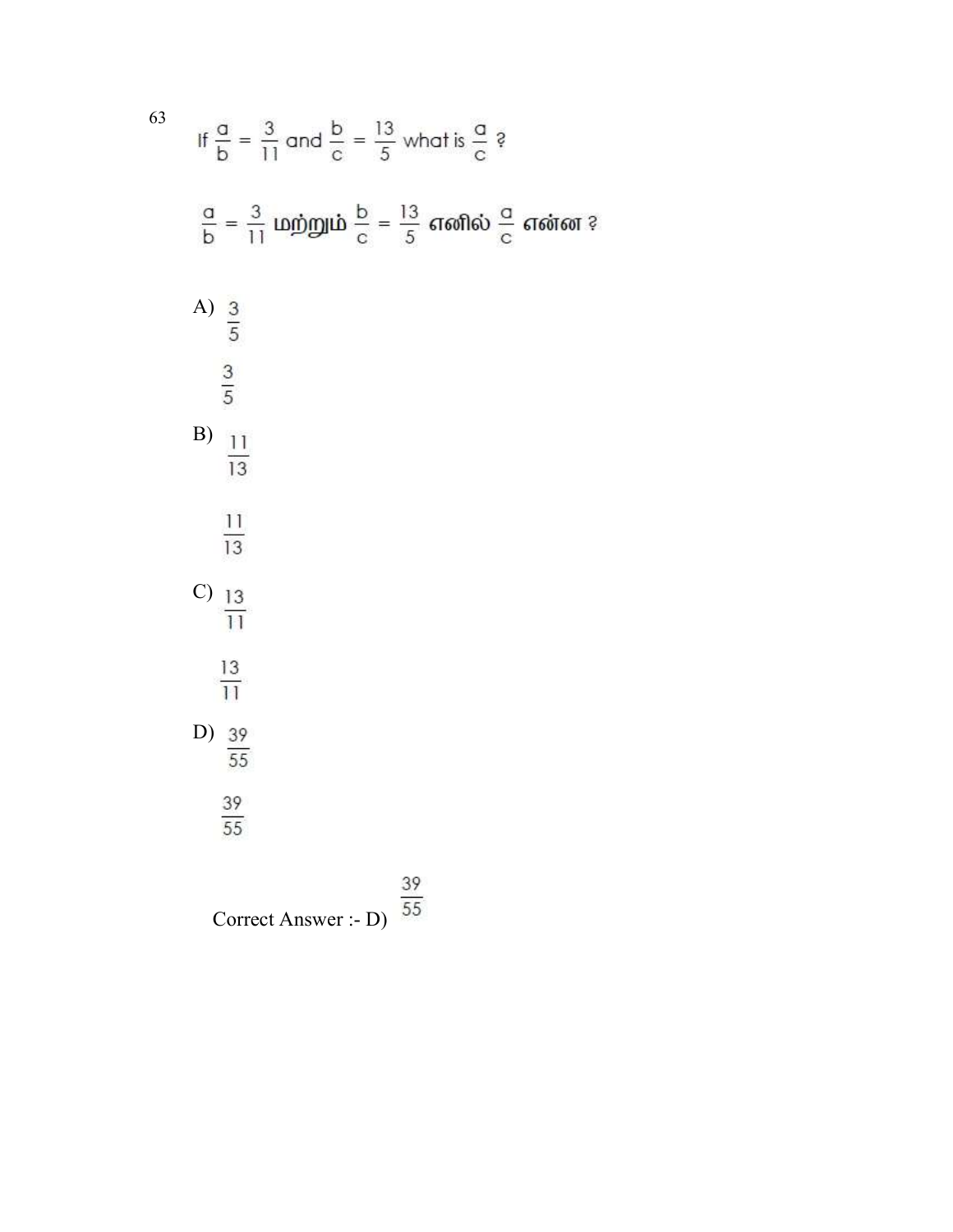64 The inner and outer radii of a hollow hemispherical shell are 3 m and 5 m respectively. The total surface area of the shell is (in square metres) ஒரு உள்ளீடற்ற அரைக்கோள ஓட்டின் உள் மற்றும் .<br>வெளிப்புற ஆரங்கள் முறையே 3 மீ மற்றும் 5 மீ ஆகும். ஓட்டின் மொத்தப் புறப்பரப்பு (சதுர மீட்டரில்)

214

Correct Answer :- A) 264

65 If  $\frac{a}{b} = \frac{2}{3}$  and  $\frac{b}{c} = \frac{5}{7}$  find  $\frac{c}{a}$  $\frac{a}{b} = \frac{2}{3}$ ,  $\frac{b}{c} = \frac{5}{7}$  எனில்  $\frac{c}{q}$  என்ன ? A)  $\frac{10}{21}$  $\frac{10}{21}$  $\frac{21}{10}$  $21$  $\overline{10}$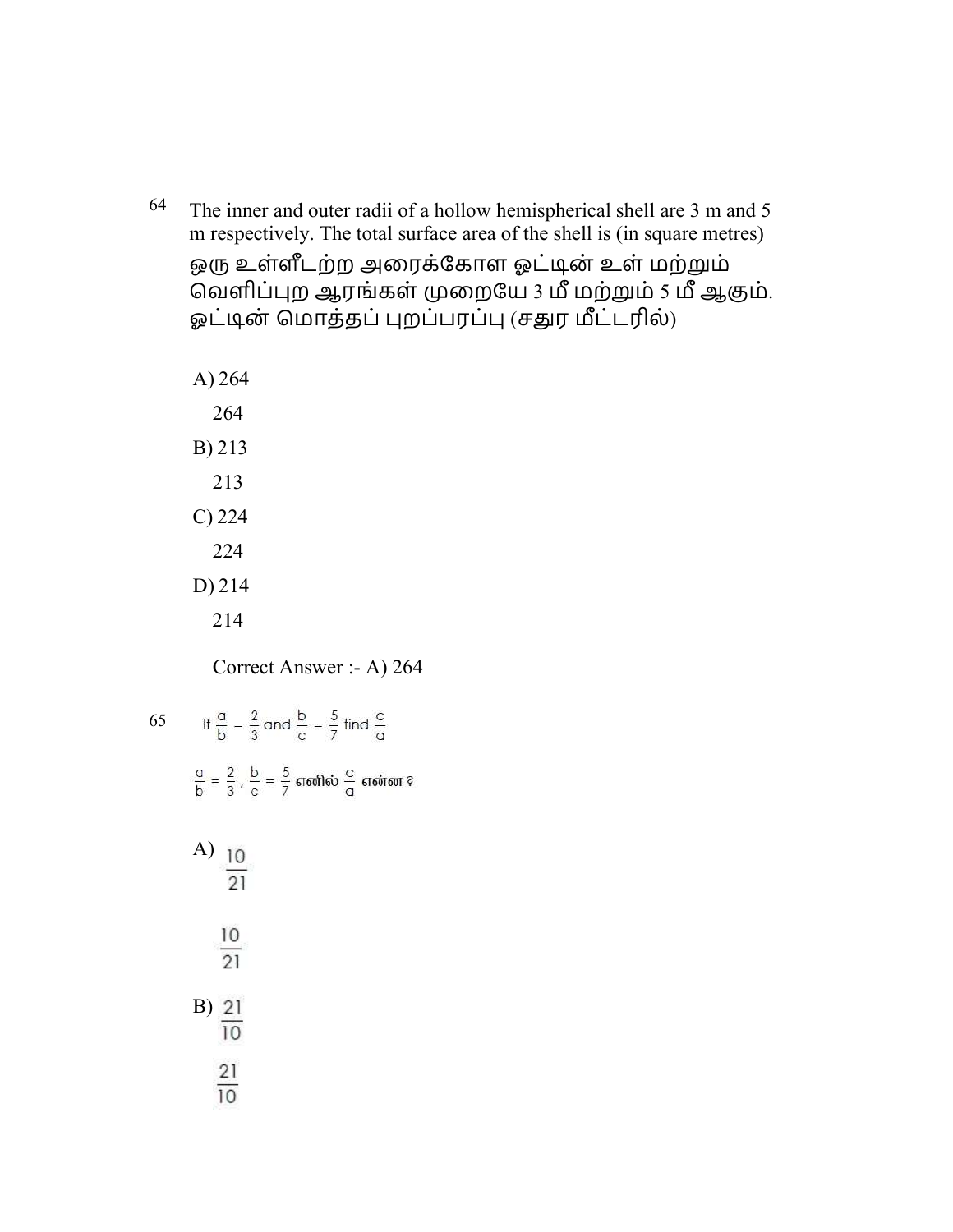

 $66$  The sum of three prime numbers is 80. If two of these prime numbers differ by 4, find these primes.

மூன்று பகா எண்களின் கூடுதல் 80. அவற்றுள் இரு எண்களின் வேறுபாடு 4 எனில் அந்த எண்களை காண்க :

A) 7, 11, 62 7, 11, 62 B) 2, 37, 41 2, 37, 41 C) 3, 37, 41 3, 37, 41 D) 13, 17, 41 13, 17, 41

Correct Answer :- B) 2, 37, 41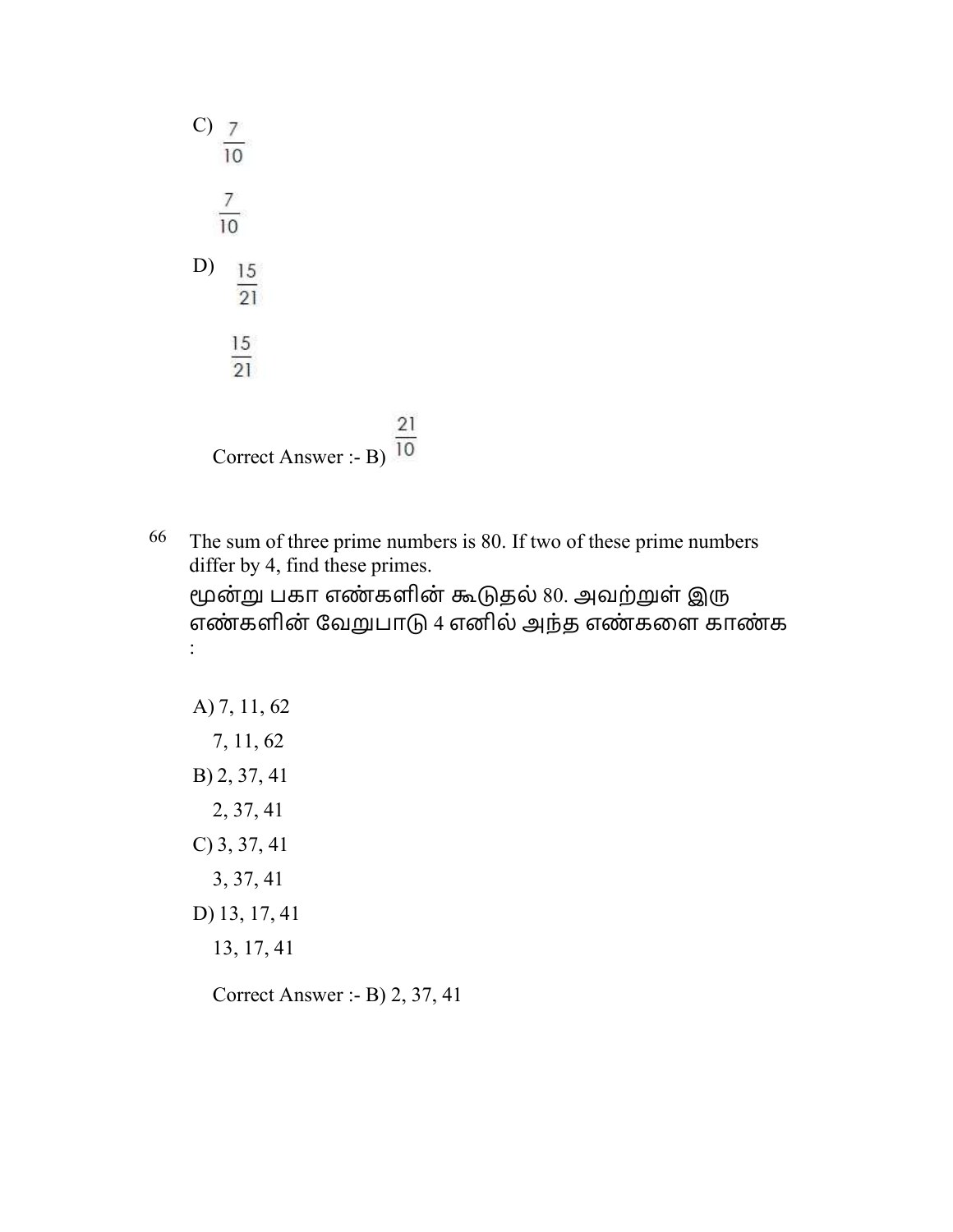$67$  If the wheel of a car travels 3520 cm in 20 revolutions, find the radius of the wheel.

ஒரு மகிழுந்துவின் சக்கரம் 20 சுற்றுகளில் 3520 செ.மீ தொலைவைக் கடக்கிறது எனில் அதன் ஆரம் யாது ?

A) 7 cm

 $7$  செ.மீ

B) 14 cm

 $14$  செ.மீ

C) 28 cm

 $28$  செ.மீ

D) 35 cm

35 செ.மீ

Correct Answer :- C) 28 cm

68

Arrange in ascending order :  $\frac{3}{7}$ ,  $\frac{4}{11}$ ,  $\frac{6}{13}$ 

அதிகரிக்கும் வரிசையில் அமைக்க :  $\frac{3}{7}$ ,  $\frac{4}{11}$ ,  $\frac{6}{13}$ 

| A)            |                  | 3<br>71          | 6<br>13 |
|---------------|------------------|------------------|---------|
|               |                  | 3                | 6<br> 3 |
| B)            |                  | $\overline{11}'$ | 13      |
|               | $\overline{11}'$ | $\frac{6}{13}$   |         |
| $\mathcal{C}$ | 6<br>3           |                  |         |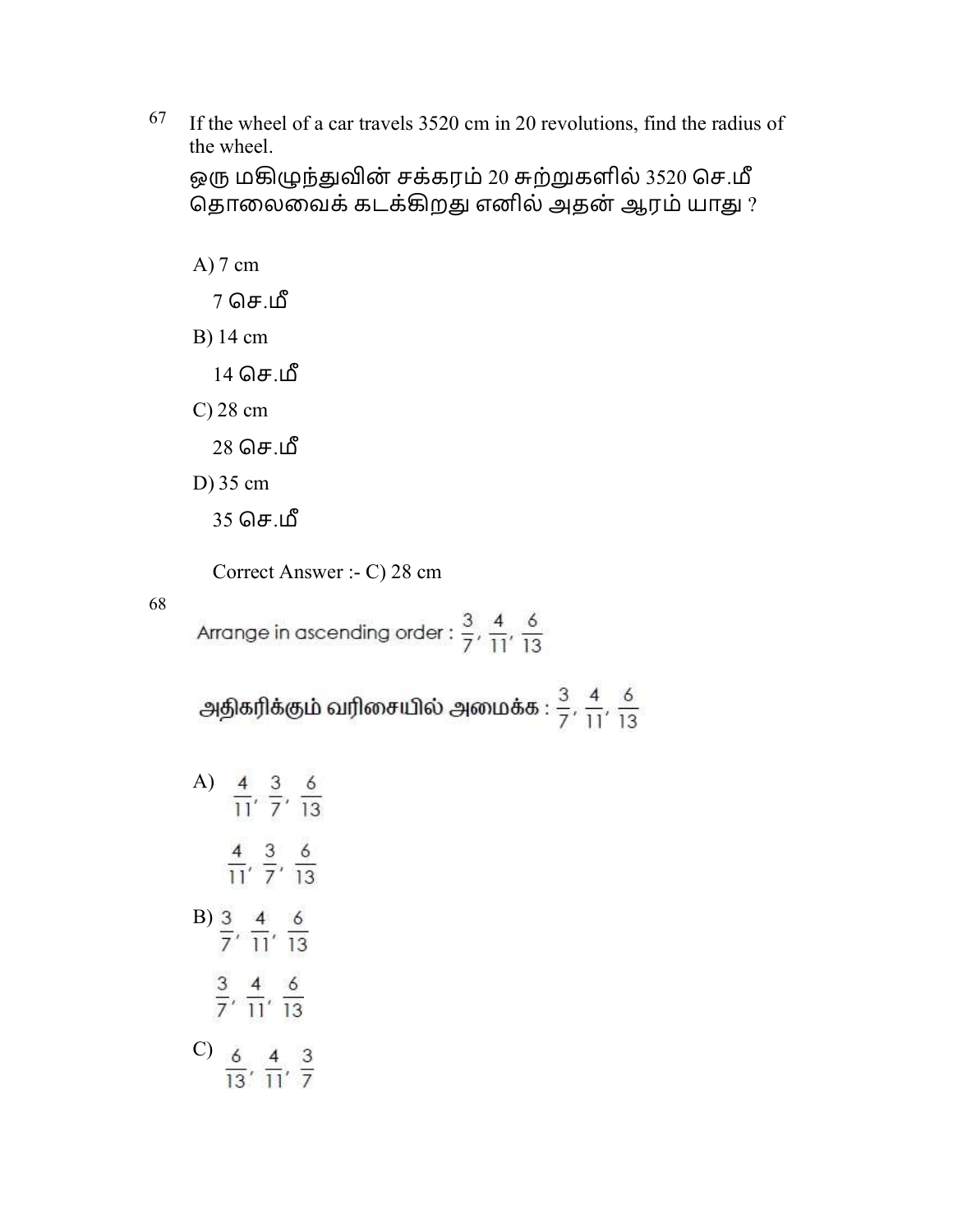|    | $\frac{6}{13}, \frac{4}{11}, \frac{3}{7}$                                                                           |
|----|---------------------------------------------------------------------------------------------------------------------|
|    | D) $\frac{3}{7}, \frac{6}{13}, \frac{4}{11}$                                                                        |
|    | $\frac{3}{7}, \frac{6}{13}, \frac{4}{11}$                                                                           |
|    | $\frac{4}{11}$ , $\frac{3}{7}$ , $\frac{6}{13}$<br>Correct Answer :- A)                                             |
| 69 | 12% of 250 litres is equal to ______ of 150 litres.<br>250 லிட்டரின் 12% என்பது 150 லிட்டரின்<br>இக்கு<br>சமமாகும். |
|    | A) $15%$                                                                                                            |
|    | 15%                                                                                                                 |
|    | B) 18%                                                                                                              |
|    | 18%                                                                                                                 |
|    | $C$ ) 20%                                                                                                           |
|    | 20%                                                                                                                 |
|    | D) $25%$                                                                                                            |
|    | 25%                                                                                                                 |
|    | Correct Answer :- C) 20%                                                                                            |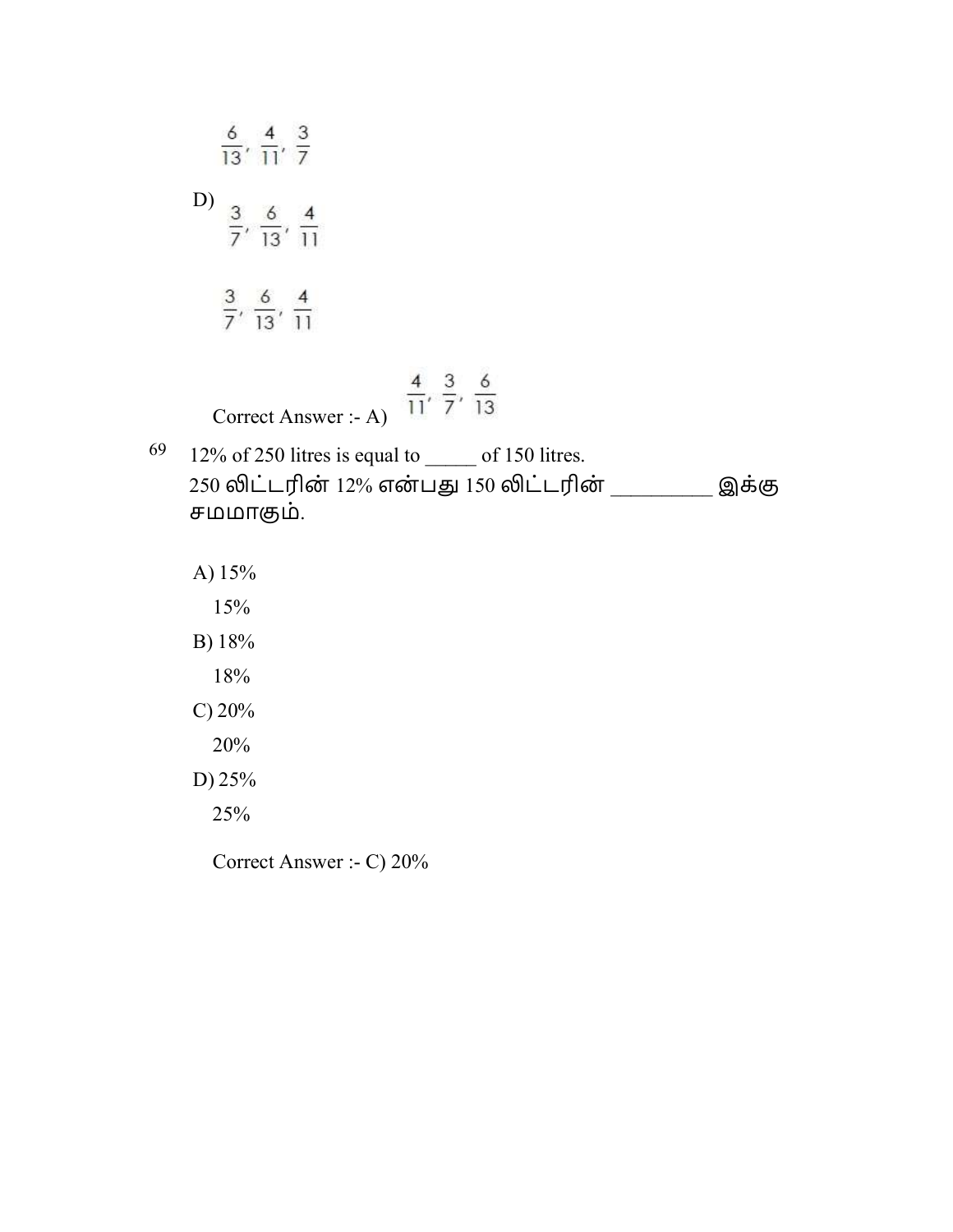$70$  If two equal hemispheres of radii r are taken and their bases are joined the total surface area of the solid so formed is :

r அலகுகள் ஆரம் உடைய இரு சம அரைக்கோளங்களின் அடிப்பகுதிகள் இணைக்கப்படும் போது உருவாகும் திண்மத்தின் மொத்த புறப்பரப்பு :

A)  $4πr<sup>2</sup>$  sq.units

 $4\pi r^2$  ச.அ B)  $\frac{4}{3} \pi r^2$  sq. units  $\frac{4}{3}$  $\pi$ r<sup>2</sup>  $\theta$ . $\Theta$ 

C)  $3\pi r^2$  sq.units

 $3\pi r^2$  ச.அ

D)  $2\pi r^2$  sq.units

 $2\pi r^2$  ச.அ

Correct Answer :- A)  $4\pi r^2$  sq.units

71 Consider a frustum of a cone with lower and upper radii R and r. If h is the height and l the slant height of the frustum the total surface area of the frustum is :

R மற்றும் r என்ற கீழ் மற்றும் மேற்புற ஆரங்கள் கொண்ட ஒரு கூம்பின் இடைக்கண்டத்தை கருதுக. இைடக்கண் டத்ொன் உயரம் மற்ம் சாயரம் h, l எனில் அதன் மொத்தம் புறப்பரப்பு :

A) 
$$
\pi(R+r)l + \pi R^2
$$
  
\n $\pi(R+r)l + \pi R^2$   
\nB)  $\pi(R)l + \pi R^2 + \pi r^2$   
\n $\pi(R)l + \pi R^2 + \pi r^2$   
\nC)  $\pi r l + \pi R^2 + \pi r^2$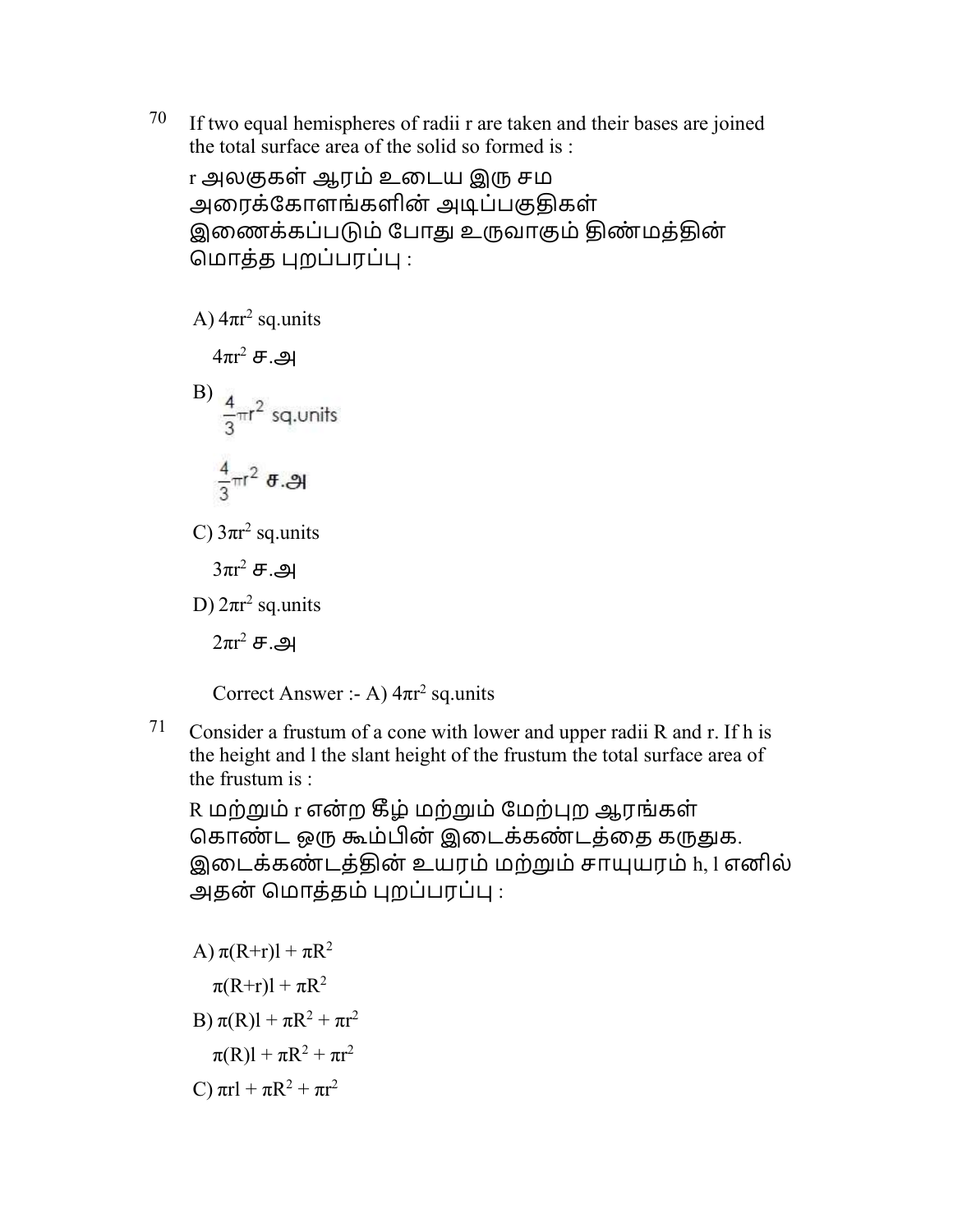$\pi r l + \pi R^2 + \pi r^2$ D)  $\pi(R+r)1 + \pi R^2 + \pi r^2$  $\pi(R+r)1 + \pi R^2 + \pi r^2$ 

Correct Answer :- D)  $\pi(R+r)1 + \pi R^2 + \pi r^2$ 

- $72$  In an election where A and B contested, A won by a vote margin of 192. If A got 58% of the votes cast, the total number of votes cast will be : A மற்றும் B பங்கு பெற்ற தேர்தலில், A 192 வாக்கு வித்தியாசத்தில் வெற்றி பெற்றார். A, பதிவான வாக்குகளில் 58% பெற்றார் எனில் பதிவான மொத்த வாக்குகள் எத்தனை ?
	- A) 12000
		- 12000
	- B) 1250
		- 1250
	- C) 1200
		- 1200
	- D) 1080
		- 1080

Correct Answer :- C) 1200

- 73 What is 25% of 30% of 400 ?
	- $400$  இன்  $30\%$  மதிப்பின் 25% என்ன ? A) 20 20 B) 30 30  $C$ ) 40 40 D) 60 60 Correct Answer :- B) 30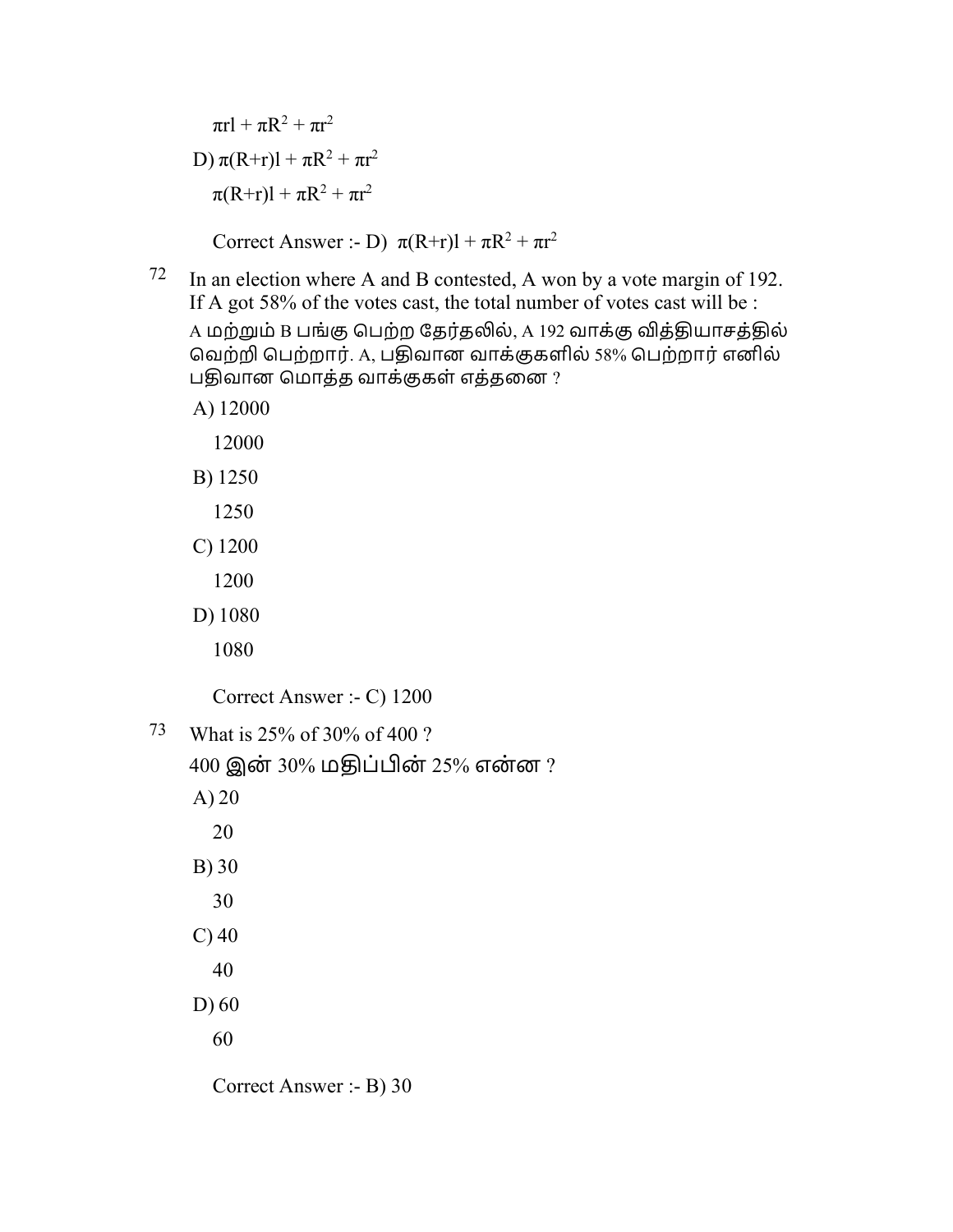74 At present mother's age is 5 times the age of her daughter. 2 years later mother's age will be 4 times that of her daughter. What is the daughter's age now ?

ஒரு அம்மா தன்னுடைய மகளின் வயதினை போல் 5 மடங்கு வயதில் பெரியவர். 2 ஆண்டுகளுக்குப் பிறகு, அம்மாவின் வயது, மகளின் வயதைப் போல் நான்கு மடங்கு, மகளின் தற்போதைய வயது என்ன  $?$ 

| $A)$ 3  |  |
|---------|--|
| 3       |  |
| B)7     |  |
| 7       |  |
| $C$ ) 5 |  |
| 5       |  |
| $D$ ) 6 |  |
| 6       |  |
|         |  |

Correct Answer :- D) 6

75 Rama invests Rs. x in fixed deposit at  $6\%$  per annum interest rate. The simple interest for one year is Rs. 1320. Find x.

ராமன் ஆண்டுக்கு 6% வட்டி தரும் நிரந்தர வைப்பு நிதியில் x ரூபாய் முதலீடு செய்கிறார். ஒரு ஆண்டுக்கு தனி வட்டி ரூ. 1320 எனில்  $x$  –இன் மதிப்பு என்ன ?

A) Rs. 7,920

. 7,920

B) Rs. 22,000

- . 22,000
- C) Rs. 20,200
	- . 20,200
- D) Rs. 2,20,000
	- . 2,20,000

Correct Answer :- B) Rs. 22,000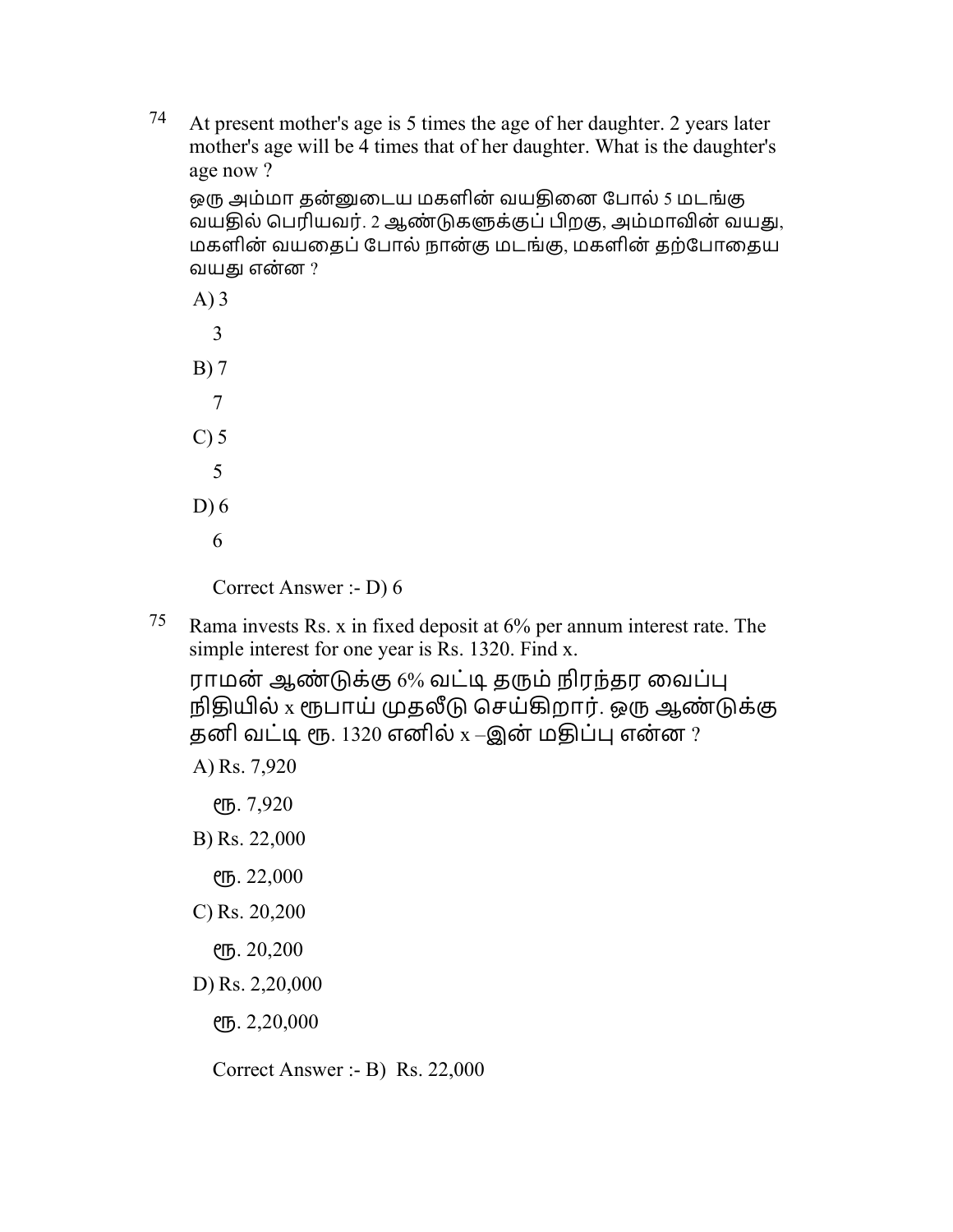<sup>76</sup> If the height of a right circular cylinder is 20 cm and curved surface area is  $1760 \text{ cm}^2$ , find its radius.

ஒரு நேர் வட்ட உருளையின் உயரம் 20 செ.மீ மற்றும் அதன் வளைபரப்பு 1760 செ.மீ<sup>2</sup> எனில் அதன் ஆரம் என்ன $\,$  ?

A) 7 cm  $7$  செ.மீ B) 14 cm

 $14$  செ.மீ

C) 21 cm

 $21$  செ.மீ

D) 28 cm

 $28$  செ.மீ

Correct Answer :- B) 14 cm

77 Simplify:  $\frac{(125)^2 - (75)^2}{50}$ சுருக்குக :  $\frac{(125)^2 - (75)^2}{50}$ A) 100 100 B) 150 150 C) 200 200 D) 250 250

Correct Answer :- C) 200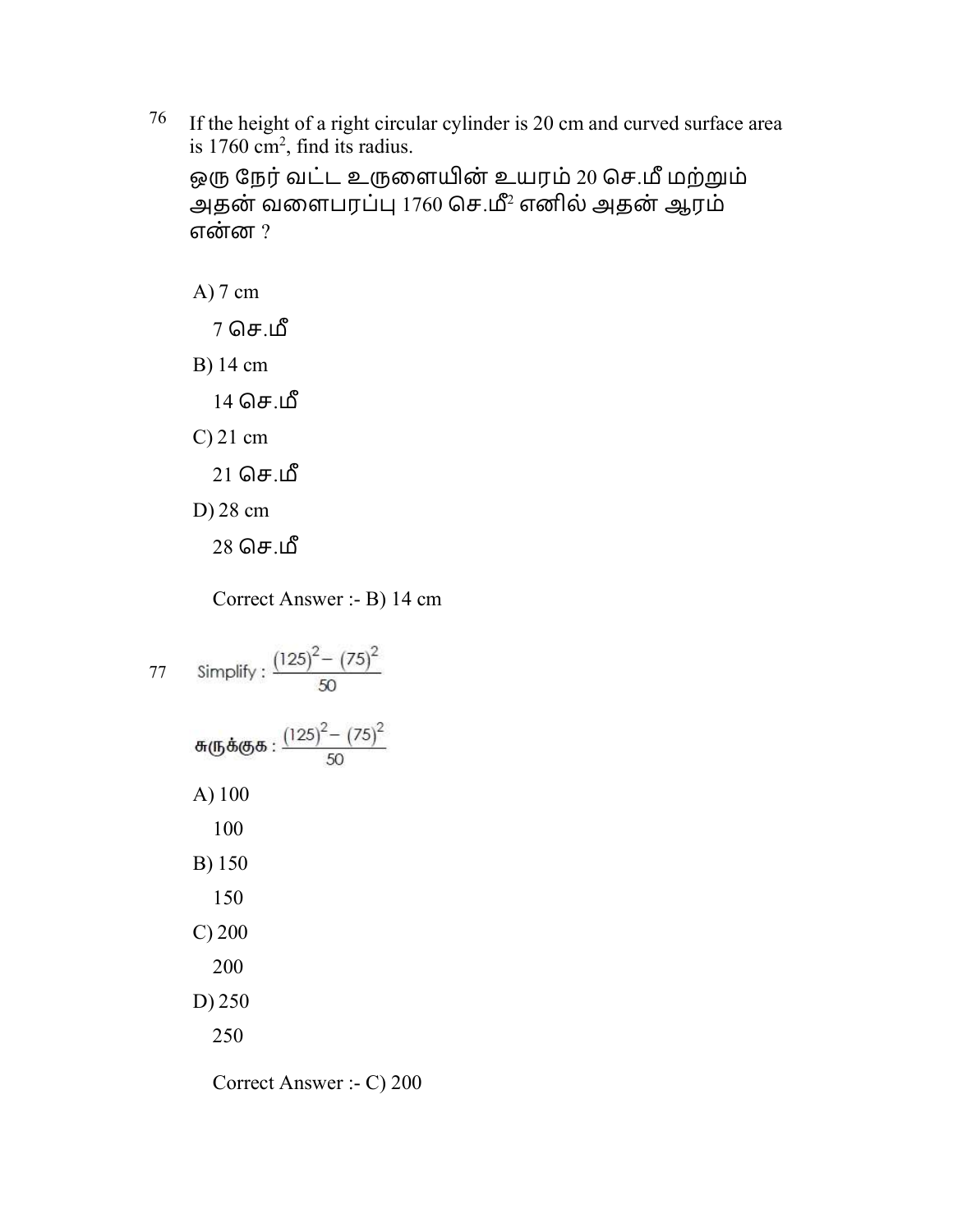|  | <sup>78</sup> Find the next term : 4, 11, 31, 69, |  |
|--|---------------------------------------------------|--|
|--|---------------------------------------------------|--|

அடுத்து வருவது என்ன ? 4, 11, 31, 69, ....

- A) 122
- 122
- B) 123
- 123
- C) 125
- 125
- D) 131
	- 131

Correct Answer :- D) 131

79 For a principal of Rs. 5000, if the rate of interest is  $4\%$  per annum, for a period of 2 years what is the difference between simple interest and compound interest.

ரூ. 5,000 முதல், ஆண்டு வட்டி வீதம் 4%, எனில் 2 ஆண்டுகளில் தனி வட்டிக்கும், கூட்டு வட்டிக்கும் வித்தியாசம் என்ன ?

A) Rs. 24 ரூ. 24 B) Rs. 20 ரூ. 20 C) Rs. 16 . 16 D) Rs. 8 ரூ. 8

Correct Answer :- D) Rs. 8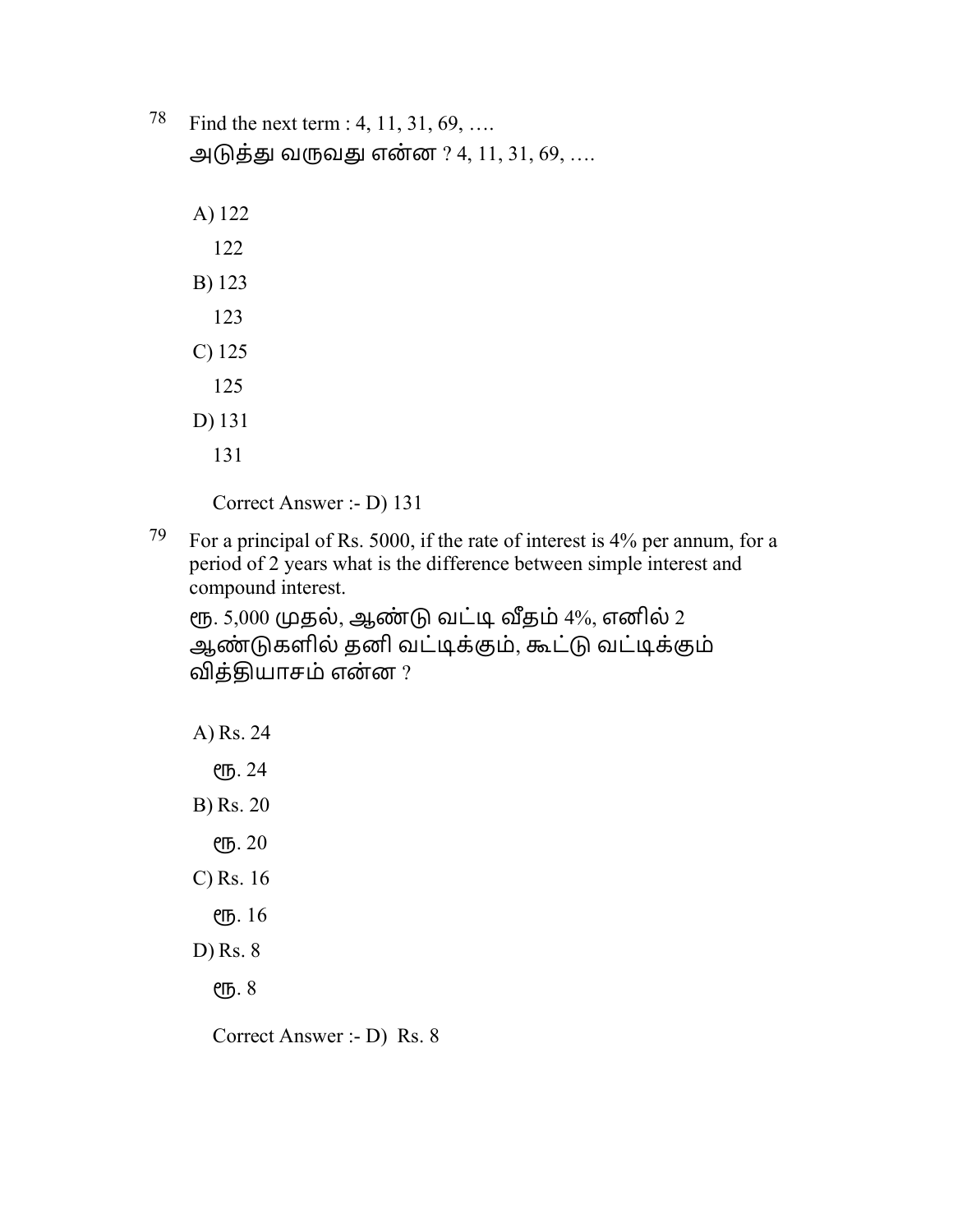$80$  If the product of two numbers is 300 and their HCF is 5 then the numbers are :

இரண்டு ஈரிலக்க எண்களின் பெருக்கற்பலன்  $300$ மற்றும் அவற்றின் மீ.பெ.கா. 5 எனில் அவ்வெண்கள் யாவை ?

A) 30, 10 30, 10 B) 15, 20 15, 20 C) 8, 25 8, 25

- D) 5, 60
	- 5, 60

Correct Answer :- B) 15, 20 / D) 5, 60

81 These are the major classification of attention :

–ஆகியன கவனத்தின் முக்கிய வகைப்பாடுகள் ஆஶம்.

A) Personal and Impersonal

தனிப்பட்ட மற்றும் பொதுவான

B) attention and distraction

கவனம் மற்ம் கவனதறல்

C) superior and inferior

மேன்மையான மற்றும் தாழ்வான

D) objective and subjective

 றவயம் மற்ம் அகவயம் / றநிைல மற்ம் அகநிலை

Correct Answer :- D) objective and subjective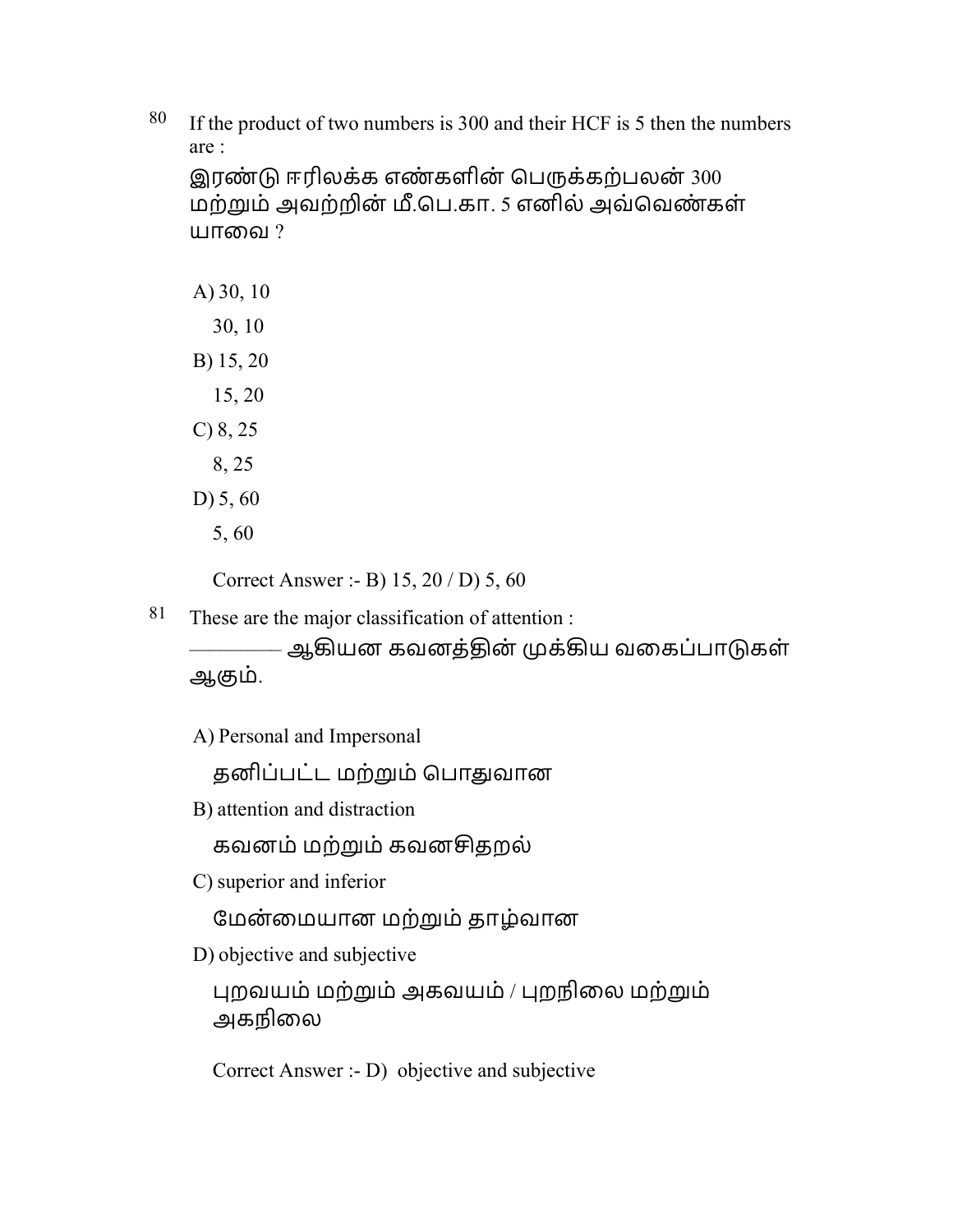82 Concept is  $\frac{82}{ }$  Concept is  $\frac{2}{ }$  that are grouped together based on some common properties. கருத்து என்பது பொதுவான குணாதிசயங்களின் அடிப்படையில் ஒன்றாக்கப்பட்ட ––––––––– தொகுப்பு ஆகும்.

A) a collection of experiences and ideas

கருத்துக்கள் மற்றும் அனுபவங்களின்

B) a collection of theories and principles

கோட்பாடுகள் மற்றும் கொள்கைகளின்

C) a collection of models

மாொரிகளின்

D) a collection of figures

உவங்களின்

Correct Answer :- A) a collection of experiences and ideas

83 Animate objects are distinguised from inanimate objects chiefly by their ––––––––– to maintain the flow and cycle of life.

வாழ்க்கை சுழற்சியில் உயிருள்ள பொருட்கள் ––––––––– உயிரற்ற பொருட்களிடமிருந்து வேறுபடுத்தப்படுகிறது.

A) potentiality

ஆற்றல் / அகத்ொறன்களால்

B) characteristics

பண் நலன்களால்

C) external skills

புறத்திறன்களால்

D) experience

அனுபவத்தால்

Correct Answer :- A) potentiality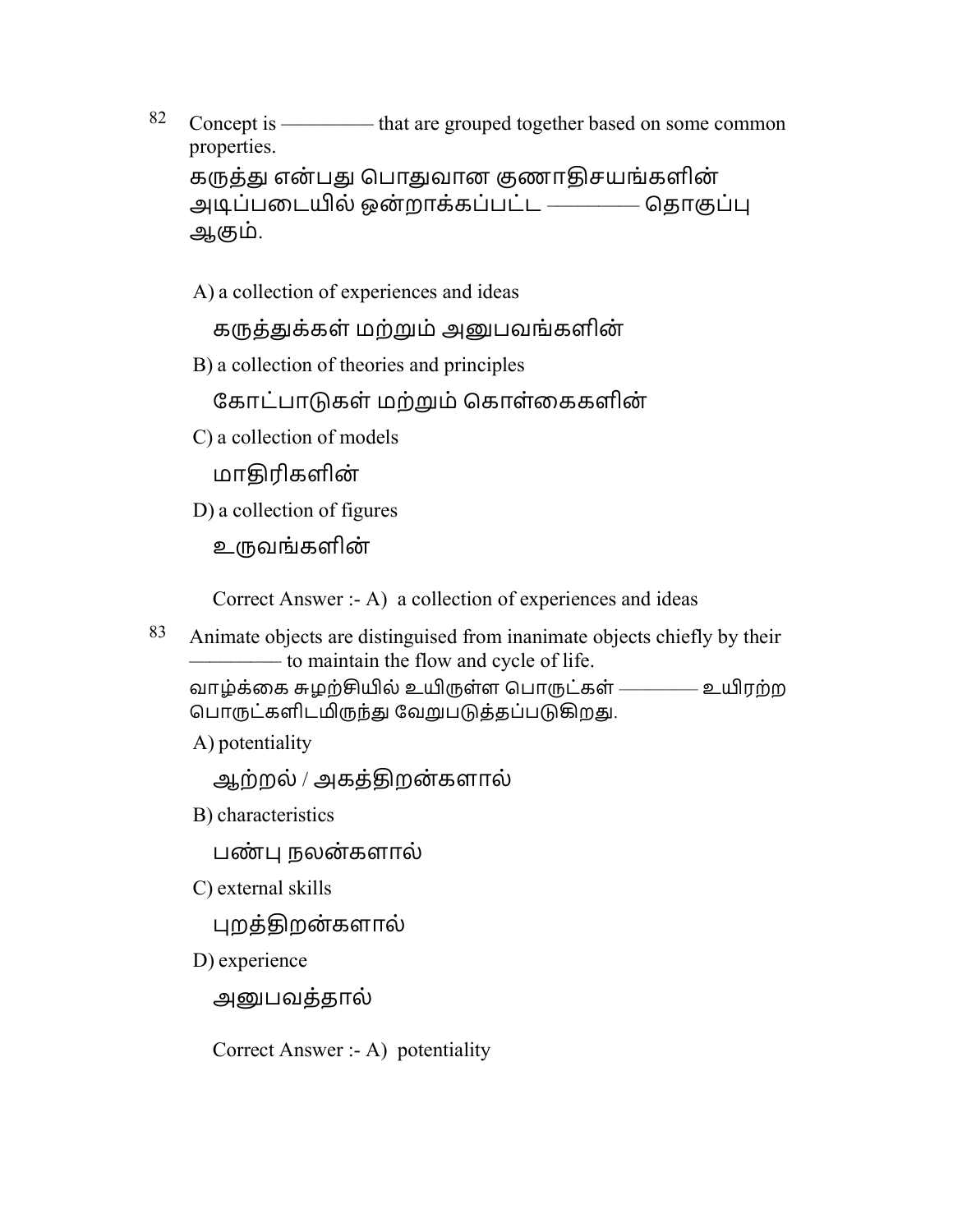84 Two types of the changes in various dimensions of one's personality are

ஒருவரின் ஆளுமையில் பல்வேறு பரிமாணங்களில் ஏற்படும் இரண்டு வகையான மாற்றம் ஆனது — என்று அழைக்கப்படுகிறது.

A) quantitative and qualitative

தகுநிலை மற்றும் தரநிலை

B) positive and negative

 $\mathcal{L}$ 

நேர்மறை மற்றும் எதிர்மறை

C) growth and development

வளர்ச்சி மற்றும் முன்னேற்றம்

D) height and weight

உயரம் மற்ம் எைட

Correct Answer :- A) quantitative and qualitative

85 \_\_\_\_\_\_\_\_\_ stops when maturity has been attained.

முதிர்ச்சி அடையும் போது ————— நின்று விடும்.

A) development

முன்னேற்றம்

B) growth

வளர்ச்சி

C) maturity

முதிர்ச்சி

D) increase in weight

அதிக எடை

Correct Answer :- B) growth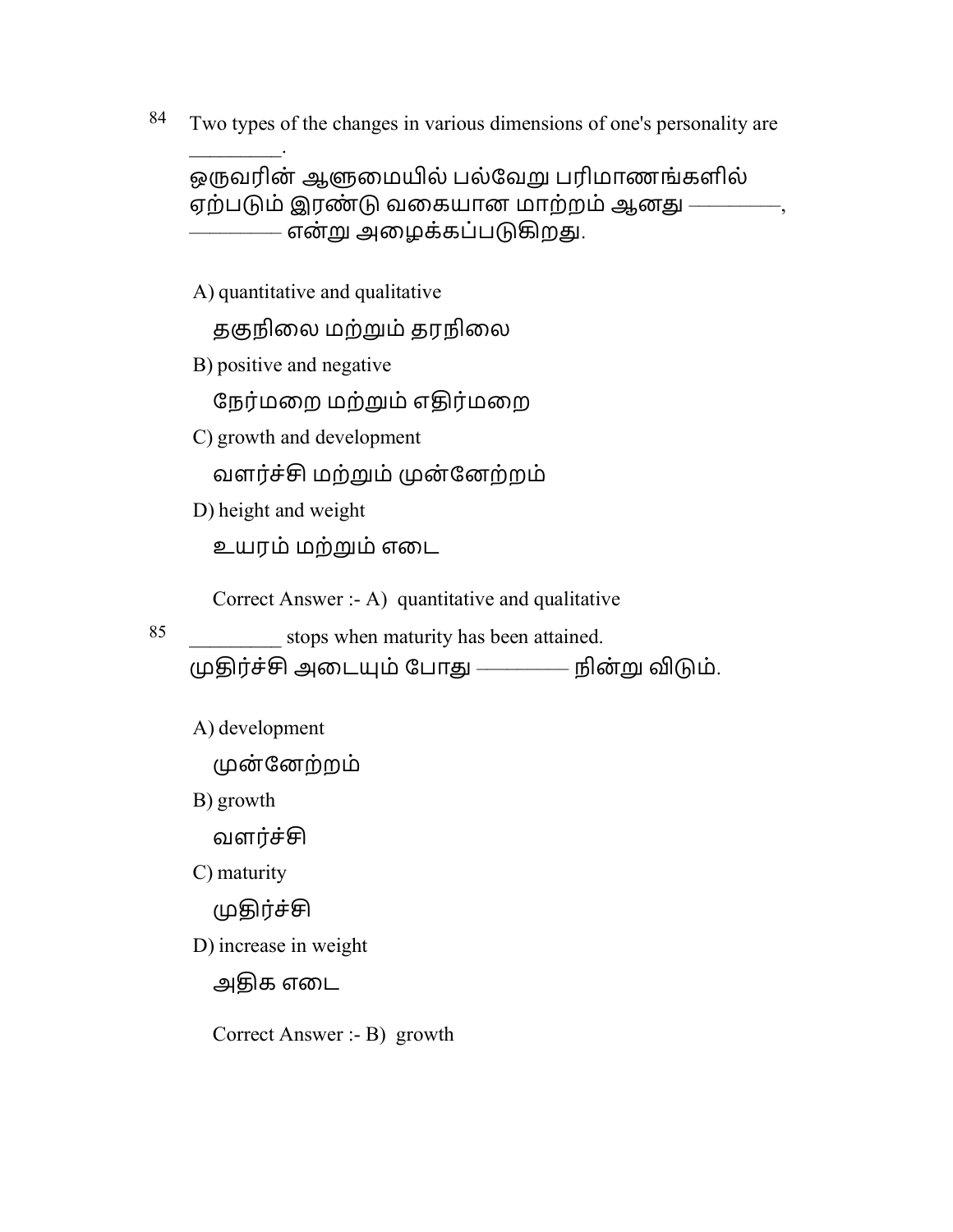86 According to Piaget, four basic elements in development are  $\qquad \qquad$ . பியாஜேவின் கூற்றுப்படி, வளர்ச்சியின் நான்கு அடிப்படை கூறுகள் –––––––– ஆகும்.

A) Maturation, Experience, Social transmission and Equilibration

முதிர்ச்சி, அனுபவம், சமூகமாற்றம், சமத்திருத்தம்

B) Experience, learning, appliction, knowledge

அனுபவம், கற்றல், பயன்படுத்துதல், அறிவு

C) Attitude, Aptitute, interest, attention

நாட்டம், மனப்பான்மை, ஆர்வம், கவனம்

D) Analysis, Synthesis, Attitudes and Aptitutes

பகுத்தறிதல், தொகுத்தறிதல், நாட்டம், மனப்பான்மை

Correct Answer :- A) Maturation, Experience, Social transmission and Equilibration

87 is an emotion aroused in infant when his movements are restricted.

––––––– என்பது ஒரு குழந்தையின் அசைவுகள் அல்லது செயல்கள் தடை செய்யப்படும் போது தூண்டப்படும் ஒரு உணர்ச்சி.

A) Anger

ேகாபம்

B) fear

பயம்

C) hatred

வெறுப்பு

D) cry

அழுகை

Correct Answer :- A) Anger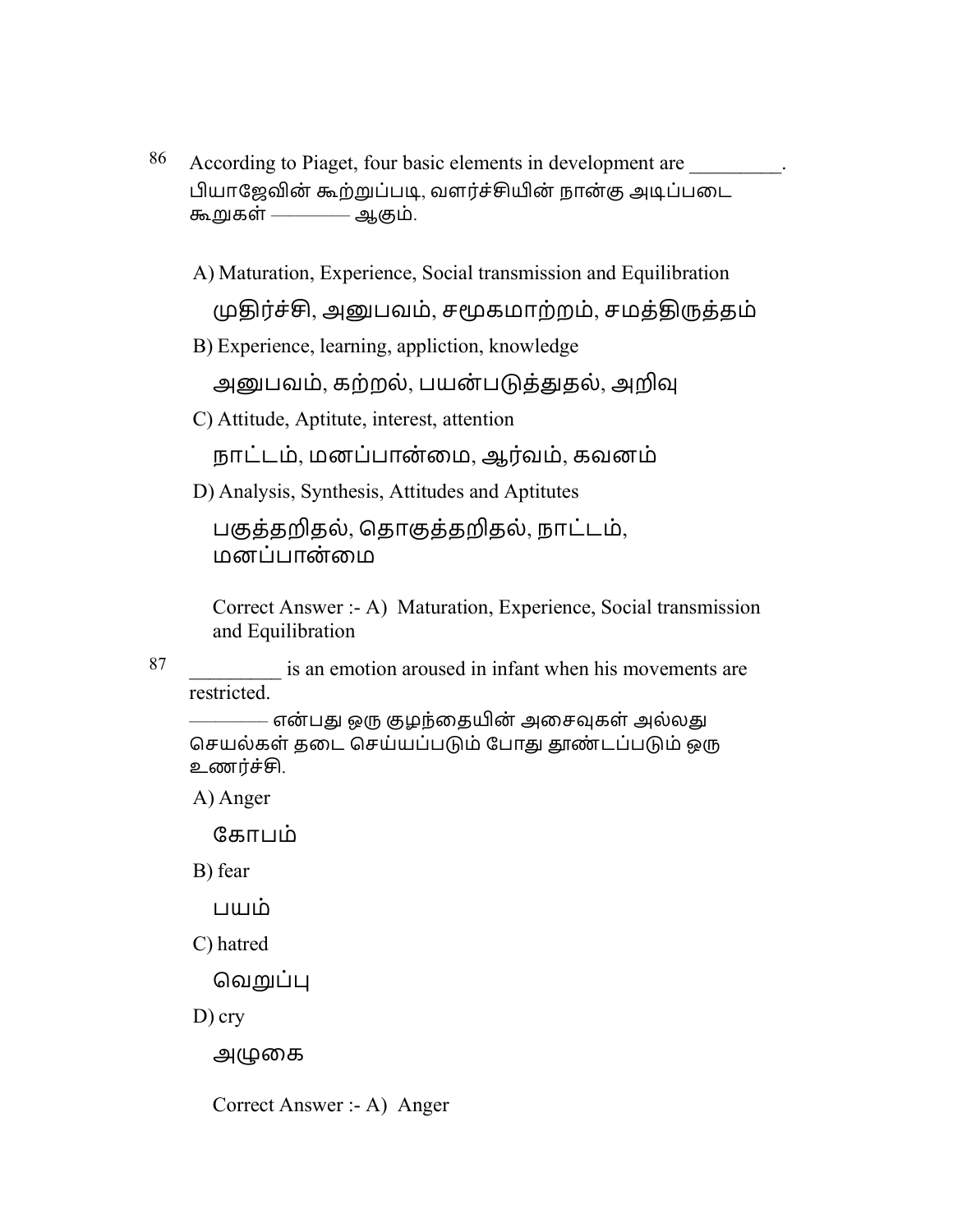88 \_\_\_\_\_\_\_\_\_ involves the biological processes of growth and differentiation.

– என்பது வளர்ச்சி மற்றும் வேறுபடுதலின<mark>்</mark> உயிரியல் செயல் முறையாகும்.

A) maturation

முதிர்ச்சி

B) learning

கற்றல்

C) development

முன்னேற்றம்

D) growth

வளர்ச்சி

Correct Answer :- A) maturation

 $89$  In the hierarchical order of learning, denotes a higher type of learning.

கற்றலின் வரிசை படிநிலையில் ————– என்பது கற்றலின் உயர்நிலையை குறிக்கிறது.

A) Concept learning

கருத்தினை கற்றல்

B) Social learning

சமூக கற்றல்

C) verbal learning

வாய்மொழி கற்றல்

D) problem solving

பிரச்சனையை தீர்த்தல் / பிரச்சனைக்கு தீர்வு காண்பது

Correct Answer :- D) problem solving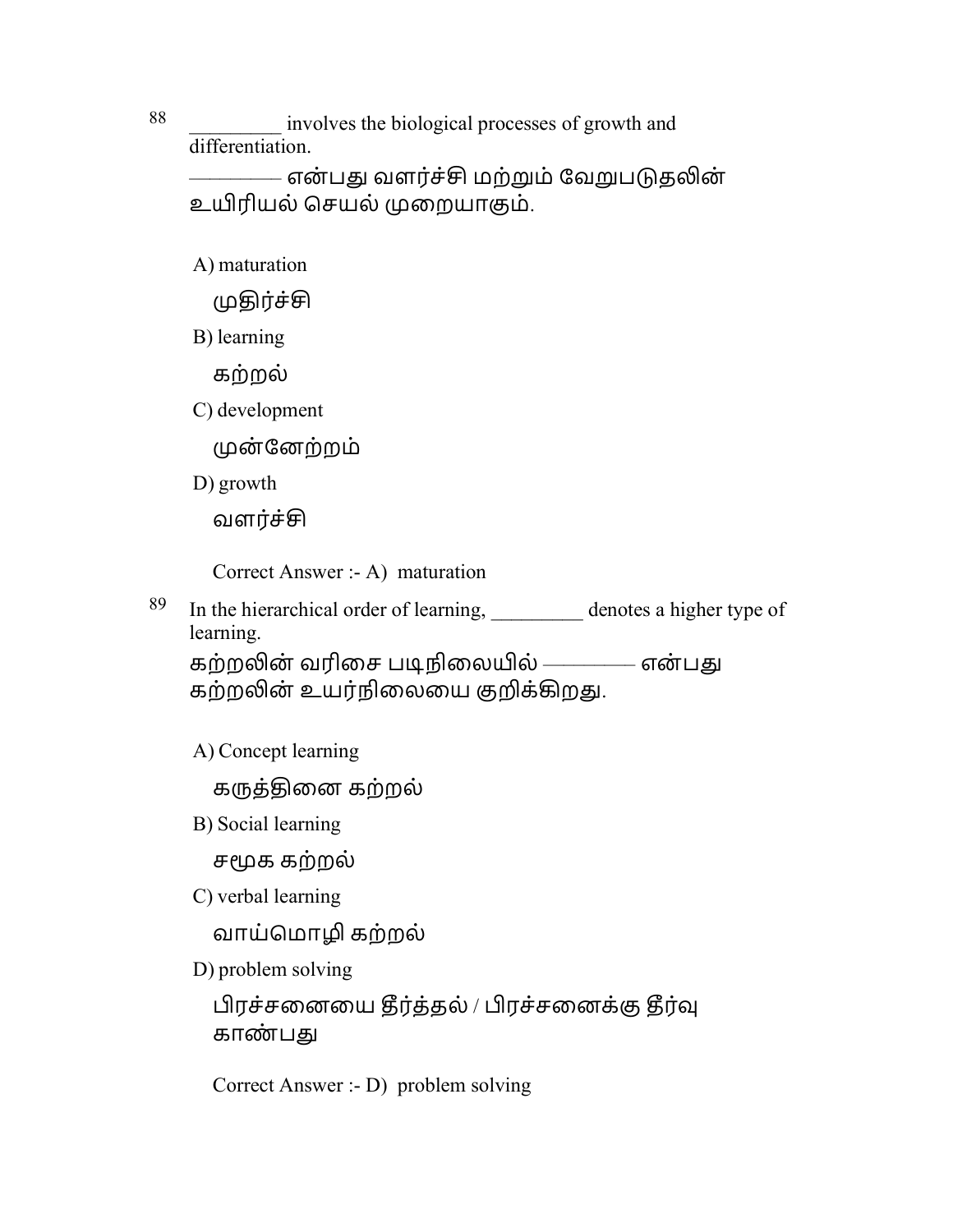- $90$  Mort and Ross is of opinion that "wisdom can be defined as the drawing off of \_\_\_\_\_\_\_\_\_. மார்ட் மற்றும் ராஸ் ஆகியவர்களின் கூற்றுப்படி ஞானம் என்பது
	- A) accurate generalisations from experience

அனுபவத்திலிருந்து துல்லியமான பொதுமைப்படுத்துதல்களை வரைதல்

B) accurate facts from experience

அனுபவத்திலிருந்து துல்லியமான கருத்துகளை வைரதல்

C) truth from experience

–––––––––.

அனுபவத்திலிருந்து உண்மைகளை வரைதல்

D) ideas from experience

அனுபவத்திலிருந்து எண்ணங்களை வரைதல்

Correct Answer :- A) accurate generalisations from experience

- 91 The broad types of guidance are  $\qquad \qquad$ . வழிகாட்டுகலின் பாந்த வகைகள் ––––––––––
	- A) Educational guidance, vocational guidance & Personal-social guidance

கல்வி வழிகாட்டுதல், தொழில் வழிகாட்டுதல், தனிப்பட்ட மற்றும் சமூக வழிகாட்டுதல்

B) Educated guidance & social guidance

கல்வி வழிகாட்டுதல் மற்றும் சமூக வழிகாட்டுதல்

C) Vocational guidance & social guidance

தொழில் வழிகாட்டுதல் மற்றும் சமூக வழிகாட்டுதல்

D) Vocational guidance & personal guidance

தொழில் வழிகாட்டுதல் மற்றும் தனிப்பட்ட வழி காட்தல்

Correct Answer :- A) Educational guidance, vocational guidance  $\&$ Personal-social guidance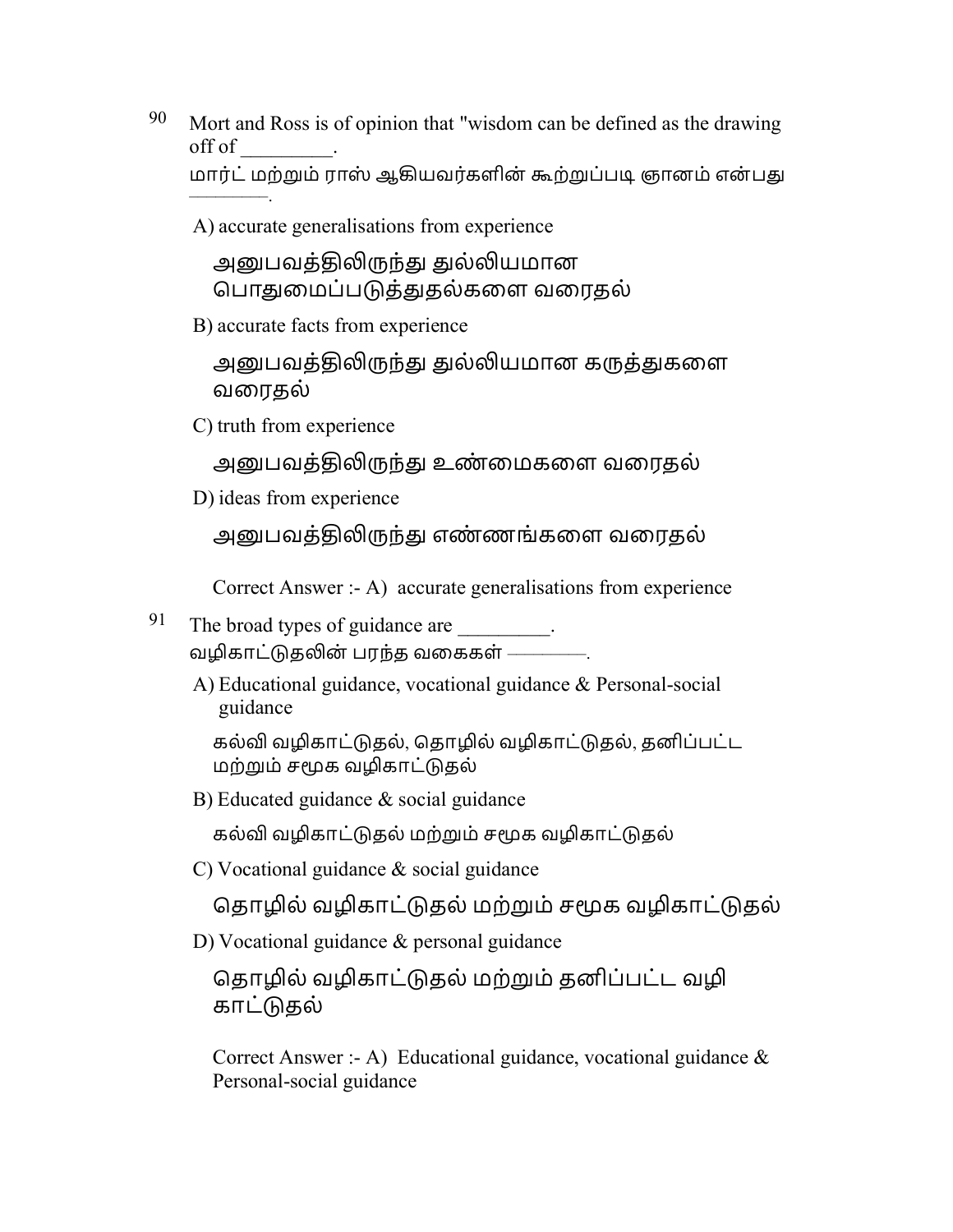$92$  The word 'emotion' comes from the word 'emotus' which means "a movement from, outward". உணர்ச்சி என்ற சொல் ––––––––– வார்த்தையான எமொடஸிலிருந்து வந்தது. அதாவது வெளிப்புறம் இருந்து வந்த இயக்கம்.

A) Latin

லக்கீன்

B) Greek

ழேரக்க

C) French

பிரெஞ்சு

D) German

ஜெர்மன்

Correct Answer :- A) Latin

- 93 Which is not propunded by Thorndike ? இவற்றில் எது தார்ண்டைக்கால் முன்மொழியப்பட்டவை அல்ல ?
	- A) the law of readiness

ஆயுத்த விதி

B) the law of effect

விளைவு விகி

C) the law of exercise

பயிற்சி விதி

D) the law of condition

நிபந்தனை விதி

Correct Answer :- D) the law of condition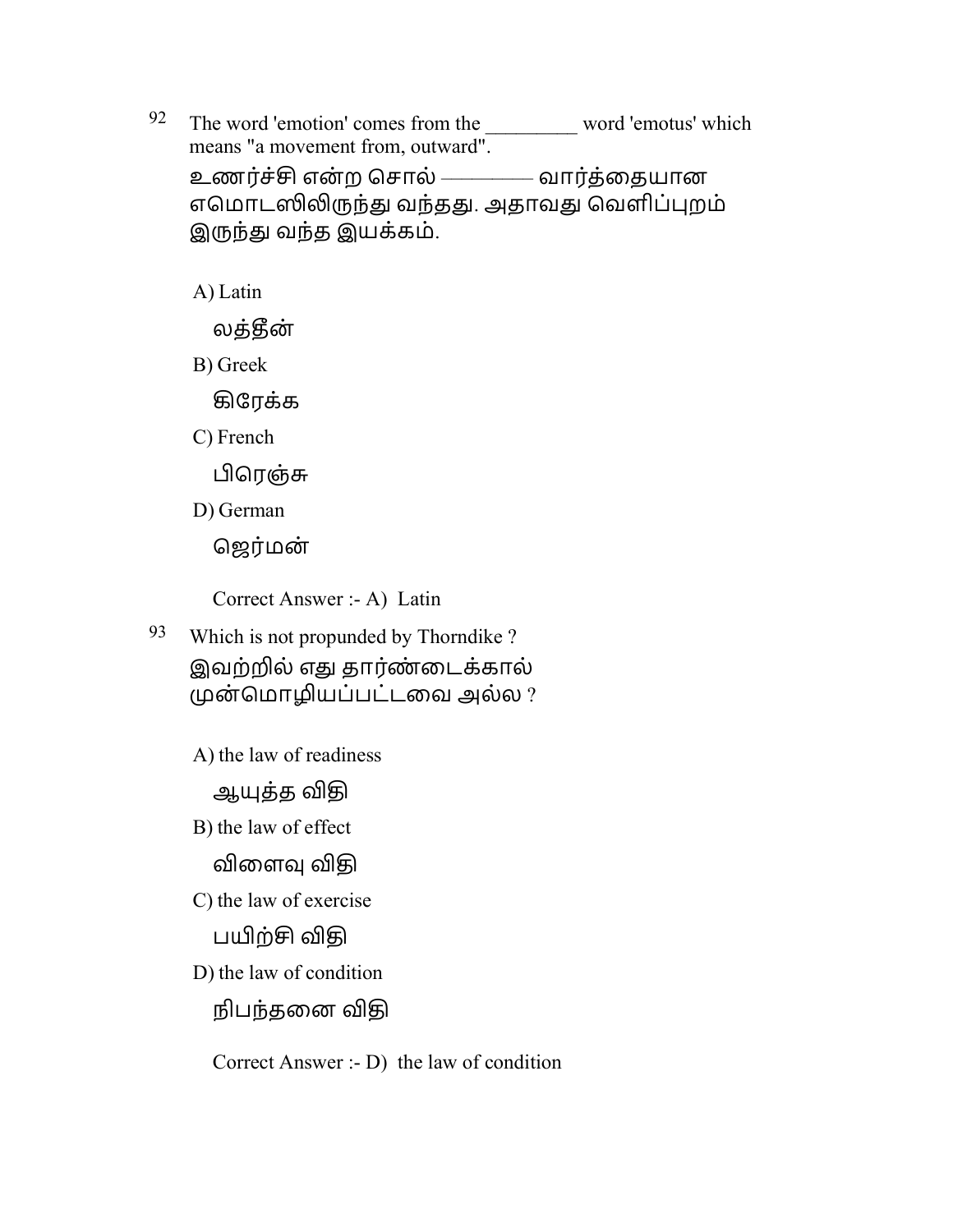- 94 The role of emotional growth in child development is physical, mental and even social growth. குழந்தை வளர்ச்சியில், மனவெழுச்சி வளர்ச்சியின் பங்கு உடல், மன மற்றும் சமூக வளர்ச்சியைக் காட்டிலும் ––––––––––
	- A) more simple than

மிகவும் எளியது

B) equal to

சமம்

C) cannot be compared with

ஒப்பிட இயலாது

D) far more complex than

மிகவும் சிக்கலானது

Correct Answer :- D) far more complex than

95 An increased capacity for sympathy  $\&$  compassion for onself and for others shows one's \_\_\_\_\_\_\_\_.

```
தனக்கும், மற்றவர்களுக்கும் அனுதாபம் மற்றும் இரக்கம்
அதிகரித்திருப்பது ஒருவரின் –––––––– காட்டுகிறது.
```
A) Intellectual maturity

அறிவ முதிர்ச்சியை

B) Emotional maturity

மனவெழுச்சி முதிர்ச்சியை

C) Social maturity

சமூக முதிர்ச்சியை

D) Physical maturity

உடல் முதிர்ச்சியை

Correct Answer :- B) Emotional maturity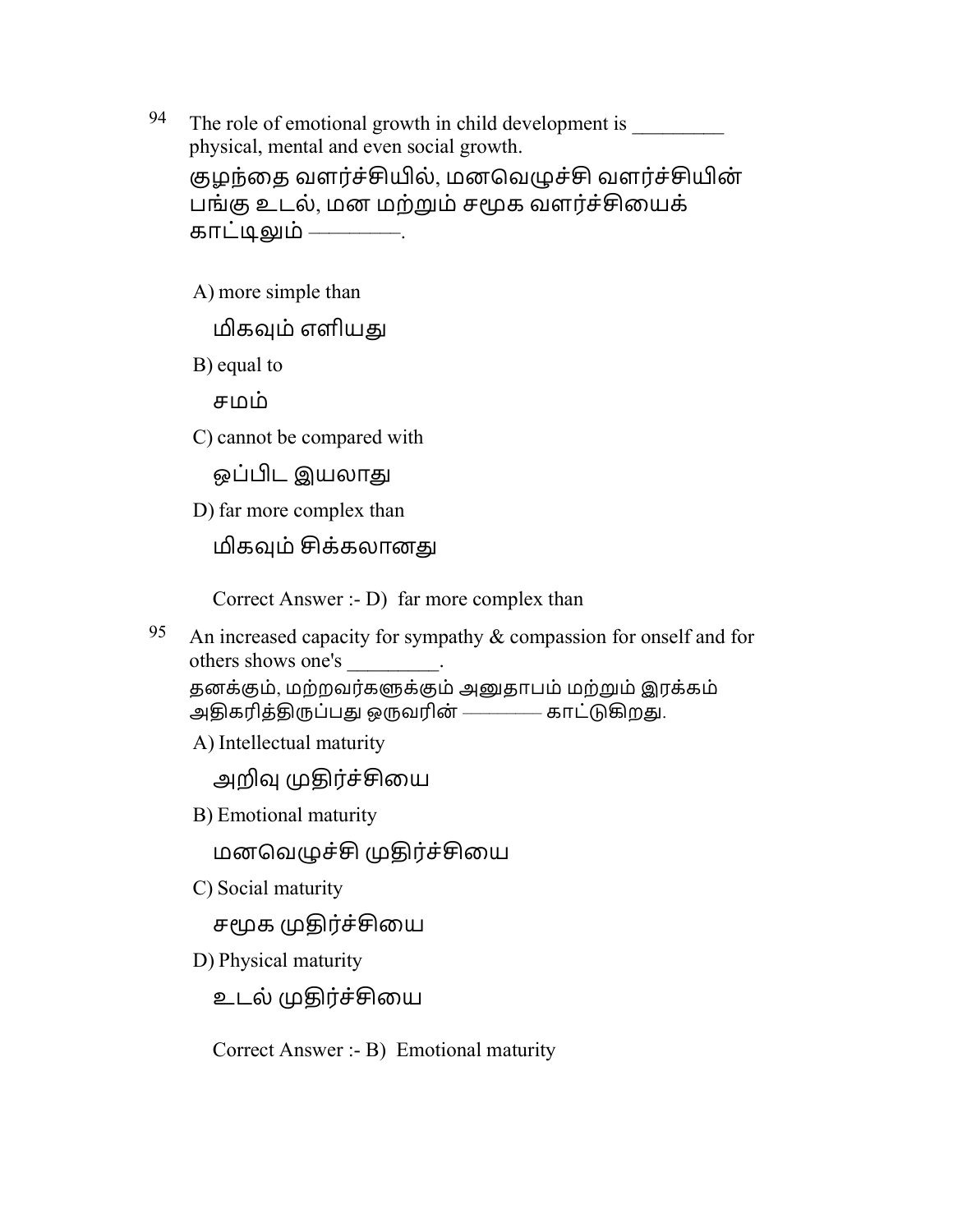<sup>96</sup> At \_\_\_\_\_\_\_\_\_ stage, attitude, interests and moral values of an individual are guided by peer.

–––––––––, ஒ நபரின் மனப்பாங்ஶ, ஆரவ் ம் மற்ம் தார்மீக மதிப்புகள் சகாக்களால் வழி நடத்தப்படுகின்றன.

A) adolescence

இளமை பருவத்தில்

B) childhood

குழந்தை பருவத்தில்

C) later childhood

பிற்கால குழந்தை பருவத்தில்

D) adult

வயதுவந்த பருவத்தில்

Correct Answer :- A) adolescence

97 Distraction as a psychologist term, has been defined by  $\frac{1}{\sqrt{2\pi}}$ . உளவியலின் அதிகாரப்படி, 'கவனச் சிகறல்' என்பது —– –––––– ஆல் வைரயக்கப்பட்டௌ.

A) Ross

ராஸ்

B) William Hamilton

வில்லியம் வேறமில்டன்

C) H.R. Bhatia

 $H.R.$  பாட்டியா

D) Woodworth

வுட்வொர்த்

Correct Answer :- C) H.R. Bhatia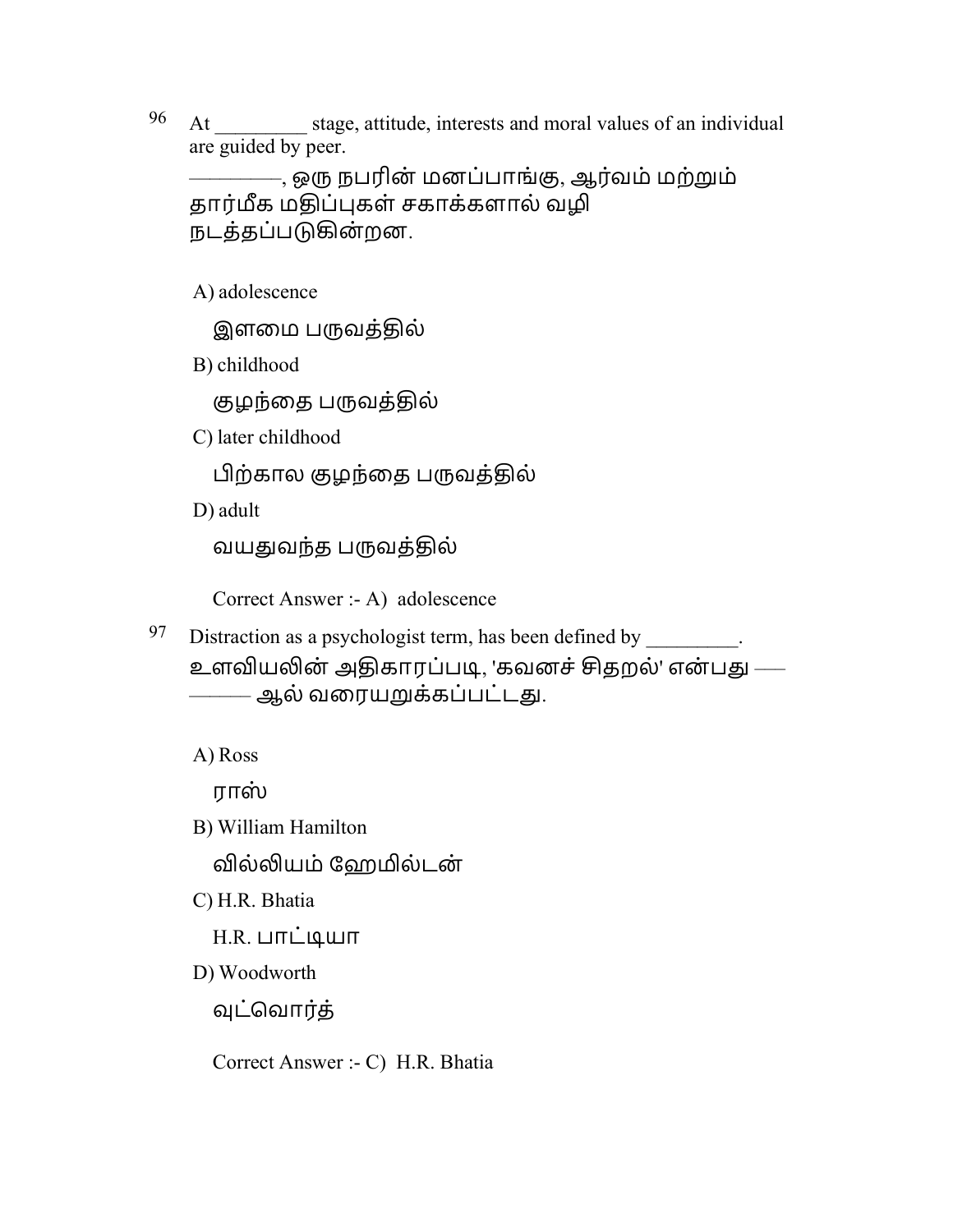98 Non-formal Education as an alternative to formal Elementary Education was experimented with as early as

முறையான கொடக்கக் கல்விக்கு மாற்றாக முறைசாரா கல்வி $-$ ––––––– ெதாடக்கத்ொேலேய பரிேசாொக்கப்பட்டௌ.

- A) 1986
	- 1986
- B) 1966
- 1966
- C) 1976
- 1976
- D) 1974
	- 1974

Correct Answer :- C) 1976

 $99$  According to Guilford's theory, there are three dimensions in the structure of intellect they are :

கில்போர்ட் கோட்பாட்டின்படி, அறிவின் அமைப்பில் மூன்று பரிமாணங்கள் உள்ளது. அவை :

A) operational dimenssion, content dimension, product dimension

செயல்பாட்டு பரிமாணம், பொருள் பரிமாணம் மற்றும் விளைவு பரிமாணம்

B) system dimension, content dimension, product dimension

ஒருங்கமைப்பு வகை பரிமாணம், பொருள் பரிமாணம், விளைவு பரிமாணம்

C) Semantic dimension, evaluation dimension cognition dimension

சொல் பொருள் பரிமாணம், மதிப்பீடு பரிமாணம், அ௵ பரிமாணம்

D) operational dimension, semantic dimension, cognition dimension

 ெசயல்பாட் பரிமாணம், ெசால்ெபாள் பரிமாணம், அ௵ பரிமாணம்

Correct Answer :- A) operational dimenssion, content dimension, product dimension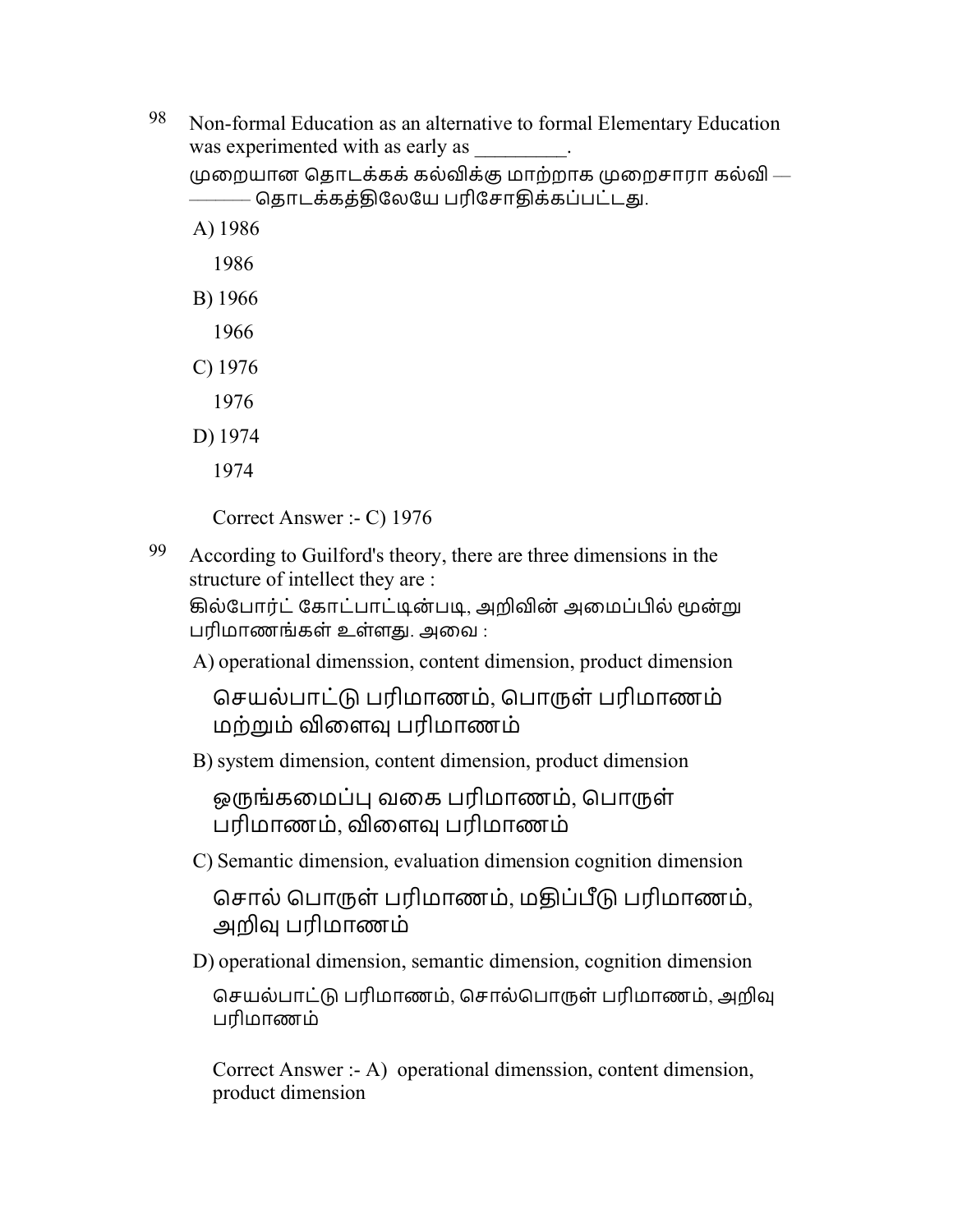100 One of the important aspects of self actualisation is freedom from

தன்நிறைவு தேவைகளின் முக்கியமான அம்சங்களில் ஒன்று ––––––––– விடுதலை.

A) cultural & self -imposed restraints

கலாச்சாரம் மற்றும் சுயகட்டுப்பாடுகளிலிருந்து

B) personal issues

 $\mathcal{L}$ 

தனிப்பட்ட பிரச்சனையிலிருந்து

C) social needs

சமூக கேவைகளிலிருந்து

D) physiological needs

உடல் சார் தேவைகளிலிருந்து

Correct Answer :- A) cultural & self -imposed restraints

- <sup>101</sup> The group of children superior at an earlier age \_\_\_\_\_\_\_\_. முந்தைய வயதில், சிறந்த நிலையில் உள்ள குழந்தைகளின் குழு –––––––––.
	- A) remained superior throughout the years of study.

படிக்கும் ஆண்டுகள் முழுவதும் சிறந்த நிைலேலேய இப்பர்

B) may change in the course of their study

பூக்ஶம் காலங்களில் மாறலாம்

C) could not be predicted

கணிக்க முடியாது

D) may become equal with others in the due course

வரும் காலங்களில் மற்றவர்களுடன் சமமாக மாறலாம்.

Correct Answer :- A) remained superior throughout the years of study.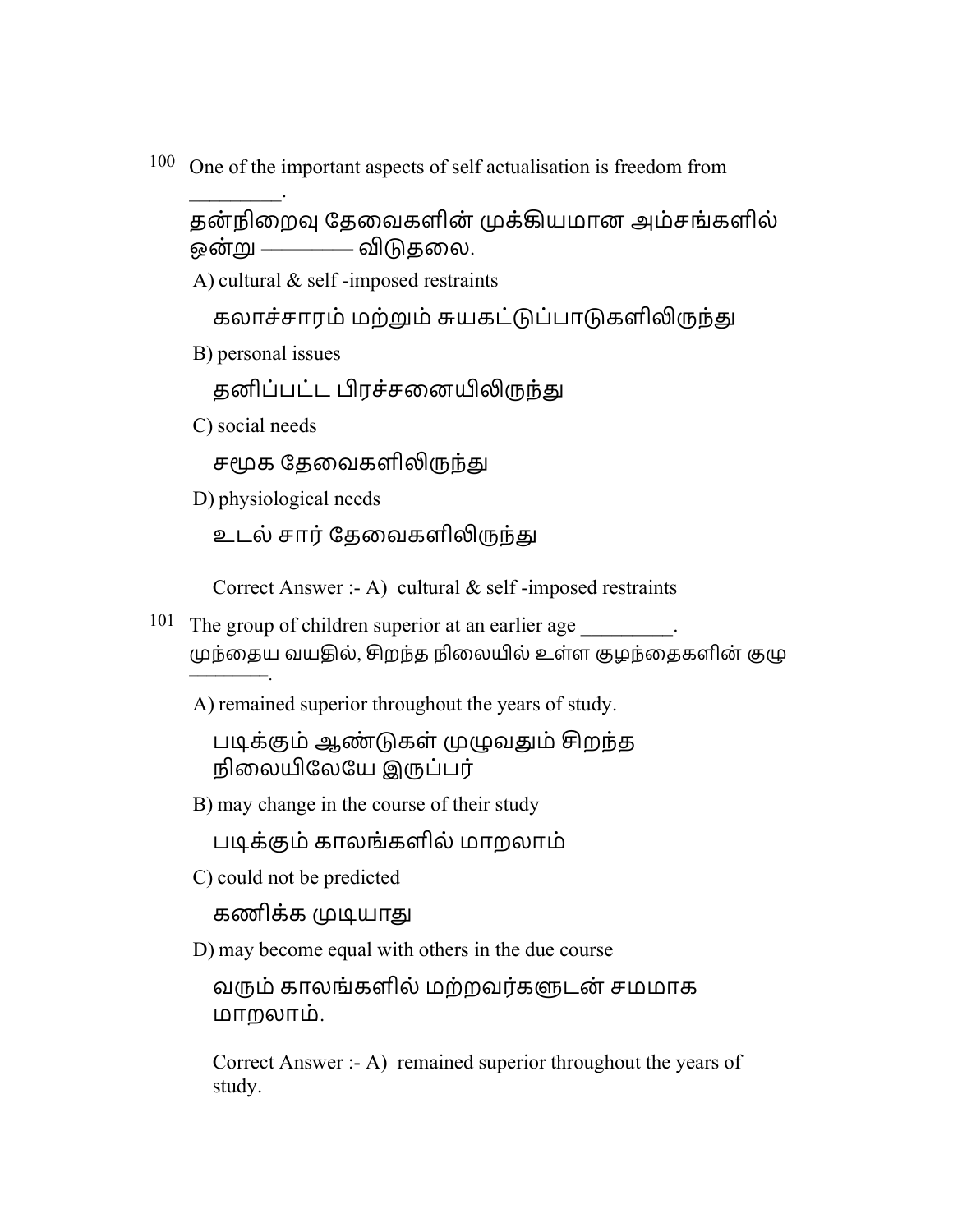$102$  A child whose parents or guardian's income is lower than is referred as a child belonging to weaker section.

பெற்றோர் அல்லது பாதுகாவலர் வருமானம் – விடக் குறைவாக இருக்கும் குழந்தை பலவீனமான பிரிவைச் சேர்ந்த குழந்தை என்று குறிப்பிடப்படுகிறார்.

A) lower than 1 lakh

ஒரு இலட்சத்திற்கும் குறைவாக

B) lower than 2 lakh

இரண்டு இலட்சத்திற்கும் குறைவாக

C) lower than 1.5 lakh

ஒன்றரை இலட்சத்திற்கும் குறைவாக

D) lower than 2.5 lakh

இரண்டரை இலட்சத்திற்கும் குறைவாக

Correct Answer :- A) lower than 1 lakh

103 Creative measures emphasis \_\_\_\_\_\_\_\_.

ஆக்கத்திறன் செயல்கள் வலியுறுத்துவது ––––––––

A) divergent thinking

விரி சிந்தனை

B) convergent thinking

குவி சிந்தனை

C) reasonable thinking

காரண சிந்தனை

D) sincere thinking

நேர்மையான சிந்தனை

Correct Answer :- A) divergent thinking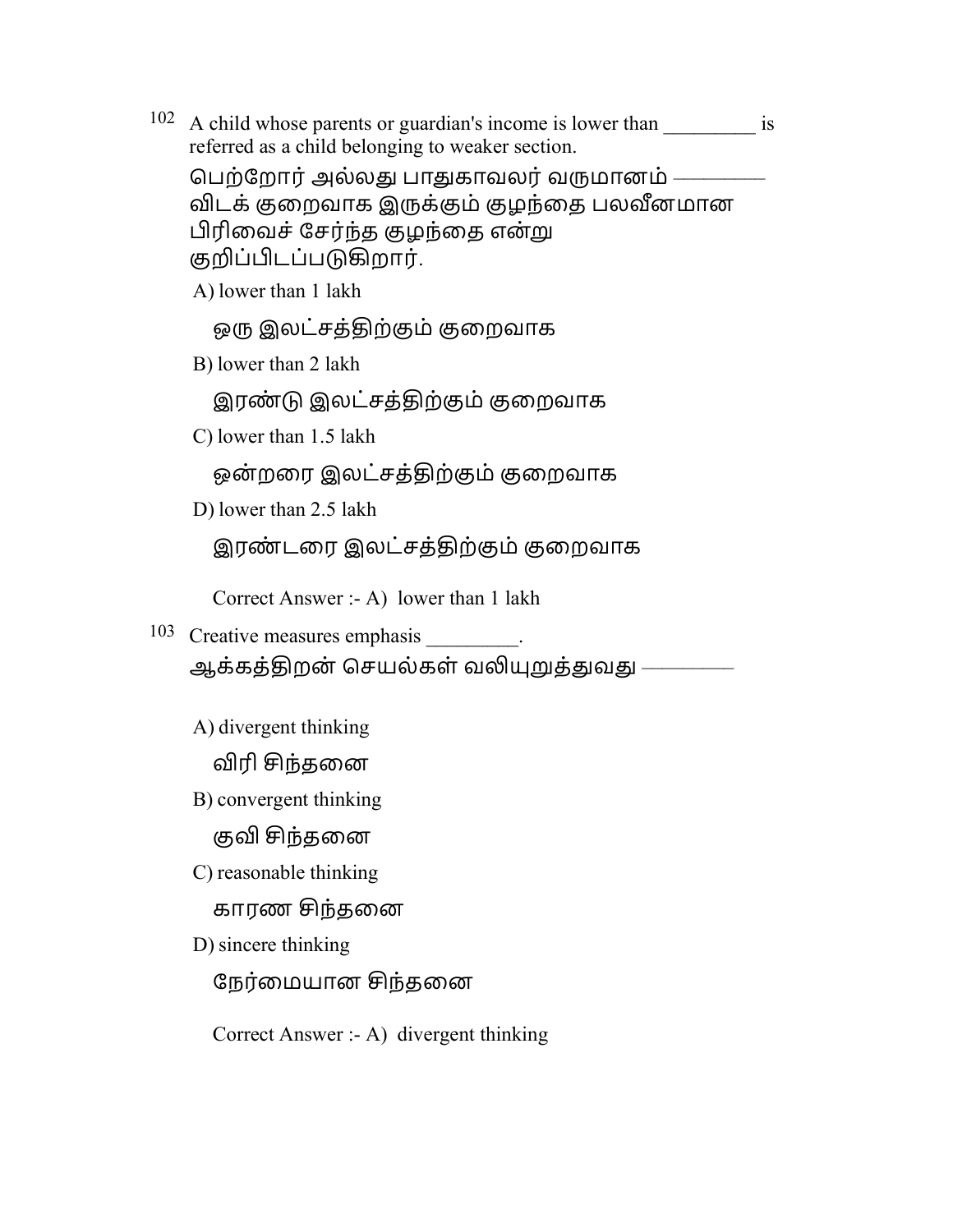104 Choose the correct one :

சரியானவற்றை தேர்ந்தெடுக்கவும் :

A) Parental Negligence is one of the personality spoilers

பெற்றோரின் அலட்சியம், ஒருவரின் ஆளுமையை சீர்குலைப்பகில் ஒன்றாக இருக்கிறது

B) Parental over-production will not affect the personality of the child

பெற்றோரின் அதிக பாதுகாப்பு குழந்தையின் ஆளுமையை பாகிக்காது

C) Friendship has no room in affecting the child's personality

தோழமைக்கு குழந்தையின் ஆளுமையை பாதிப்பதில் இடம் இல்லை

D) Family does not influence the personality of the child

குடும்பம், குழந்தையின் ஆளுமையை பாதிக்காது

Correct Answer :- A) Parental Negligence is one of the personality spoilers

105 Individual's painful thoughts, ideas and memories are excluded from his consciousness without the person's awareness of it. This is \_\_\_\_\_\_\_\_\_. தனி நபரின் வேதனையான / துன்பமான எண்ணங்கள், கருத்துகள் அவன் அறியாமலேயே அவரது நினைவில் இருந்து விலக்கப்படுகிறது. இதனை –

A) Regression

பின்னோக்கம்

B) Withdrawal

ன் வாங்ஶதல்

C) Repression

நாக்ஶதல்

D) Sublimation

மைடமாற்றம்

Correct Answer :- C) Repression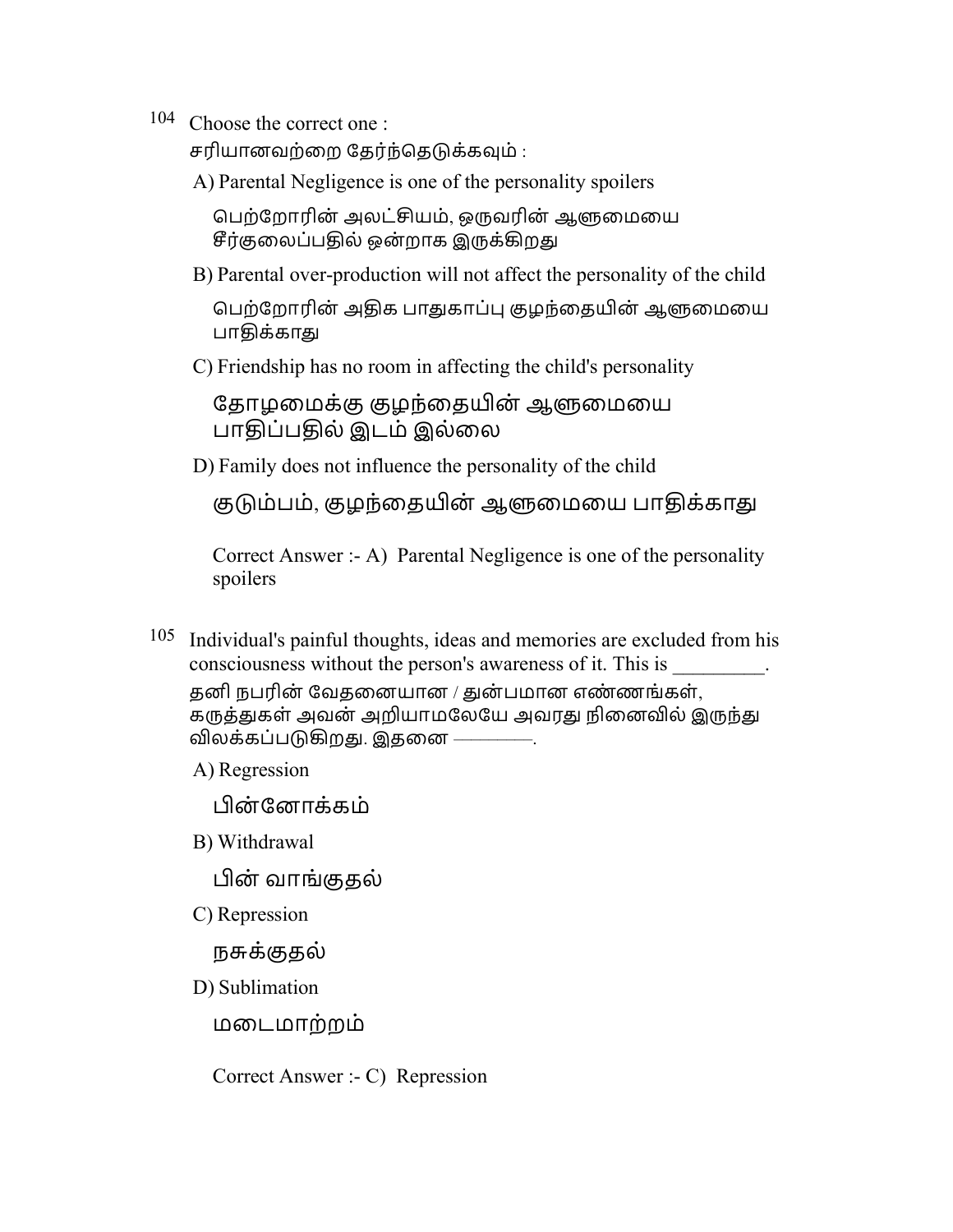106 believed that our fantasies often reveal motivational basis of our actions.

– என்பவர் "நமது கற்பனைகள் பெரும்பாலும் நமது ஊக்கத்தின் அடிப்படையிலான செயல்களையே வெளிப்படுத்தும்" என்பதை நம்பினார்.

A) Maslow

மாஸ்லோ

B) Ausubel

ஆசுபெல்

C) Murray

முர்ரே

D) Mcclelland

மெக்லிலேண்ட்

Correct Answer :- D) Mcclelland

107 'Parents with an unmarried daughter would be on the look-out for a suitable bride groom" This is interest. ''திருமணமாகாத மகளுக்கு அவளின் பெற்றோர் பொருத்தமான மணமகனை தேடுவர்". இது — ஆர்வம்.

A) momentary

கற்காலிக

B) permanent interest

நிரந்தர

C) Cultivated

பண்படுத்தப்பட்ட

D) attained

அைடயப்படட்

Correct Answer :- A) momentary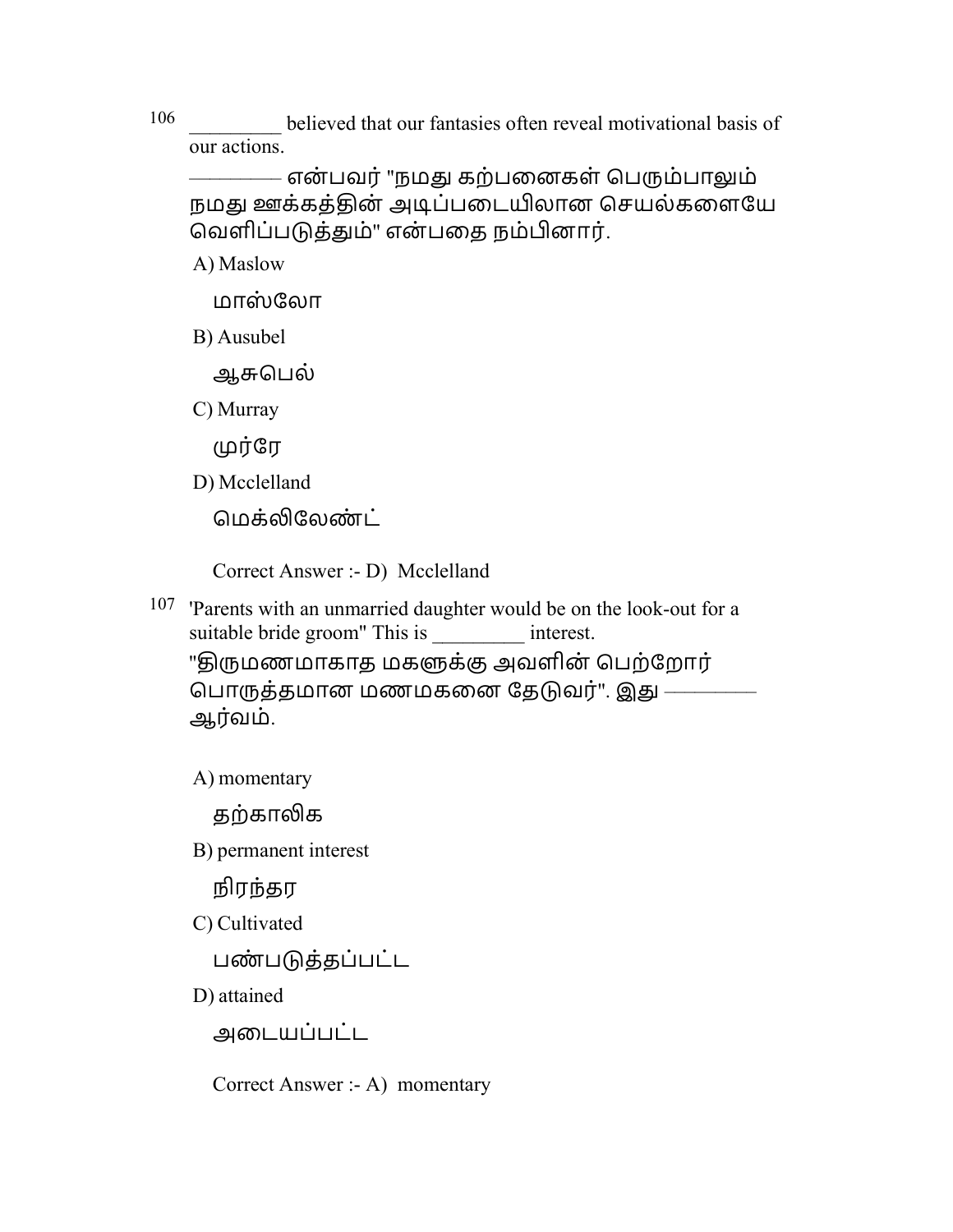108 **108** is a science that deals with human welfare and pervades all fields of human relationship.

என்பது மனித நலனைக் கையாளும் மற்றும் மனித உறவு அனைத்திலும் வியாபிக்கிற அறிவியல் ஆகும்.

A) mental hygiene

மனநலவியல்

B) personality

ஆ௬ைம

C) humanity

மனிதவியல்

D) psychology

உளவியல்

Correct Answer :- A) mental hygiene

109 The test consists of ten cards depicting animals in different life situations. Children project their feelings and experiences on the animals of the card. Which test is it ?

இச்சோதனையானது வித்தியாசமான வாழ்க்கை சூழ்நிலைகளில் விலங்குகளை சித்தரிக்கும் பத்து அட்டைகளை கொண்டது. குழந்தைகள் தங்களது உணர்ச்சிகளையும், அனுபவங்களையும், அட்டையில் தாங்கள் பார்க்கும் விலங்குகளின் மேல் பிரதிபலிப்பார்கள், இது எந்த சோதனை ?

A) Thematic apperception test

பொருள் இணைத்தறி சோதனை

B) Rorschach Ink Blot test

ரோர்ஷாக்கின் மைதட சோதனை

C) Word Association test

சொற்களை இணைத்தல் சோதனை

D) Children's apperception test

குழந்தைகளுக்கான இணைத்தறி சோதனை

Correct Answer :- D) Children's apperception test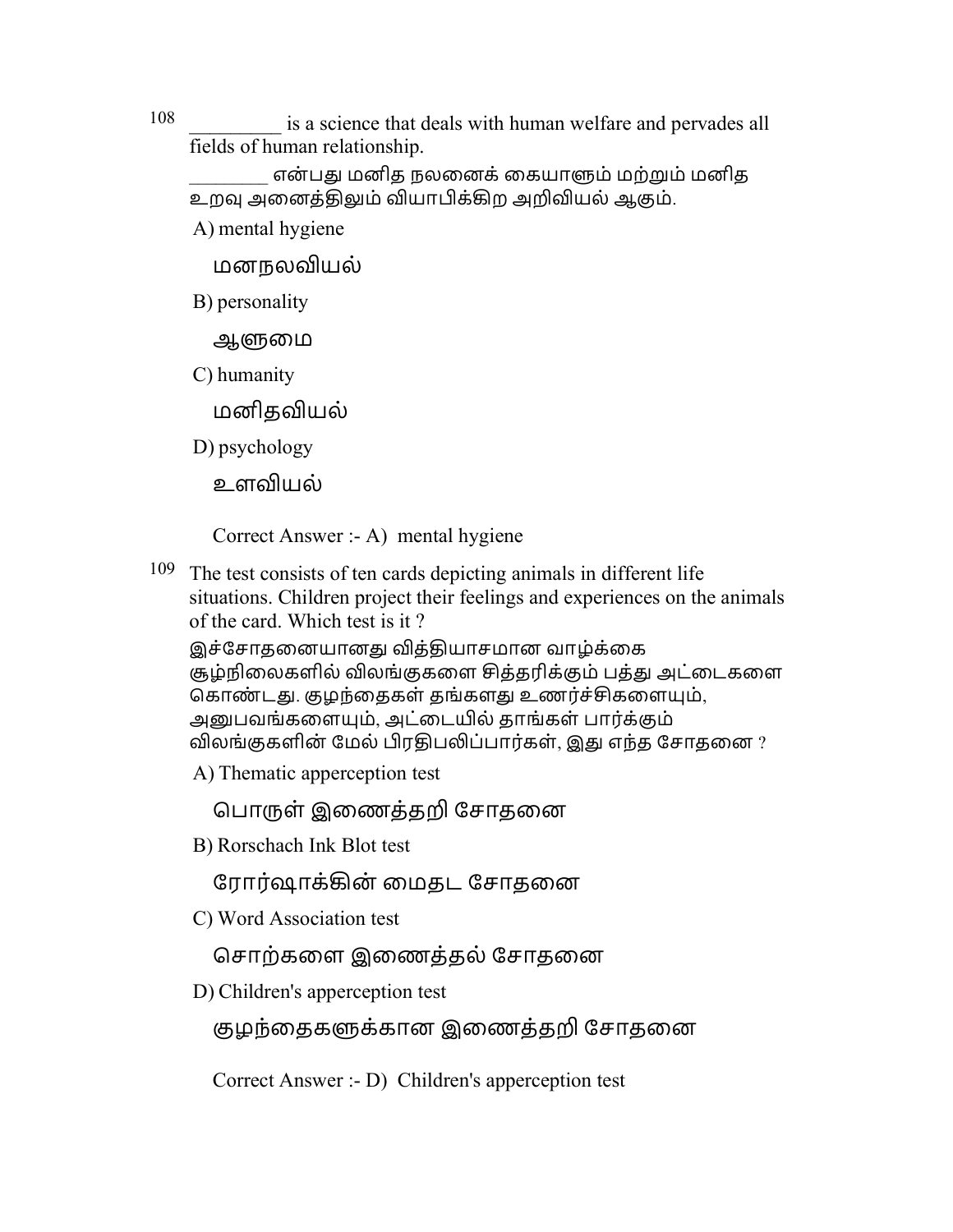110 ''Personality is an integrated pattern of traits". Who defined personality like this ?

```
''ஆளுமை என்பது பண்புகளின் ஒருங்கிணைந்த
முறை" இவ்வாறு ஆளுமையை வரையறுத்தவர் யார் ?
```
A) J.P. Guilford

J.P. ழல்ேபாரட் ்

B) Sigmund freud

```
சிக்மண்ட் பிராய்டு
```
C) Ausubel

ஆசுபெல்

D) Roger

ேராஜர்

Correct Answer :- A) J.P. Guilford

<sup>111</sup> Vanderwaal's gas equation is \_\_\_\_\_\_\_\_\_. வாண்டர்வாலின் வாயு சமன்பாடு பா ஆகும்.

A) 
$$
\left(P + \frac{q}{V^2}\right) (V-b)=0
$$
  
 $\left(P + \frac{q}{V^2}\right) (V-b)=0$   
B)  $\left(P + \frac{q}{V^2}\right) (V-b)=0$   
 $\left(P + \frac{q}{V^2}\right) (V-b)=0$   
C)  $\left(P + \frac{q}{V^2}\right)=0$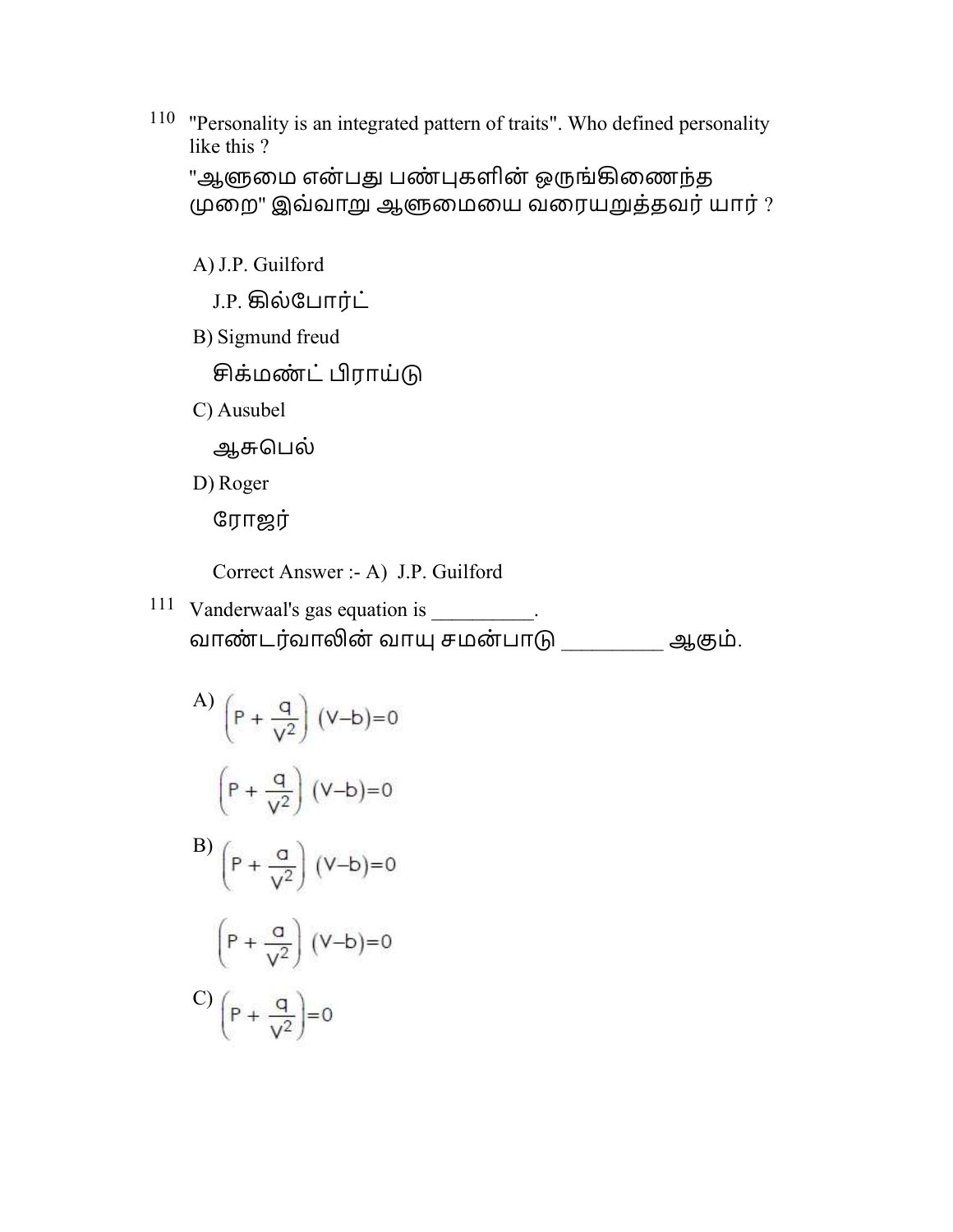$$
\left(P + \frac{q}{v^2}\right) = 0
$$
  
D) 
$$
\left(P + \frac{q}{B}\right) = 0
$$

$$
\left(P + \frac{q}{B}\right) = 0
$$

Correct Answer :- B)  $\left(P + \frac{a}{v^2}\right)(V-b)=0$ 

- 112 The temperature at which Feromagnetic material becomes a Paramagnetic substance is ெபேரா காந்தப்ெபாள்கள் பாேரா காந்தப் பொருட்களாக மாறும் வெப்பநிலை \_\_\_\_\_\_\_\_\_.
	- A) Neel temperature

நீல் வெப்பநிலை

- B) Critical temperature
	- உச்ச வெப்பநிலை
- C) Constant temperature

மாறா ெவப்பநிைல

D) Curie temperature

ழரி ெவப்பநிைல

Correct Answer :- D) Curie temperature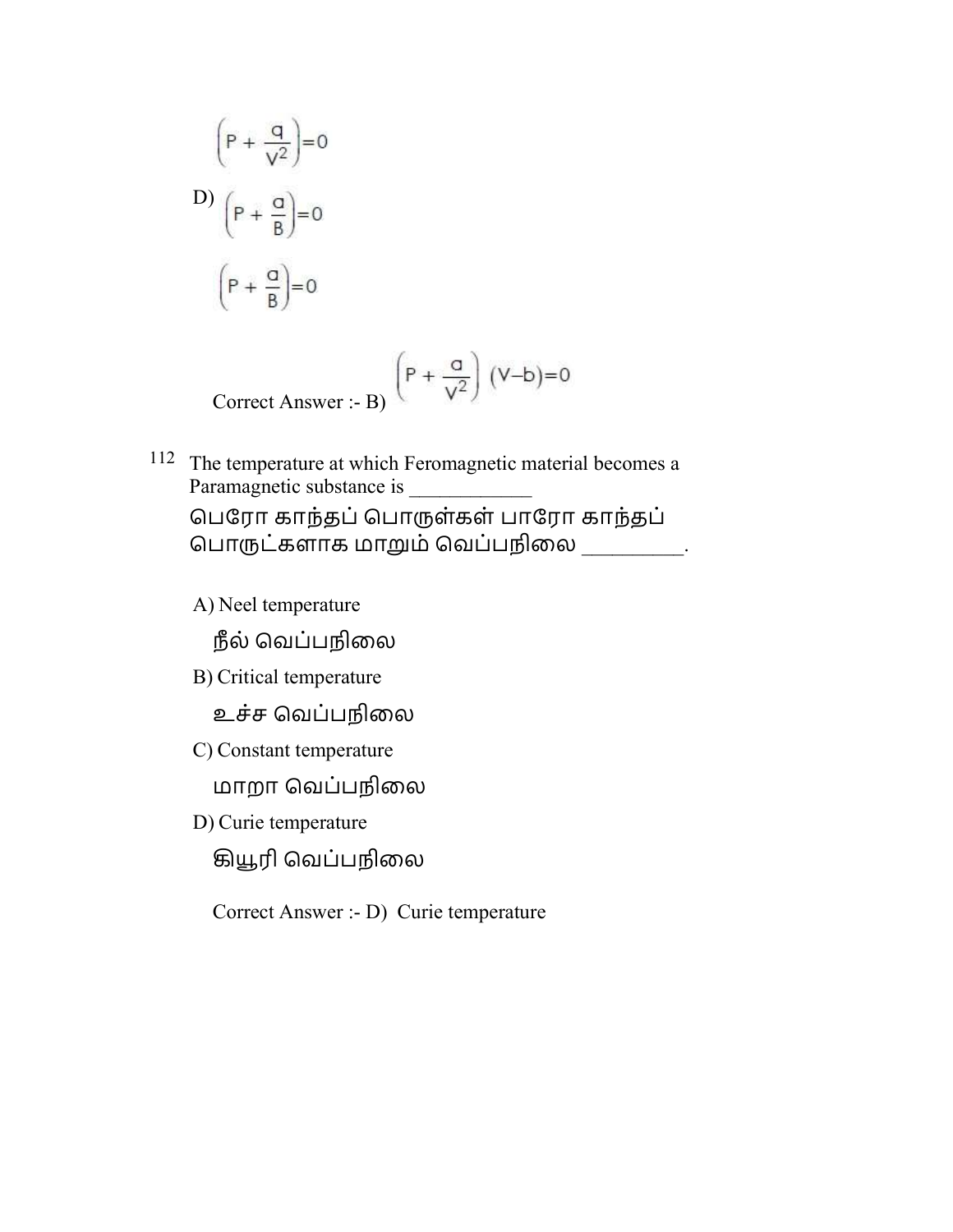- 113 In a strong magnetic field a given spectral line will split into 3 components due to  $\qquad \qquad$ . ஒரு நிறமாலை வரியானது வலிமையான காந்த புலத்தில் மூன்று பிரிவுகளாகும். இதற்கான காரணம்  $\qquad \qquad$  .
	- A) Normal Zeeman effect

சாதாரண ஸீமன் விளைவு

B) Stack effect

ஸ்டிராக் விளைவு

C) Paulis principle

பாலியின் தத்துவம்

D) Larmor recession principle

லார்மர் சுழலுதல் தத்துவம்

Correct Answer :- A) Normal Zeeman effect

<sup>114</sup> The total flux over any closed surface (s) is given by \_\_\_\_\_\_\_\_\_. S' என்ற மூடிய பரப்புடைய பகுதியில் ஏற்படும் மொத்த பாயத்தின் அளவு \_\_\_\_\_\_\_\_.

A) 
$$
\varphi = \oint E \cdot ds
$$
  
\n $\varphi = \oint E \cdot ds$   
\nB)  $\varphi = \frac{q}{2E_0}$   
\n $\varphi = \frac{q}{2E_0}$   
\nC)  $\varphi = ES$   
\nC)  $\varphi = ES$   
\nD)  $\varphi = 2Eds$ 

$$
Correct Answer: A) \phi = \oint \mathsf{E}.\,\mathrm{ds}
$$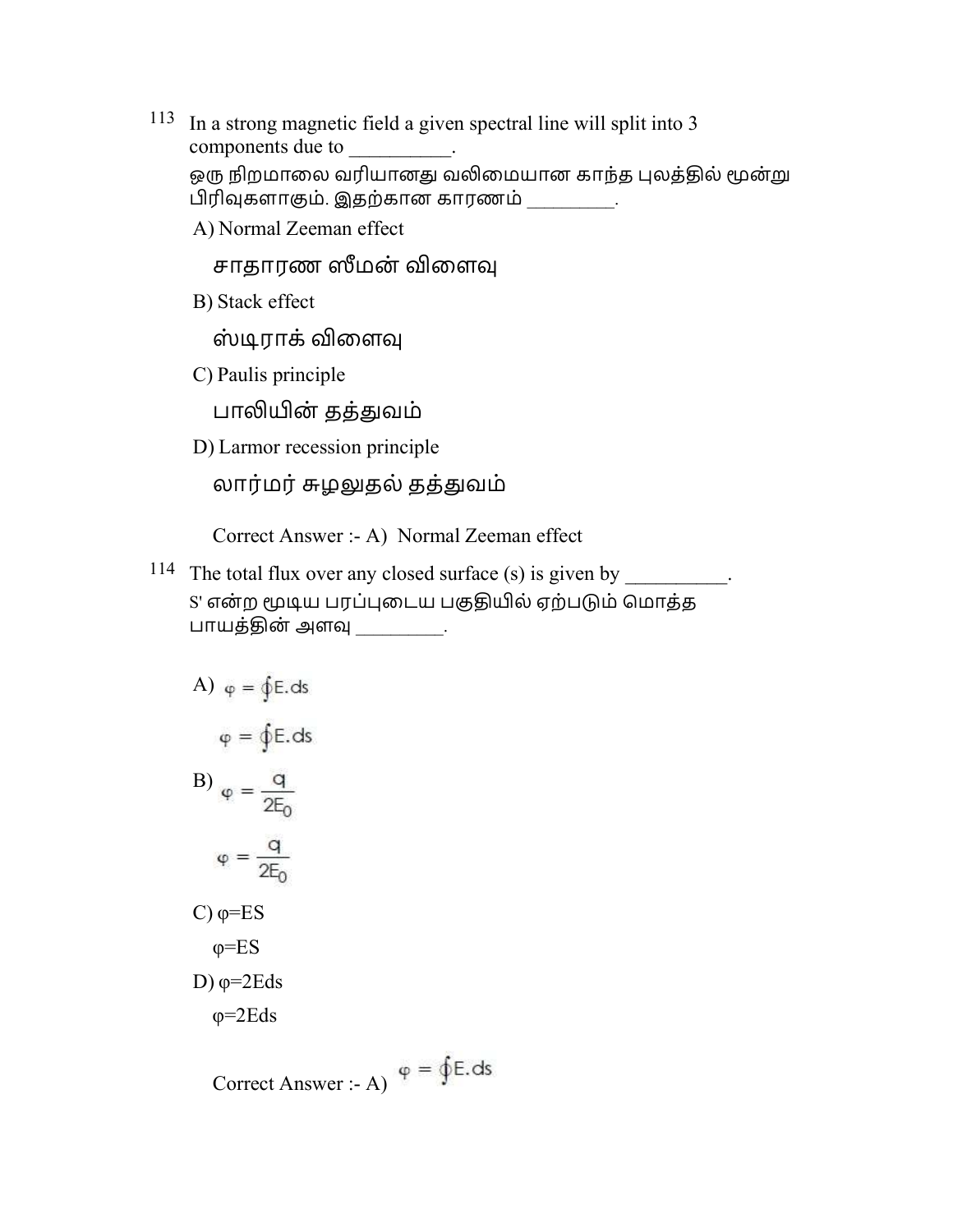115 The efficiency of Carnot's Heat Engine is : கார்னாட் வெப்ப இயந்திரத்தின் பெருக்கு திறன்  $\frac{1}{2}$ 

A) 
$$
\eta = 1 - \frac{T_2}{T_1}
$$
  
\n
$$
\eta = 1 - \frac{T_2}{T_1}
$$
  
\nB) 
$$
\eta = \frac{T_2}{T_1}
$$
  
\n
$$
\eta = \frac{T_2}{T_1}
$$
  
\nC) 
$$
\eta = \frac{T_1}{T_2}
$$
  
\n
$$
\eta = \frac{T_1}{T_2}
$$
  
\nD) 
$$
\eta = 1
$$

Correct Answer :- A)  $\eta = 1 - \frac{T_2}{T_1}$ 

116 The magnetic susceptibility of a paramagnetic material 'cm' is given by the relation :

பாரோமாக்னெடிக் பொருட்களில் காந்த ஏற்புத்திறன் :

A) 
$$
\chi_m = MAH
$$
  
\nB) 
$$
\Psi_m = MH
$$
  
\n
$$
\Psi_m = MH
$$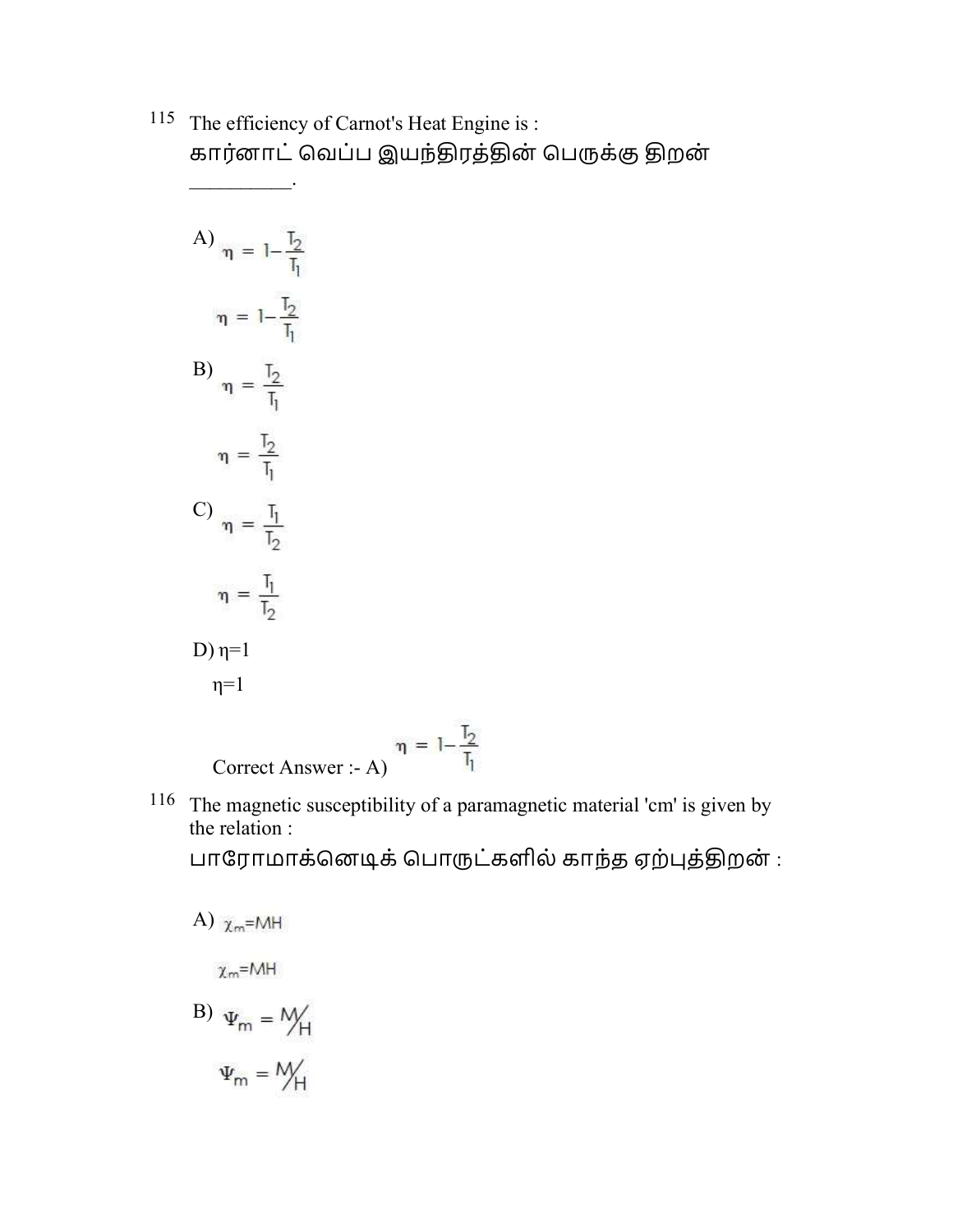C) 
$$
\Psi_m = B/H
$$
  
\n $\Psi_m = B/H$   
\nD)  $\chi_m=BH$   
\n $\chi_m=BH$ 

$$
Correct Answer: B) \Psi_m = M_H
$$

- 117 The alternative name for group 2 elements of modern periodic table is : நவீன தனிம வரிசை அட்டவணையின் தொகுதி  $2$ தனிமங்களின் வேறு பெயர் :
	- A) Alkali metals

கார உேலாகங்கள்

B) Alkaline earth metals

காரமண் உேலாகங்கள்

C) Lanthanoids

லாந்தனாய்கள்

D) Actinoids

ஆக்ூனாய்கள்

Correct Answer :- B) Alkaline earth metals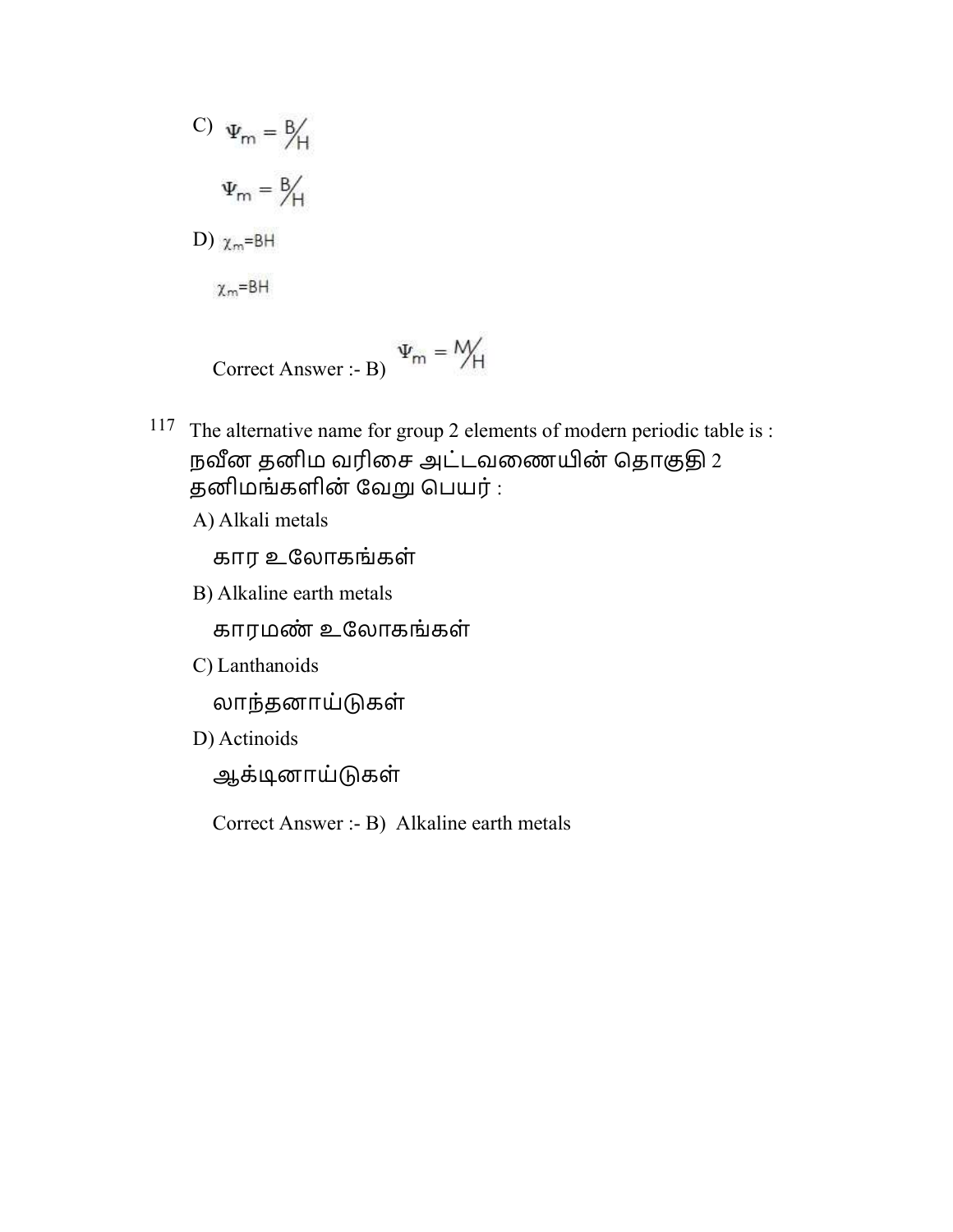118 Which of the following is an interstitial carbide ? பின்வருவனவற்றுள் எது இடைச்சொருகல் கார்பைடு ஆஶம் ?

A)  $Al_4C_3$  $Al_4C_3$ B) SiC SiC  $C)$  Be<sub>2</sub> $C$  $Be<sub>2</sub>C$ D) WC WC

Correct Answer :- D) WC

119 The chemical name of Marshall's acid is : மார்ஷல் அமிலத்தின் வேதிப்பெயர் :

A) Peroxomonosulphuric acid

ெபராக்ேசா ேமாேனாசல்ப்ரிக்அலம்

B) Pyrosulphuric acid

ைபேராசல்ப்ரிக்அலம்

C) Peroxodisulphuric acid

ெபராக்ேசாைடசல்ப்ரிக்அலம்

D) Thiosulphuric acid

தேயாசல்ப்ரிக்அலம்

Correct Answer :- C) Peroxodisulphuric acid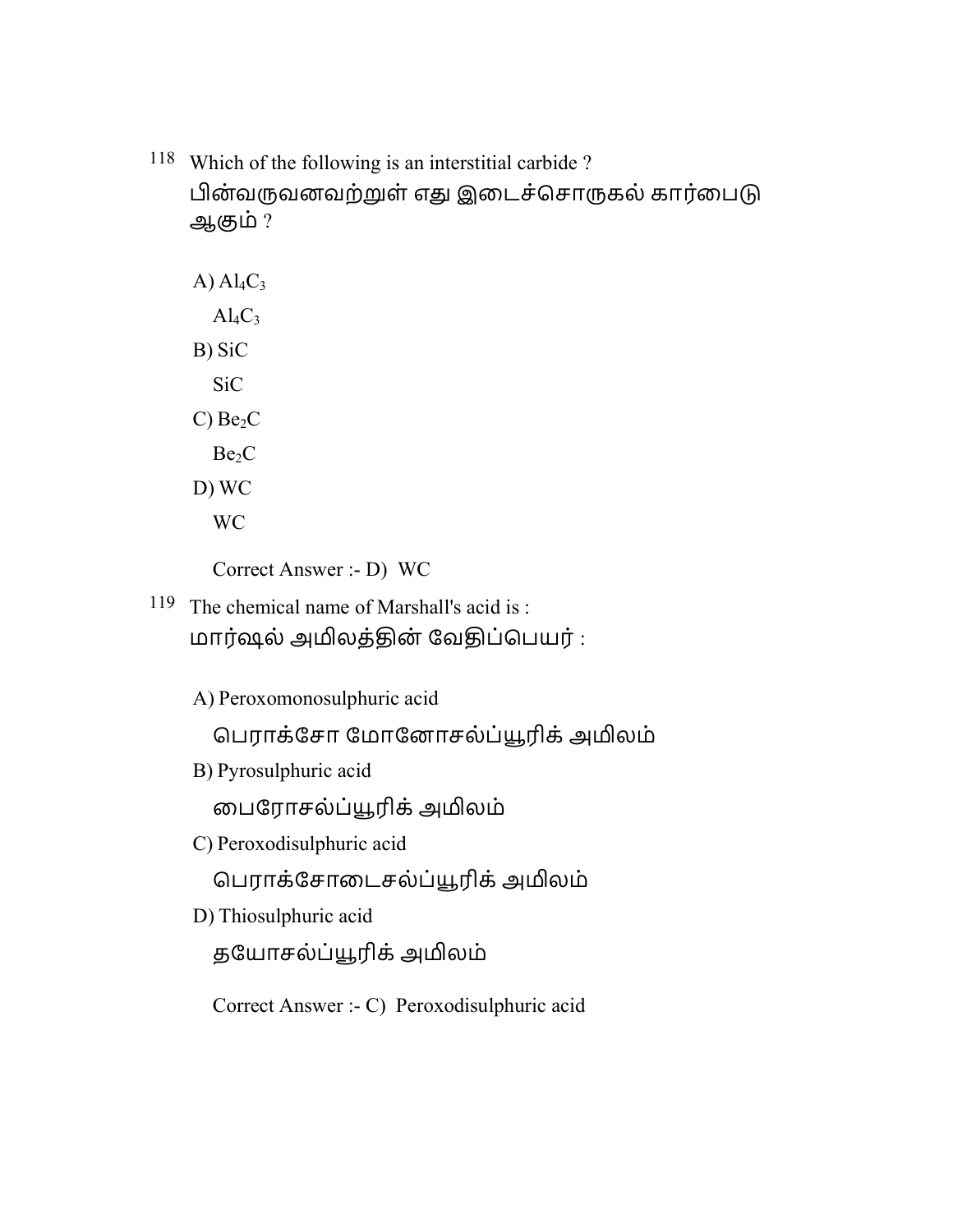120 Which of the following is an odd-electron molecule ? பின்வரும் மூலக்கூறுகளுள் ஒற்றைப்படை எலக்ட்ரான்களை உடையது எது ?

| A) CO             |  |
|-------------------|--|
| CO                |  |
| B)CO <sub>2</sub> |  |
| CO <sub>2</sub>   |  |
| $C)$ $H_2O$       |  |
| $H_2O$            |  |
| D) NO             |  |
| NΟ                |  |

Correct Answer :- D) NO

<sup>121</sup> If  $M_1$  and  $M_2$  are the molecules masses and  $r_1$  and  $r_2$  are the rate of diffusion of gases 1 and 2 respectively, according to Graham's law of diffusion, which is the correct relation ?

வாக்கள் 1 மற்ம் 2 –ன் லக்ஷ நிைறகள் முறையே  $M_1$  மற்றும்  $M_2$  எனவும் விரவல் வீதங்கள் முறையே  $r_1$  மற்றும்  $r_2$  எனவும் இருந்தால், கிரஹாமின் விரவல் விதிப்படி, எது சரியான தொடர்பு ?

A) 
$$
\frac{r_1}{M_1} = \frac{r_2}{M_2}
$$

$$
\frac{r_1}{M_1} = \frac{r_2}{M_2}
$$
  
B) 
$$
\frac{r_1}{r_2} = \sqrt{\frac{M_2}{M_1}}
$$

$$
\frac{r_1}{r_2} = \sqrt{\frac{M_2}{M_1}}
$$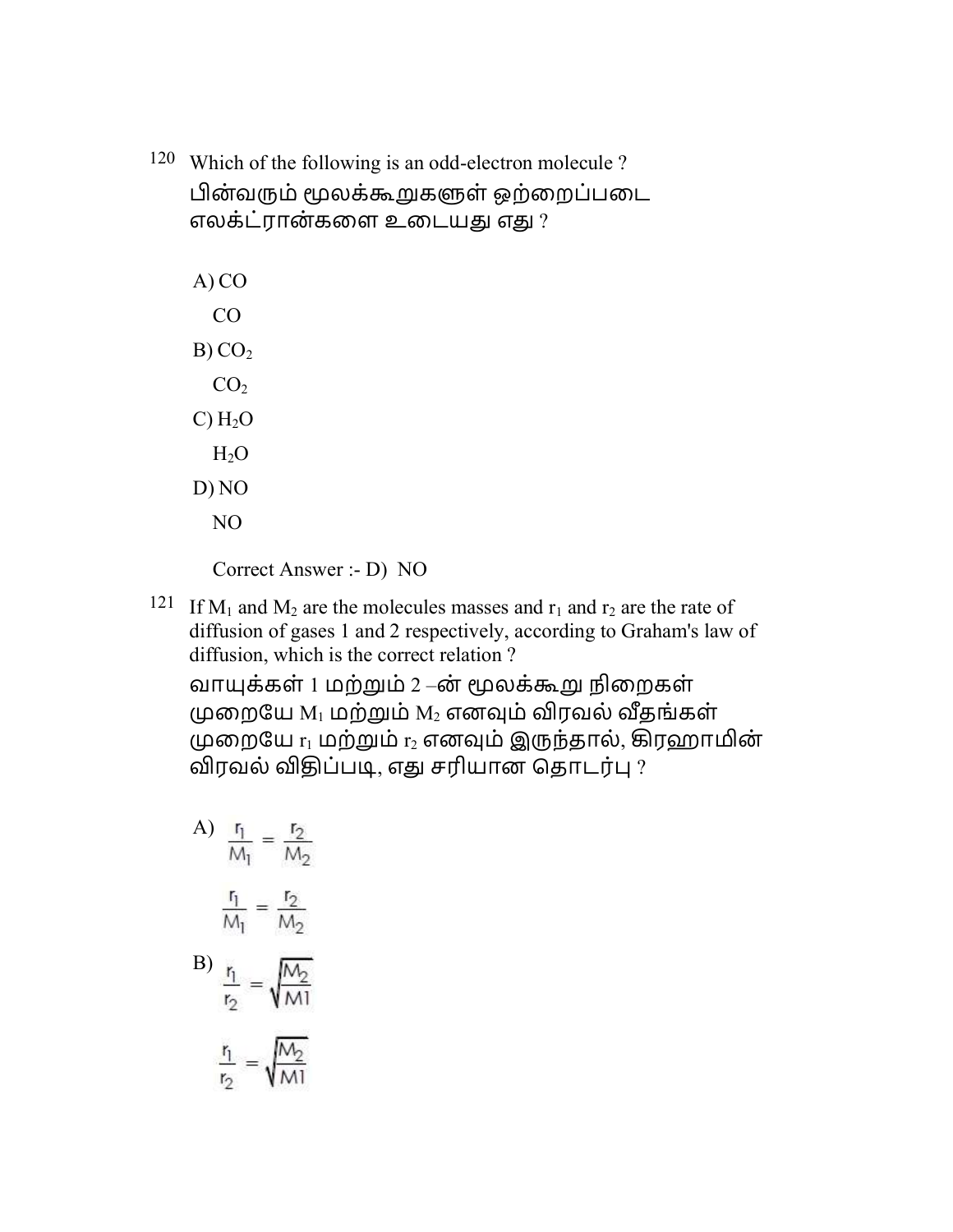C) 
$$
\frac{r_1}{r_2} = \sqrt{\frac{M_1}{M_2}}
$$

$$
\frac{r_1}{r_2} = \sqrt{\frac{M_1}{M_2}}
$$

$$
D) \frac{r_1}{r_2} = \frac{M_2}{M_1}
$$

$$
\frac{r_1}{r_2} = \frac{M_2}{M_1}
$$

$$
\frac{r_1}{r_2} = \sqrt{\frac{M_2}{M1}}
$$
Correct Answer :- B)

- 122 Which of the following is a paramagnetic molecule ? பின்வருவனவற்றுள் பாராகாந்த தன்மை உடைய மூலக்கூறு எது ?
	- $A) H<sub>2</sub>$  $H<sub>2</sub>$  $B) N<sub>2</sub>$  $N_2$  $C) O<sub>2</sub>$  $O<sub>2</sub>$  $D) F<sub>2</sub>$  $F<sub>2</sub>$ Correct Answer :- C) O<sub>2</sub>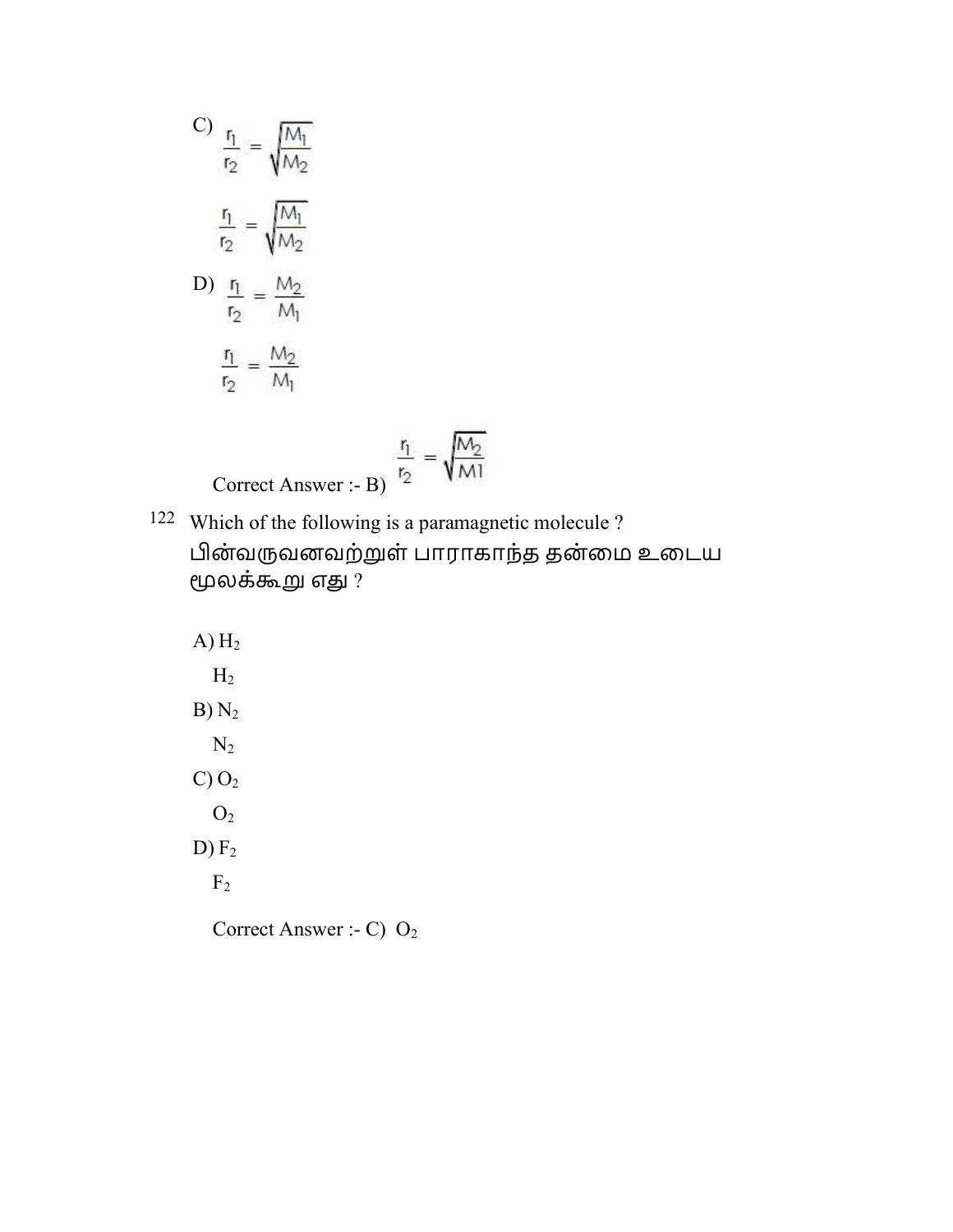- <sup>123</sup> The gas which is the main constituent of biogas is \_\_\_\_\_\_\_\_\_. உயிர் வாயுவில் வெளியாகும் பிரதான வாயு \_\_\_\_\_\_\_\_\_ ஆஶம்.
	- A) Hydrogen sulphide

ைஹட்ரஜன் சல்ைபட்

B) Ethylene

எத்திலின்

C) Methane

மீக்கேன்

D) None of the above

மேலுள்ளவற்றில் எதுவுமில்லை

Correct Answer :- C) Methane

124 Pomato or topato are somatic hybrids produced by fusing cells of :

பொமாட்டோ அல்லது டொபாட்டோ' என்ற உடல்சார் கலப்பினம் இனங்களை கலந்தது.

A) Solanum nigrum and Solanum torvum

சொலானம் நைக்ரம் மற்றும் சொலானம் டார்வம்

B) Solanum tuberosum and Solanum nignem

 ெசாலானம் ட்ேராசம் மற்ம் ெசாலானம் ைநக்ரம்

C) Solanum torvum and Lycoperscon esculentum

சொலானம் டார்வம் மற்றும் லைக்கோபெர்ஸிகம் எஸ்குலென்டம்

D) Solanum tuberosum and Lycoperscon esculentum

சொலானம் ட்யுபுரோசம் மற்றும் லைக்கோபெர்ஸிகம் எஸ்குலென்டம்

Correct Answer :- D) Solanum tuberosum and Lycoperscon esculentum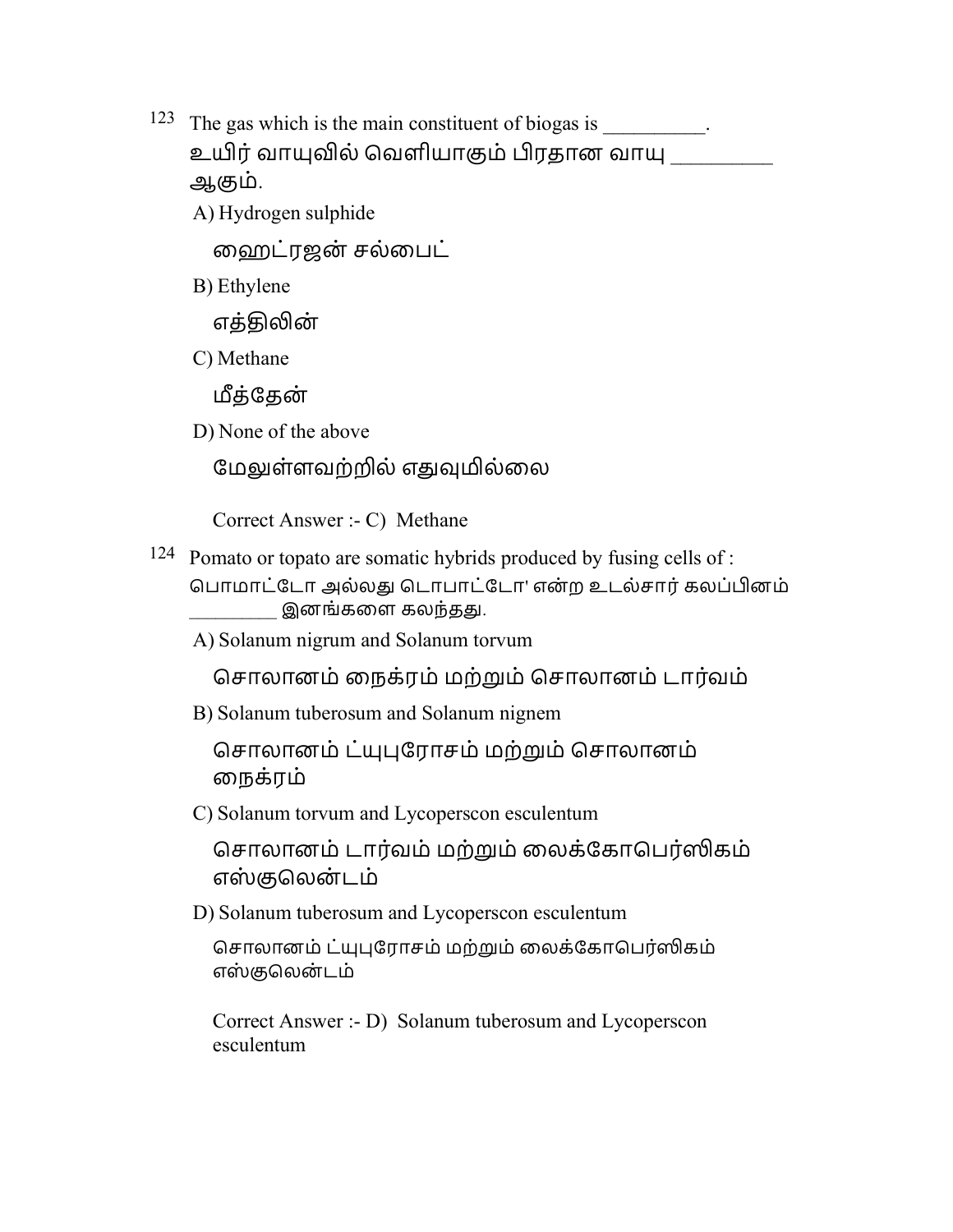<sup>125</sup> Cry/Bt genes which are used to produce insect resistant Bt crop varieties, are obtained from :

பூச்சி எதிர்ப்பு திறன் Bt பயிர் வகைகளை உற்பத்தி செய்ய பயன்படும் Cry / Bt ஜீன்கள் பாக்டீரியாக்களிலிருந்து எடுக்கப்படுகிறது.

A) Bacillus thuringiensis

பாசில்லஸ் துரிஞ்ஜென்ஸிஸ்

B) Bacillus subtilis

பாசில்லஸ் சப்டிலிஸ்

C) Agrobacterium tumefaciens

அக்ரோபாக்டிரியம் டுமிபேசியன்ஸ்

D) Agrobacterium rhizogenes

அக்ரோபாக்டிரியம் ரைசோஜீன்ஸ்

Correct Answer :- A) Bacillus thuringiensis

- 126 Which of the following pairs is called as microbodies ? கீழ்க்காணும் உறுப்புகளில் எவை நுண்ம உடல்கள் எனப்பம்.
	- A) Ribosome and spherosome

ைரேபாேசாம் மற்ம்ஸ் ேபேராேசாம்

B) Spherosome and lysosome

ஸ் ேபேராேசாம் மற்ம்ைலேசாேசாம்

C) Glyoxysome and peroxisome

கிளைஆக்ஸிசோம் மற்றும் பெராக்சிசோம்

D) Ribosome and peroxisome

ரைபோசோம் மற்றும் பெராக்சிசோம்

Correct Answer :- C) Glyoxysome and peroxisome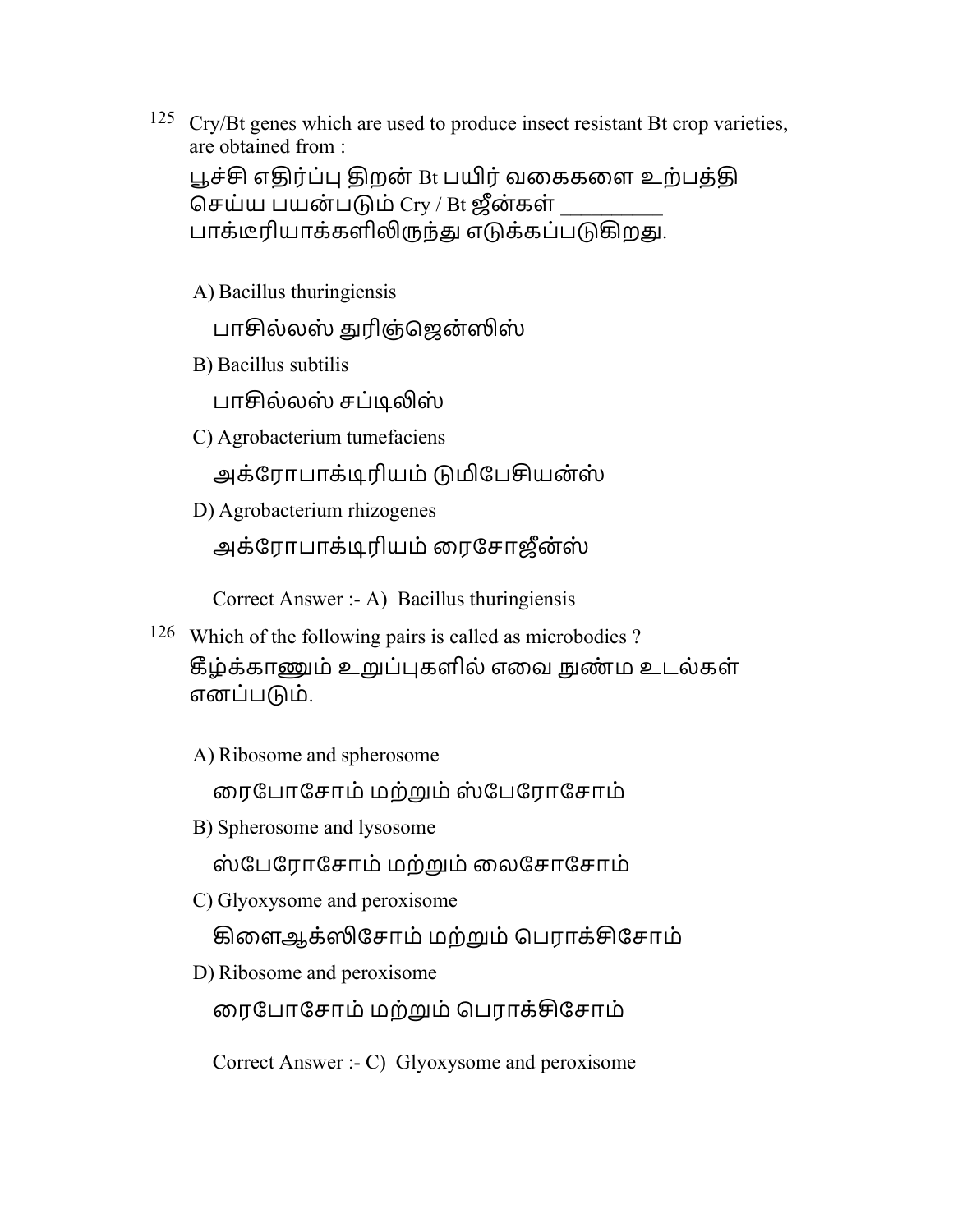- 127 The flowers in Solanaceae are : சொலானேசி குடும்பத்தின் மலர்கள் :
	- A) Actinomorphic

ஆரச்சமச்சீரானது

B) Zygomorphic

இருப்பக்கச் சமச்சீரானது

C) Oblignely zygomorphic

சாய்வான இருபக்கச் சமச்சீரானது

D) None of the above

மேலுள்ளவற்றில் எதுவுமில்லை

Correct Answer :- C) Oblignely zygomorphic

<sup>128</sup> Temperature coefficient  $(Q_{10})$  for photosynthesis under normal conditions is :

சாதாரண சூழ்நிலையில், ஒளிச்சேர்க்கையின் வெப்பநிலை குணகத்தின்  $(Q_{10})$  அளவு :

A) 1 1 B) 2 2 C) 3 3 D) 4 4 Correct Answer :- B) 2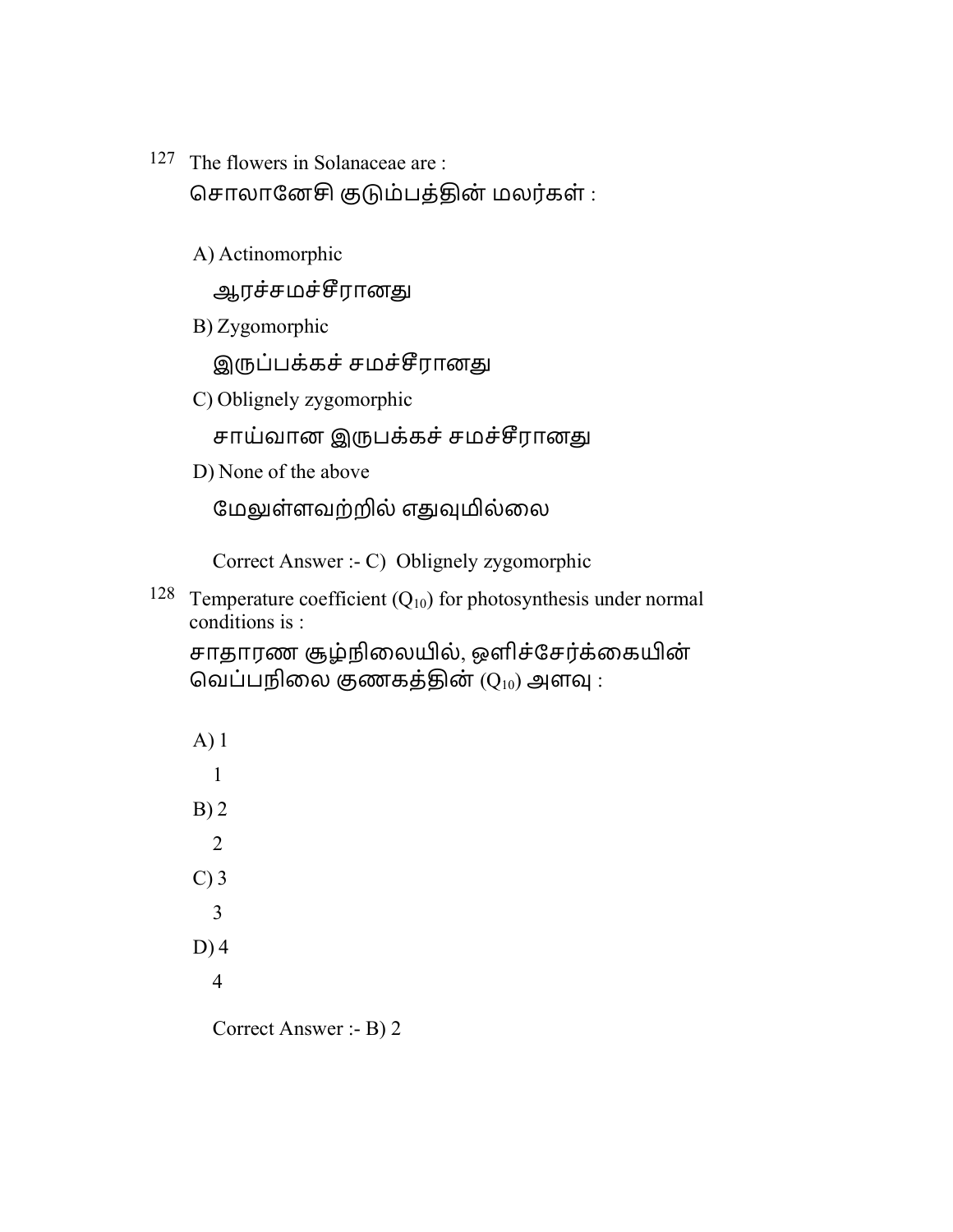129 Which hormone enhances human growth through metabolic functions ? வளர்சிதை மாற்ற செயல்பாடுகள் மூலமாக மனிதனின் வளர்ச்சியை மேம்படுத்தும் ஹார்மோன் எது ?

A) Thyroid

தைராய்டு

B) Aldosterone

ஆல்டோஸ்டீரான்

C) Testosterone

டெஸ்டோஸ்டீரான்

D) Oxytocin

ஆக்ஸிடாசின்

Correct Answer :- A) Thyroid

- 130 Which of the following bone is NOT a part of middle ear of human ? பின்வருவனவற்றுள் எந்த எலும்பு மனிதனின் மத்திய காது பகுதி இல்லை ?
	- A) Cochlea

காக்லியா

B) Malleus

மாலியஸ்

C) Incus

இன்க்ஸ்

D) Stapes

ஸ்டேபிஸ்

Correct Answer :- A) Cochlea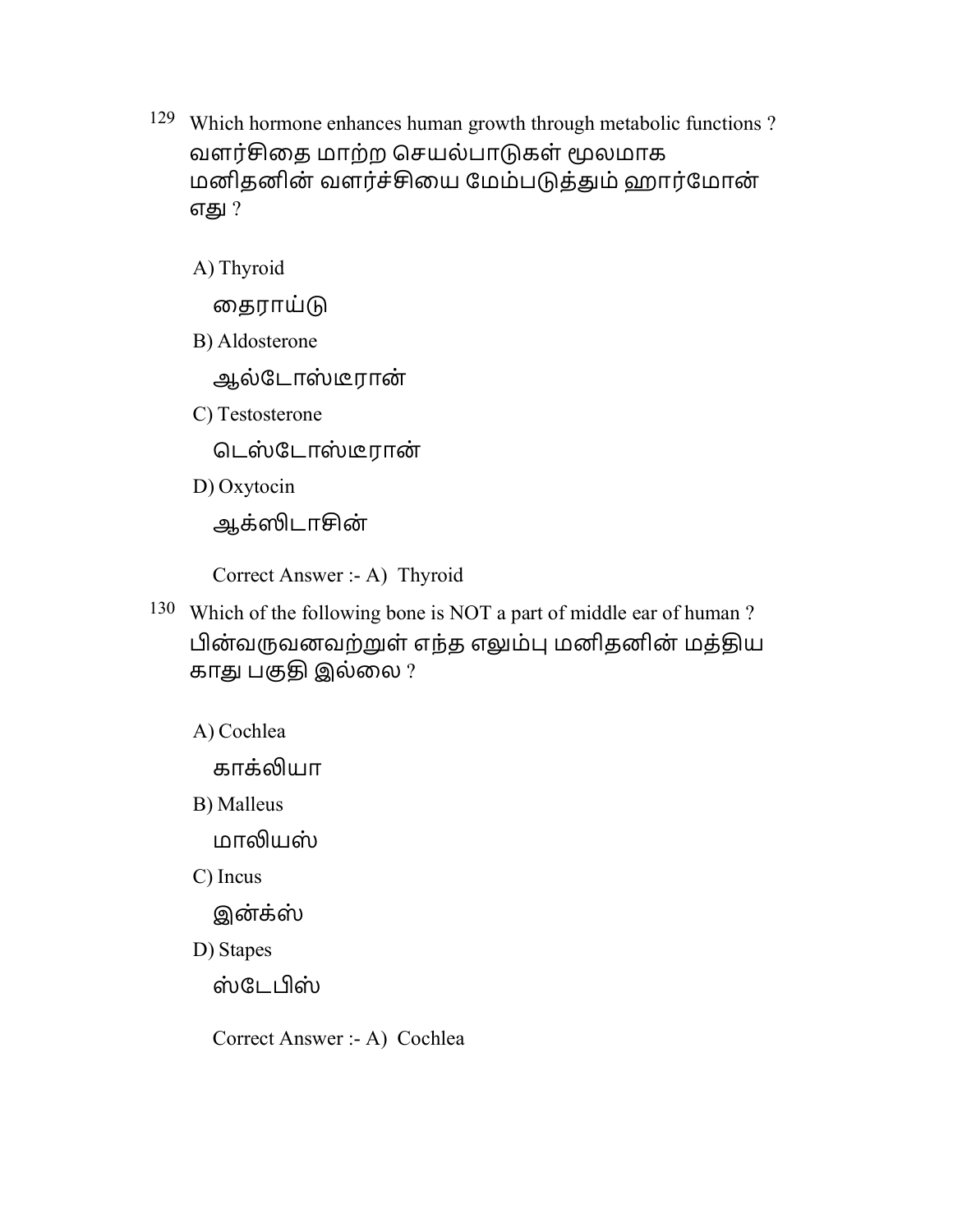131 Name the disease characterized by inflammation of udder due to bacterial infection :

பாக்டீரியா தொற்றினால் மடு வீக்கத்தினை ஏற்பத்ௌம் ேநான் ெபயர் :

A) Cattle plague

கால்நடை பிளேக்

B) FMD

கால் மற்ம் வாய் ேநாய்

C) Bovine typhus

ெபாைவன் ைடபஸ்

D) Mastitis

மாஸ்டிடிஸ்

Correct Answer :- D) Mastitis

132 The Mitral valve associated with the left heart is otherwise called as :

இடது புற இதயத்தோடு தொடர்புடைய மைட்ரல் வால்வு மற்றொரு பெயரால் எவ்வாறு அழைக்கப்படுகிறது ?

A) Bicuspid valve

ஈரிதழ் வால்௵

B) Tricuspid valve

மூவிதழ் வால்வு

C) Semilunar valve

பிறை வடிவ வால்வு

D) Pulmonary valve

நுரையீரல் வால்வு

Correct Answer :- A) Bicuspid valve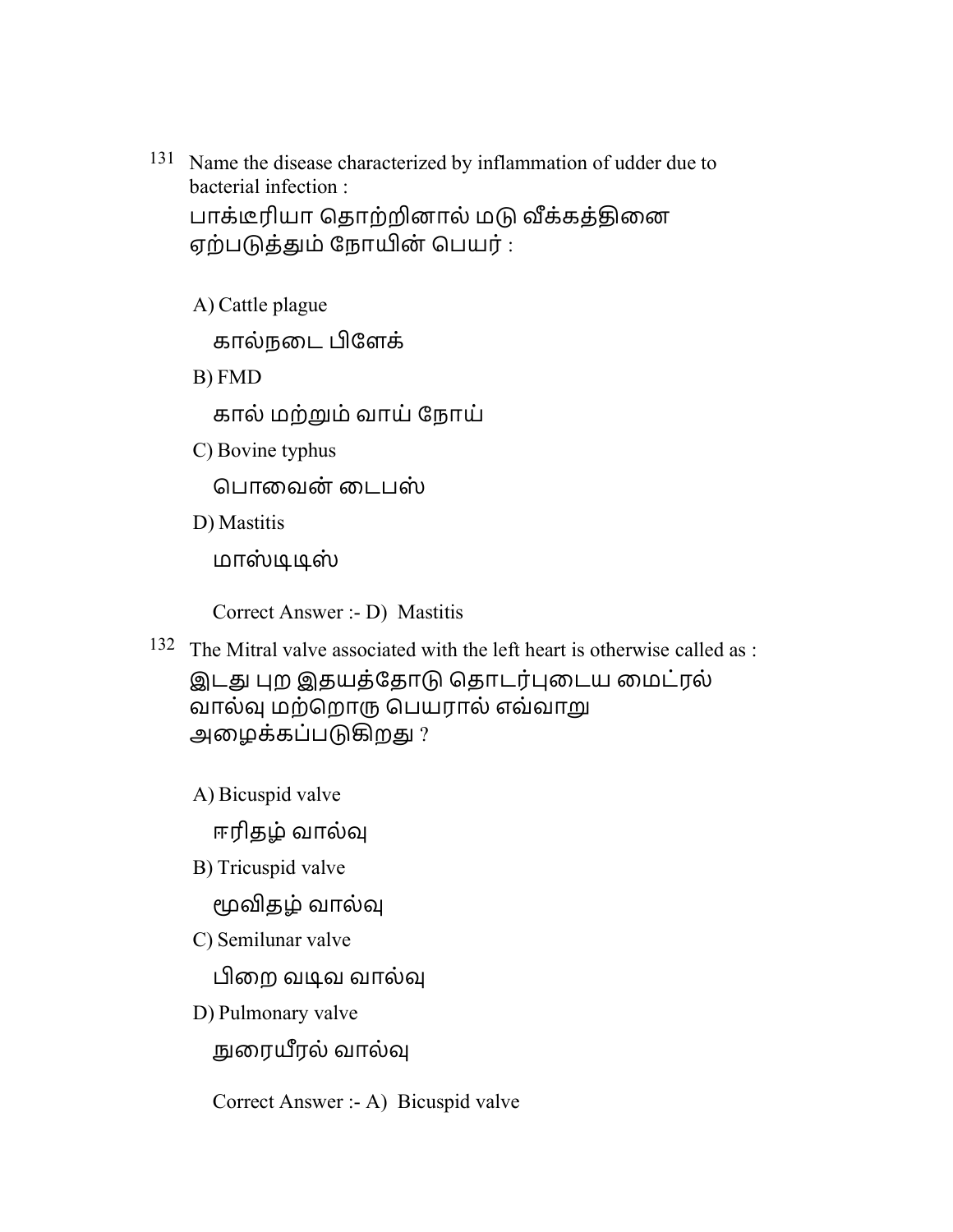133 Identify the type of shell fish from the given options : கொடுக்கப்பட்டுள்ளவற்றில் ஓடுடைய மீன் வகையை கண்டறிக.

A) Catla catla

கட்லா கட்லா

B) Labeo rohita

லாேயா ேராழடா

C) Cirrhinus mrigala

சிர்ரினஸ் மிர்காலா

D) Penaeus indicus

பினேயஸ் இண்டிகஸ்

Correct Answer :- D) Penaeus indicus

134 A hormone produced by kidney that stimulates rate of production and maturation of red blood cells from bone marrow is :

எலும்பு மஜ்ஜையில் இருந்து உருவாகும் இரத்த சிவப்பணுக்களின் உற்பத்தி மற்றும் முதிர்வை, சிறுநீரகத்தின் எந்த ஹார்மோன் தூண்டுகிறது ?

A) Erythropoietin

எரித்ேராபாய்ூன்

B) Renin

ெரனின்

C) Prostaglandin

புரோஸ்டாகிளான்டின்

D) Thromboxane

த்ராம்பாக்ேஸன்

Correct Answer :- A) Erythropoietin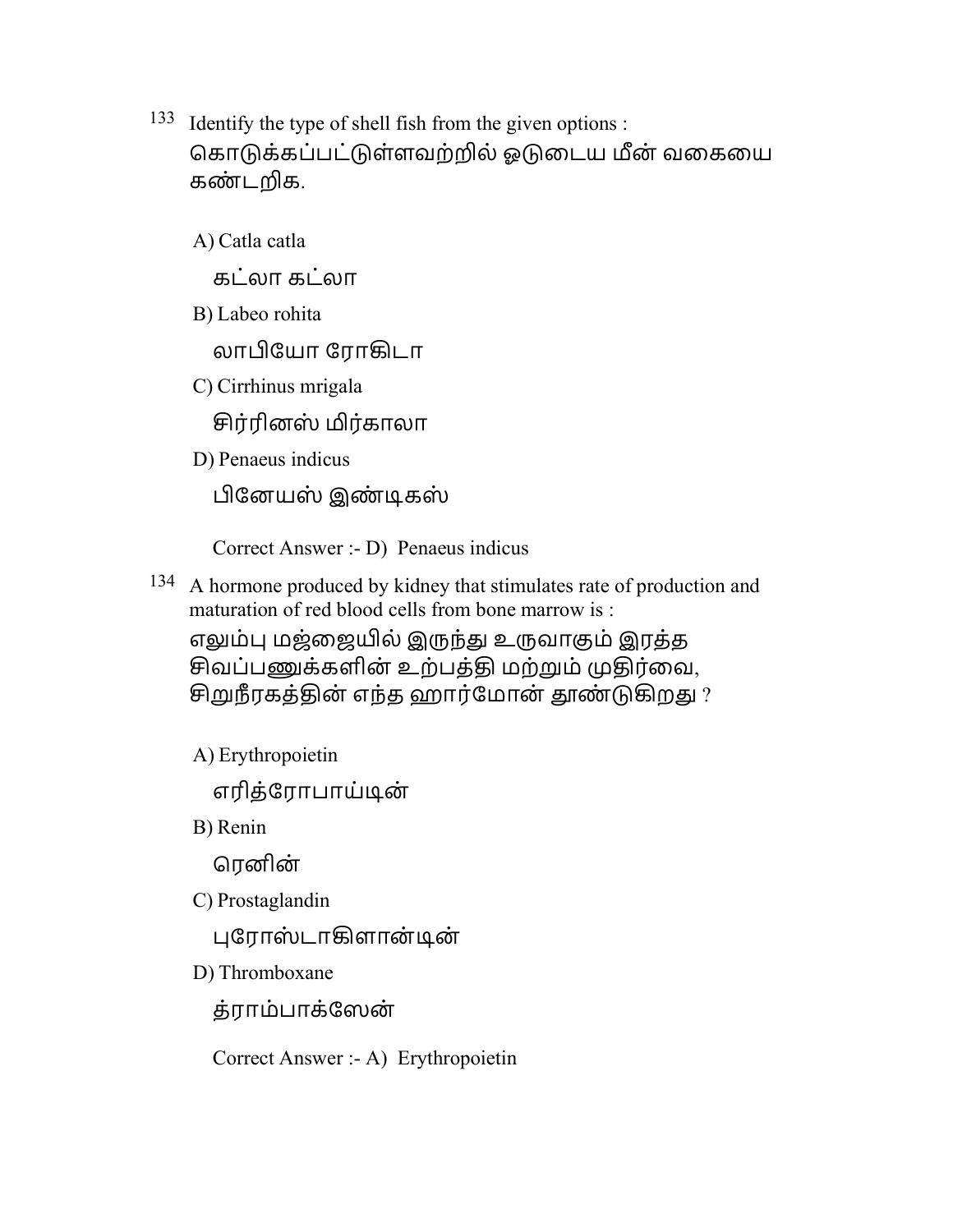- $^{135}$  முகைதீன் ஆண்டவர் பிள்ளைத் தமிழ் நூலின் ஆசிரியர் யார் $?$ 
	- $(A)$  சர்க்கரைப் புலவர்
	- $B$ ) சவ்வாது புலவர்
	- $C$ ) வண்ணக் களஞ்சியப் புலவர்
	- D) பிச்சை இபுராகிம் புலவர்
		- Correct Answer :- B) சவ்வாது புலவர்
- $136$  இருத்தொண்டர் திருவந்தாதியைப் பாடியவர் யார் ?
	- $A$ ) நம்பியாரூரர்
	- B) நம்பியாண்டார் நம்பி
	- $C$ ) நக்கீர தேவநாயனார்
	- $D$ ) திருநாவுக்கரசர்
		- Correct Answer :- B) நம்பியாண்டார் நம்பி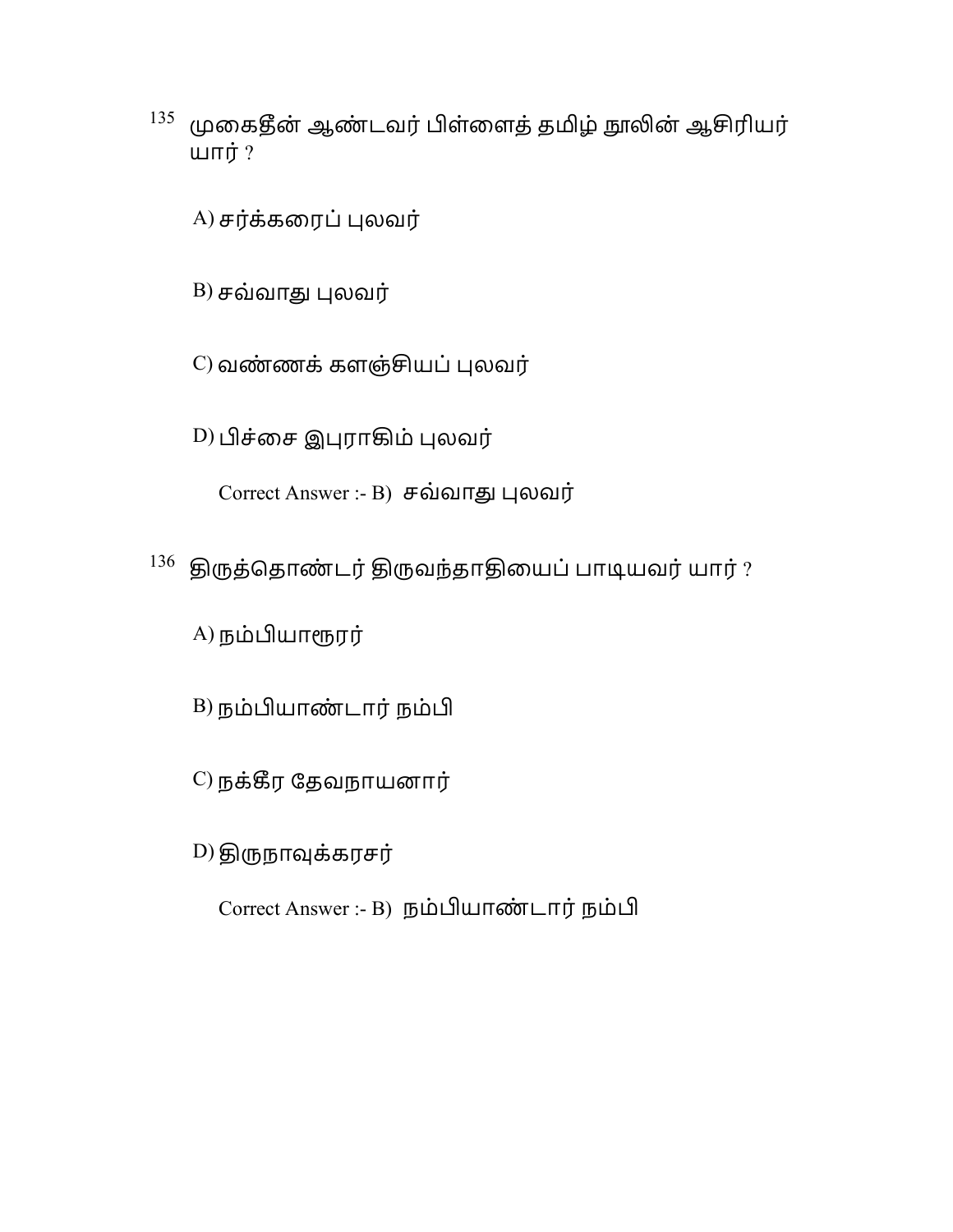$^{137}$  திருக்குறள், திருவாசகம், நாலடியார் ஆகிய மூன்று பழந்தமிழ் நூல்களை ஆங்கிலத்தில் மொழிபெயர்த்தவர் யார் ?

 $(A)$  ஜி.யு. போப்

 $B$ ) கால்டுவெல்

 $C$ ) தெ. நோபிலி

 $D)$  சேவியர்

Correct Answer :- A) ஜி.யு. போப்

 $^{138}$  வேதநாயகம் பிள்ளை யாரிடம் தமிழ்க் கற்றார் ?

A) மீனாட்சி சுந்தரம் பிள்ளை

 $B$ ) கிருஷ்ண பிள்ளை

 $C$ ) புலவர் அரச கேசரி

D) தாமோதரம் பிள்ளை

Correct Answer :- A) மீனாட்சி சுந்தரம் பிள்ளை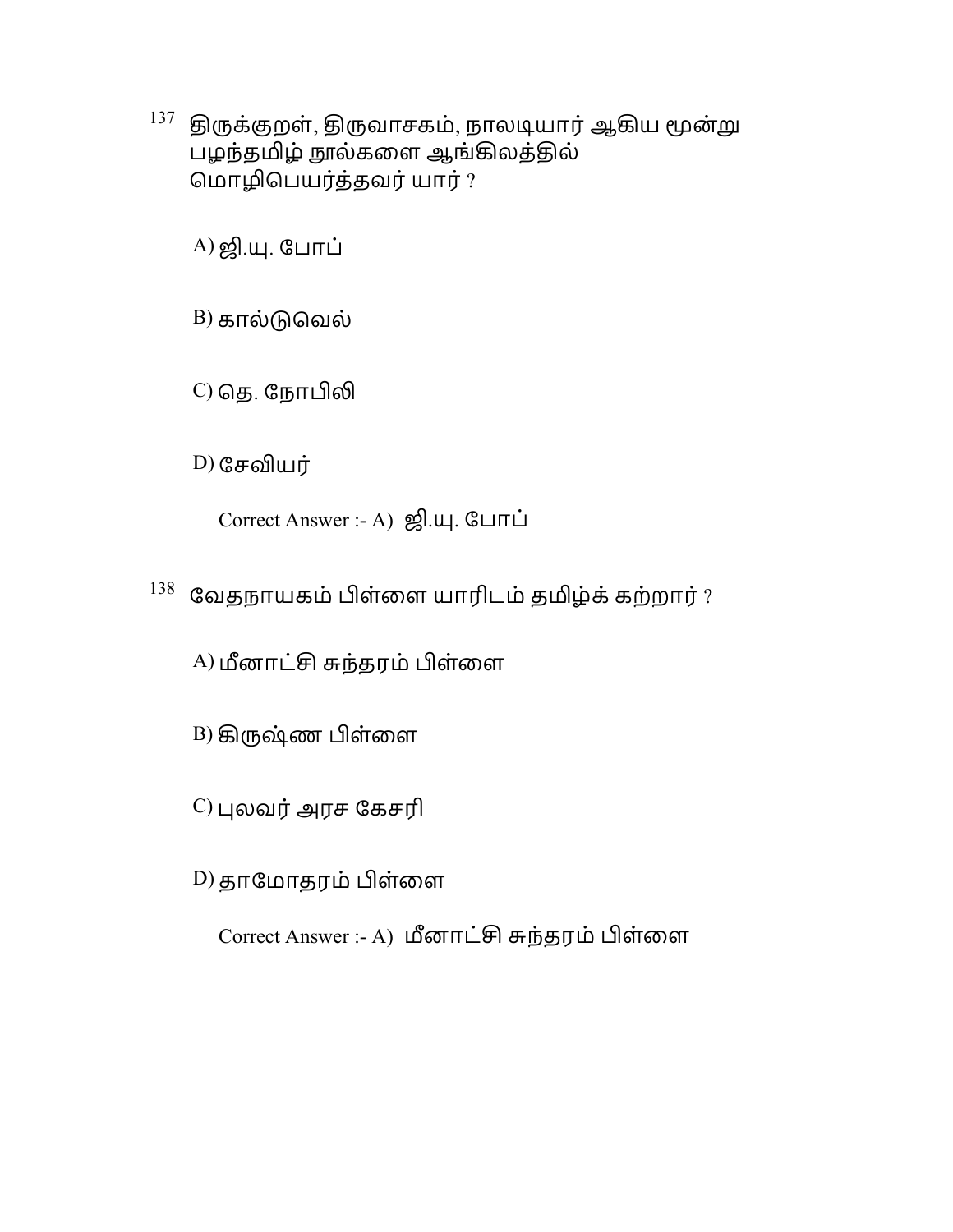$139$  தொண்டை மண்டல சதகம் பாடியவர் யார் ?

A) நல்லாப் பிள்ளை

 $B$ ) படிக்காசுப் புலவர்

C) மாணிக்கவாசகர்

D) அருணாசலக் கவிராயர்

Correct Answer :- B) படிக்காசுப் புலவர்

 $^{140}$  சுந்தரரின் தந்தை பெயர் என்ன ?

A) நரசிங்க முனையரையர்

 $B$ ) புகழனார்

 $(C)$  சிவபாத இருதயர்

D) சைடயனார்

Correct Answer :- D) சைடயனார்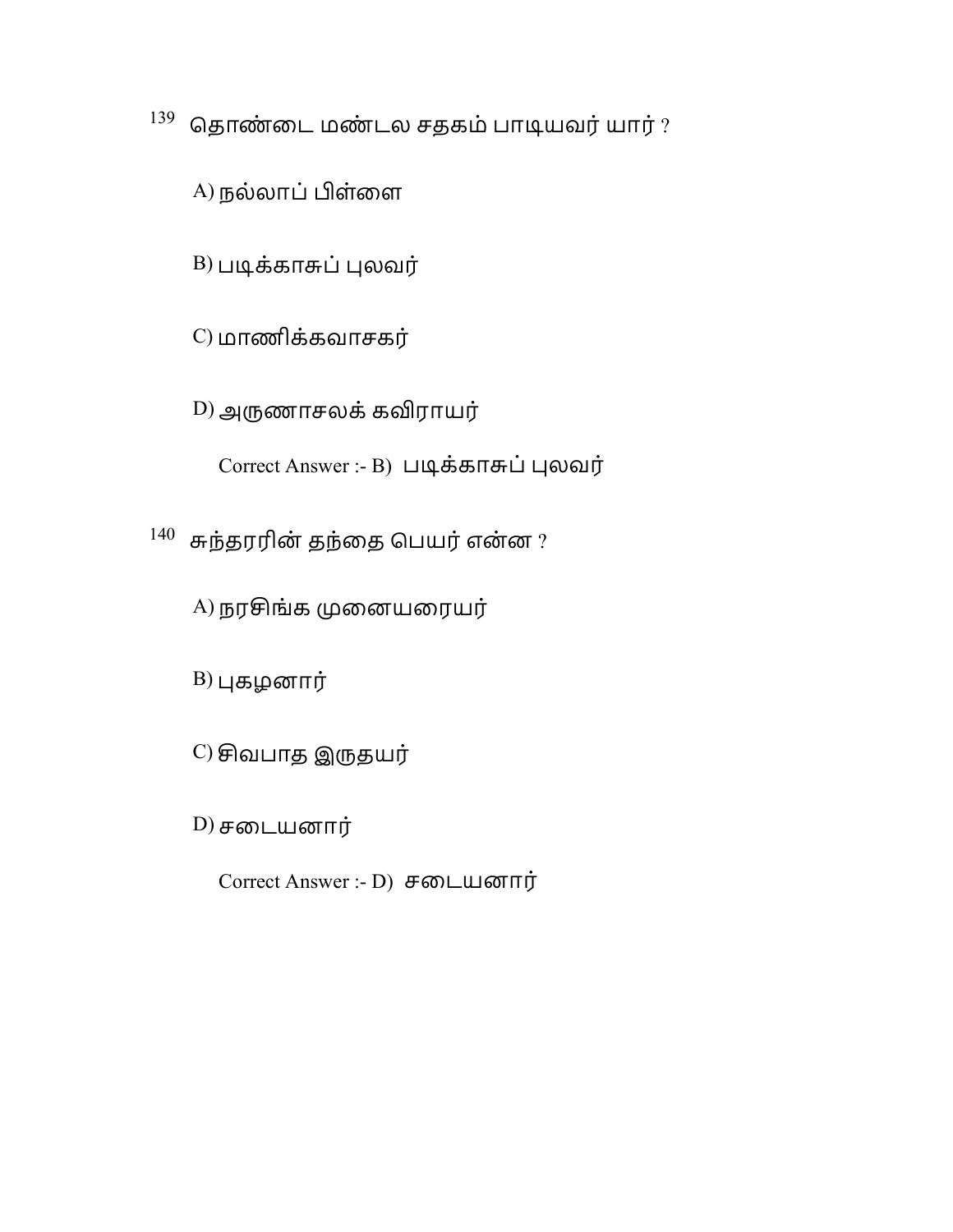$141$  கண்ணன் சேந்தனார் எழுதிய நாலின் பெயர் :

 $(A)$  ஐந்திணை ஐம்பது

 $B)$  ஐந்திணை எழுபது

C) திணைமொழி ஐம்பது

D) திணைமாலை நூற்றைம்பது

Correct Answer :- C) திணைமொழி ஐம்பது

 $142$  "அவனைக் கண்டதும் அவள்முகம் மலர்ந்தது சூரியனைக் கண்ட தாமரையைப் போல் அல்ல சோற்றைக் கண்ட ஏழையைப்போல்"

என்ற சொல்லம்புகளுக்குச் சொந்தமானவர் யார் ?

 $A)$  விந்தன்

 $B$ ) கு. அழகிரிசாமி

 $(C)$  சுந்தர ராமசாமி

D) தி.சு. செல்லப்பா

Correct Answer :- A) விந்தன்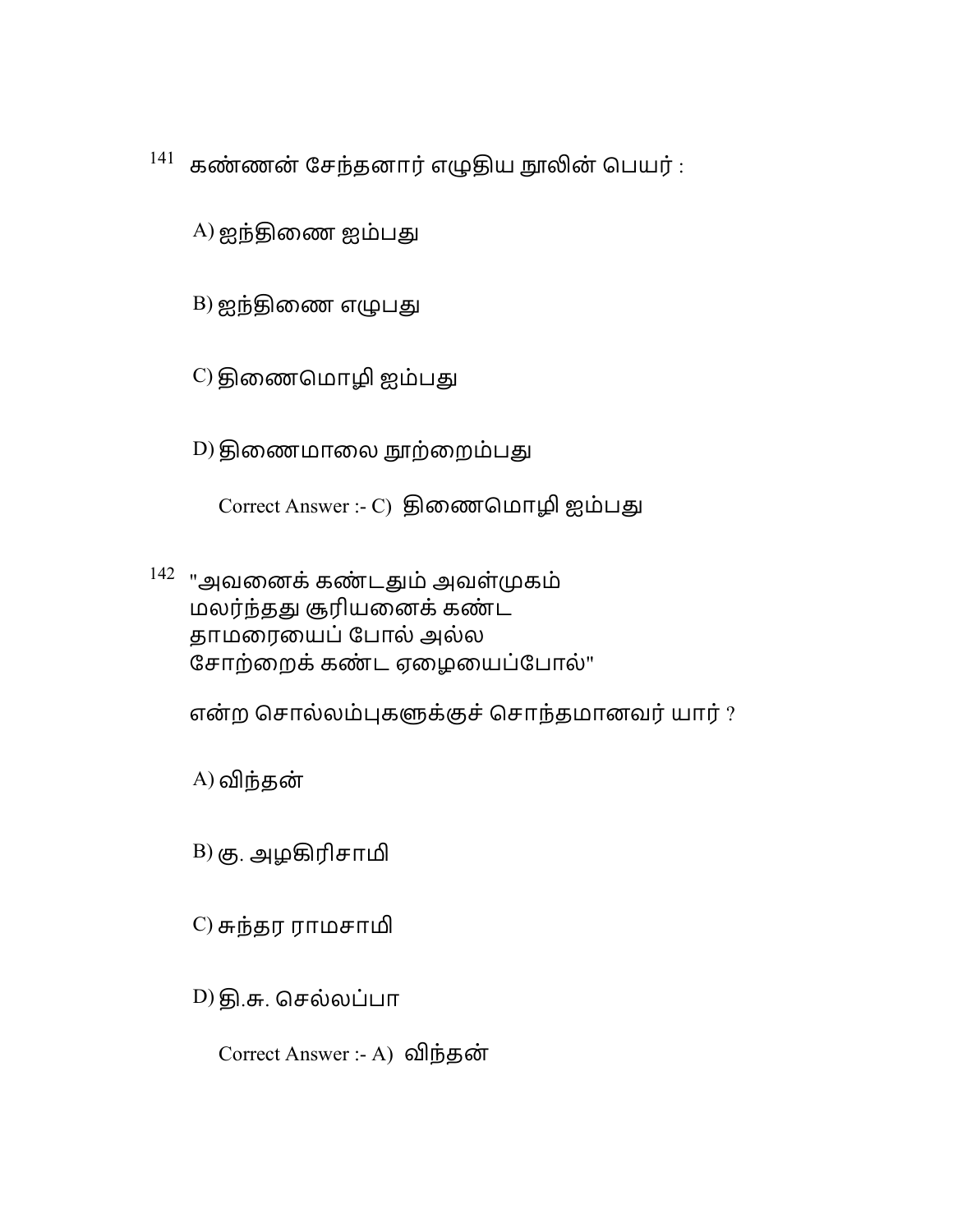$^{143}$  மேனகா என்னும் நாவல் இலக்கியத்தை நாடகமாக்ழயவர்யார் ?

A) பவாணந்தம் பிள்ளை

B) கந்தசாமி முதலியார்

 $(C)$  எல்.டி. சுந்தரம்

D) டி.கே. முத்துசாமி

Correct Answer :- B) கந்தசாமி முதலியார்

 $144$  'நாடக இயல்' என்ற நாடக இலக்கண நூலை இயற்யவர்யார் ?

A) சூரிய நாராயண சாஸ்திரியார்

- $B$ ) சங்கரதாஸ் சுவாமிகள்
- $(C)$  அண்ணா

D) சம்பந்த முதலியார்

Correct Answer :- A) சூரிய நாராயண சாஸ்திரியார்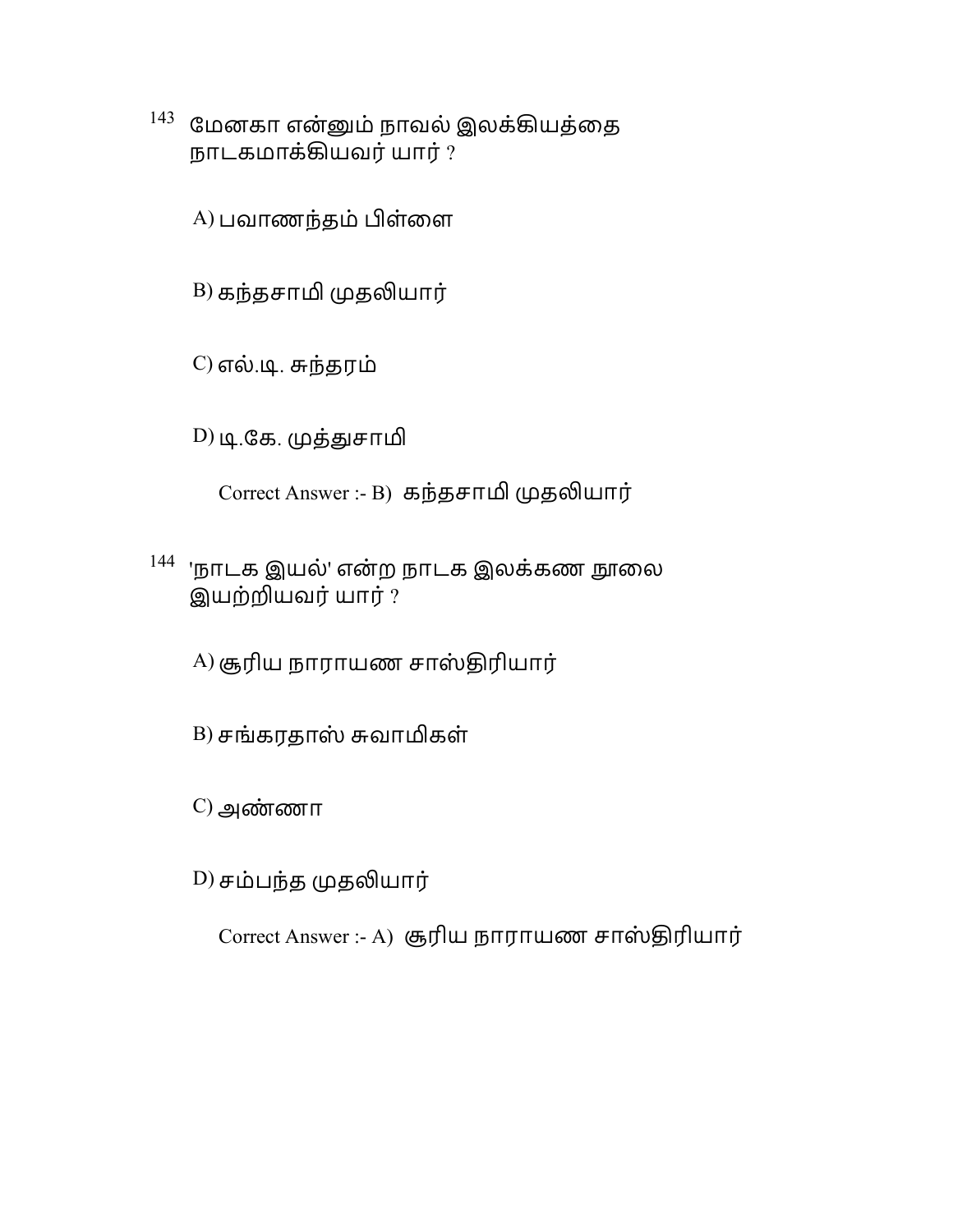$^{145}$  உதயணகுமார காவியம் எத்தனை காண்டங்களைக் கொண்டு எழுதப்பட்டது ?

 $(A)$  ஐந்து

 $B)$  ஆறு

 $C$ ) எட்டு

 $D)$  ஏழு

Correct Answer :- B) ஆ

 $146$  குறுந்தொகை என்னும் நூலைத் தொகுத்தவர் யார் ?

 $(A)$ பூரிக்கோ

 $B)$  நல்லந்துவனார்

 $C$ ) புலத்துரை முற்றிய கூடலூர் கிழார்

D) உருத்திரசன்மர்

Correct Answer :- A) பூரிக்கோ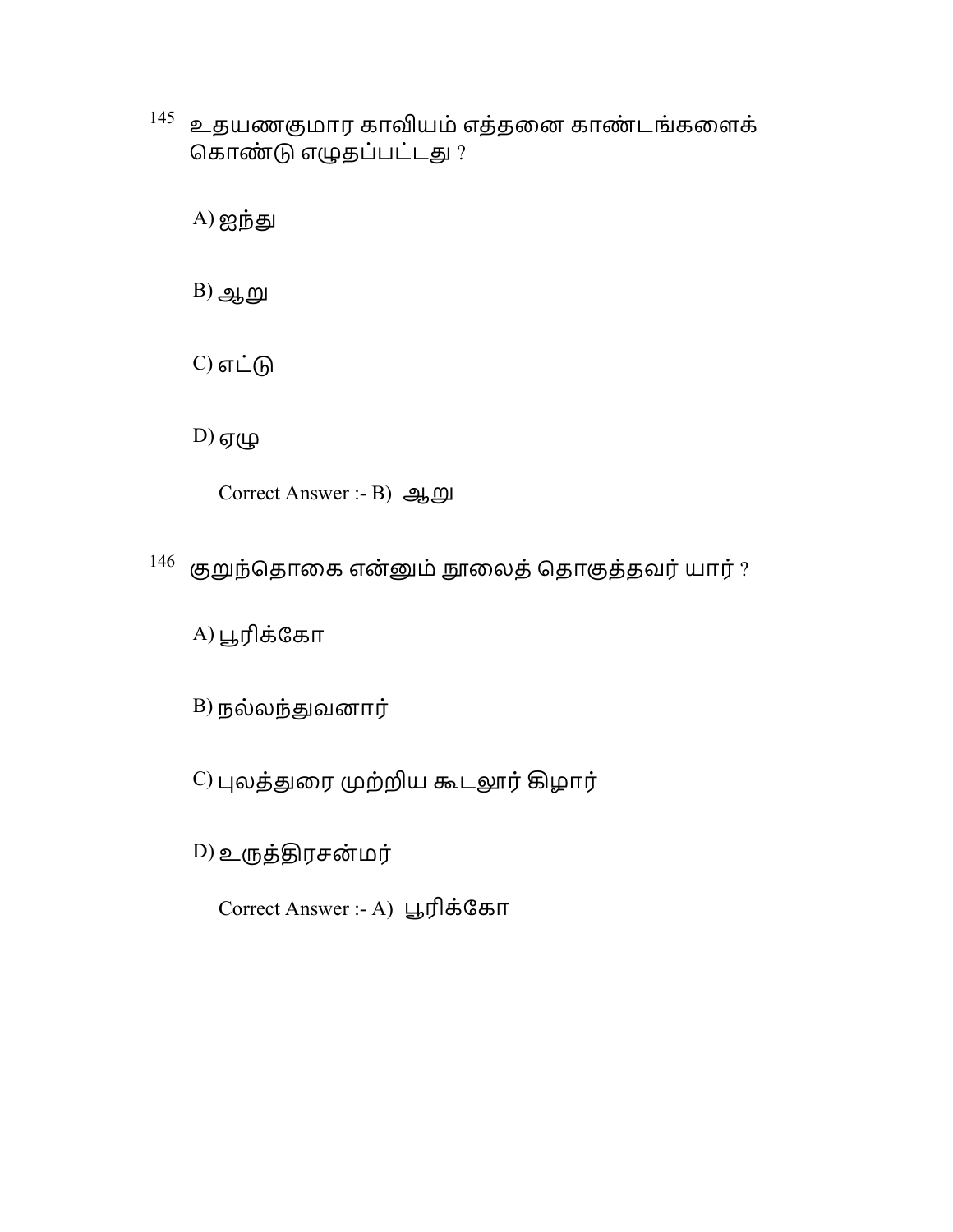- $147$  வண்ணச் சரபம் தண்டபாணி சுவாமிகள் எழுதிய நூலின் பெயர் என்ன ?
	- A) தொண்டை மண்டல சதகம்

 $B$ ) புலவர் புராணம்

C) தமிழ்நாவலர் சரிதை

D) தமிழ்ப் புலவர் சரித்திரம்

Correct Answer :- B) புலவர் புராணம்

 $148$  தஞ்சைவாணன் கோவை நூலின் ஆசிரியர் யார் ?

 $A)$  வாணன்

 $B)$  தஞ்சைவாணன்

 $C$ ) வீரகவிராயர்

D) பொய்யாமொழிப் புலவர்

Correct Answer :- D) பொய்யாமொழிப் புலவர்